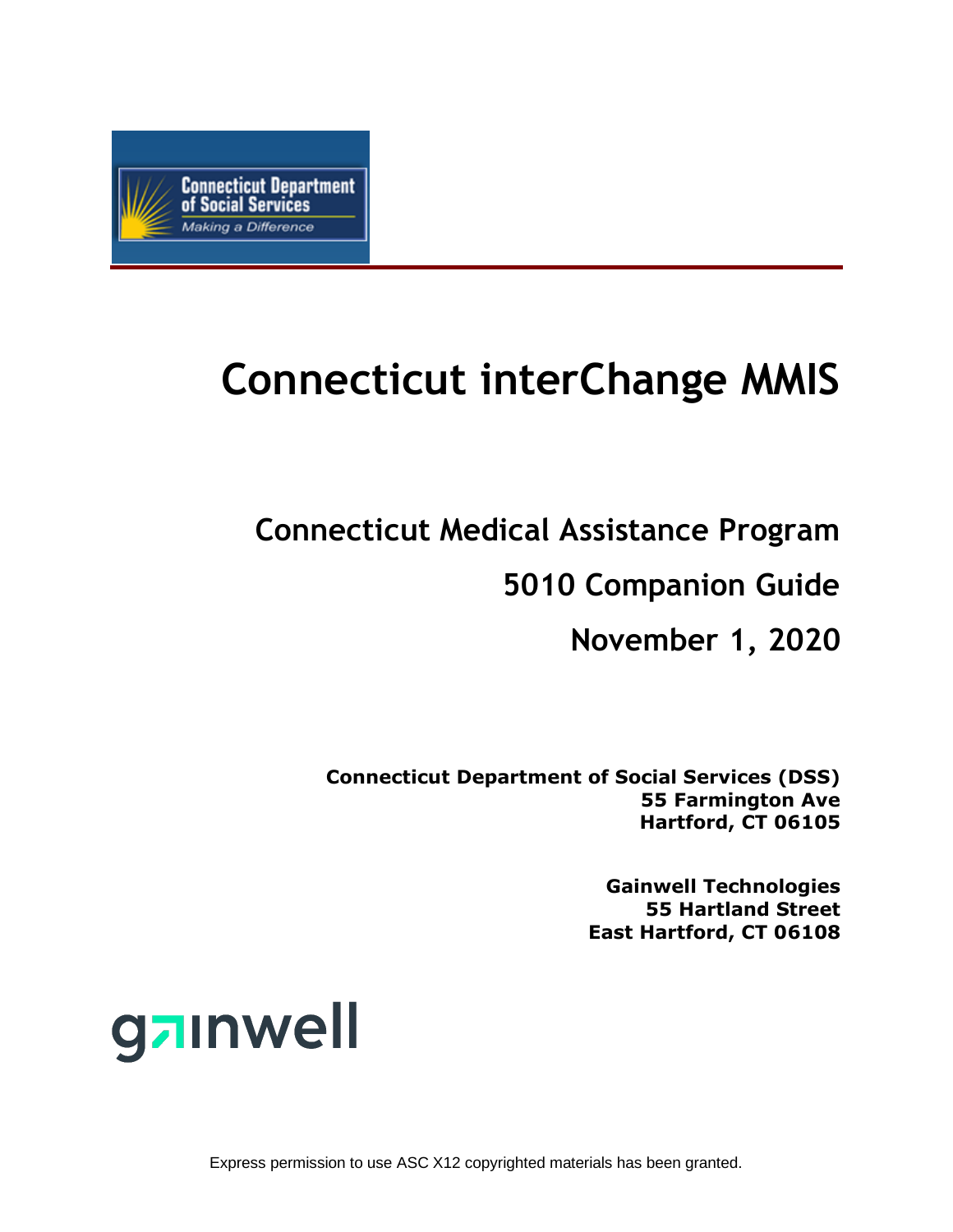### **Companion Guide Amendment History**

The following log provides a history of changes that have been made to the Companion Guide.

| <b>Version</b> | <b>Version</b><br><b>Date</b> | <b>Reason for Revision</b>                                                                                                                  | <b>Section</b>                 | Page(s)           |  |
|----------------|-------------------------------|---------------------------------------------------------------------------------------------------------------------------------------------|--------------------------------|-------------------|--|
| 1.0            | 3/28/12                       | <b>Initial Release</b>                                                                                                                      | All                            | All               |  |
| 1.1            | 8/24/2012                     | Change to #5 on Overall 837 Health Care 83*<br>Formatting. Replace value 061274678 with<br>445498161                                        | 2.2.9,<br>2.2.10 and<br>2.2.11 | 37, 43, and<br>50 |  |
| 1.2            | 2/2013                        | Removed specific information regarding 270/271<br>and 276/277. Created new 270/271 and 276/277<br>Companion Guides for Affordable Care Act. | 2.2.4<br>and<br>2.2.5          |                   |  |
| 1.3            | 8/2013                        | Removed references to PCCM. Deleted 834<br>section. All formatted and reworded references to<br>ASC X12 data to obtain copyright.           |                                |                   |  |
| 1.4            | 10/2013                       | Added effective end date to 820                                                                                                             | 2.2.6                          | 9                 |  |
| 1.5            | 10/2013                       | corrected X217 to X218 and updated DSS<br>address on cover                                                                                  | 2.22                           | cover, 5, 9       |  |
| 1.6            | 11/2015                       | Updates from HP to Hewlett Packard Enterprise                                                                                               | All                            | All               |  |
| 1.7            | 4/10/2017                     | Update PWK section for ACN and<br>Hewlett Packard Enterprise to DXC Technology<br>updates                                                   | 2.2.10<br>All                  | 33<br>All         |  |
|                | 4/10/2017                     | Update PWK section for ACN                                                                                                                  | 2.2.8                          | 19-20             |  |
|                | 4/10/2017                     | Update PWK section for ACN                                                                                                                  | 2.2.9                          | 26-27             |  |
| 1.8            | 6/28/2017                     | Changed HPE to DXC Technology                                                                                                               | ALL                            | All               |  |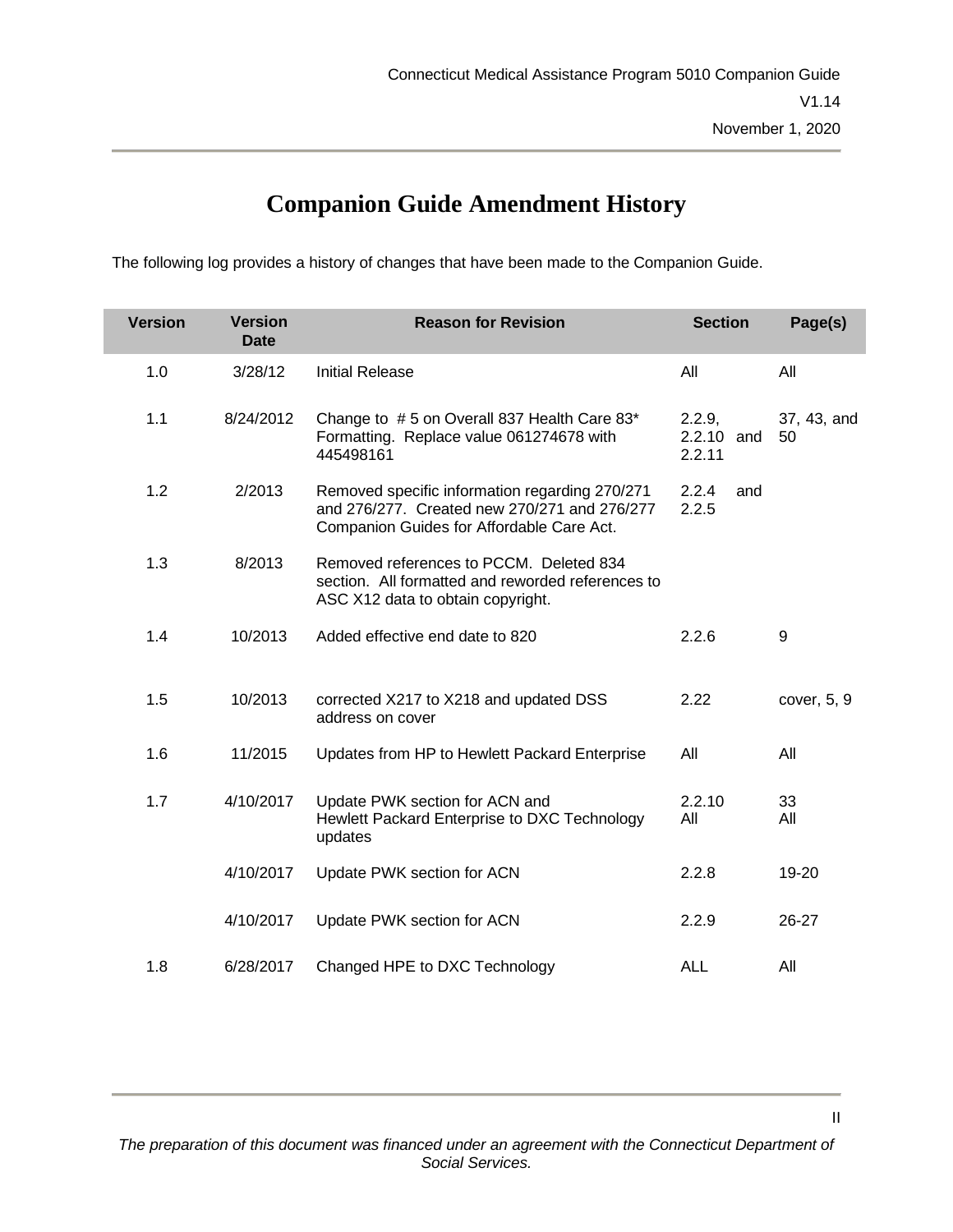| Connecticut Medical Assistance Program 5010 Companion Guide |           |                                                                                                                                       |                            |                           |
|-------------------------------------------------------------|-----------|---------------------------------------------------------------------------------------------------------------------------------------|----------------------------|---------------------------|
|                                                             |           |                                                                                                                                       |                            | V1.14<br>November 1, 2020 |
| 1.9                                                         | 7/10/2017 | Removed reference to ICD9 and replaces with<br>ICD <sub>10</sub>                                                                      | 2.2.8,<br>2.2.9,<br>2.2.10 | 20, 26, 33                |
| 1.10<br>11/29/2017                                          |           | changes made for address requirement to                                                                                               | 2.2.8                      | 15,28                     |
|                                                             |           | rendering                                                                                                                             | 2.2.10                     |                           |
| 1.11                                                        | 3/29/2018 | change notes/comments from Insured Health<br>Insurance Claim Number (HIC) Medicare number<br>to Medicare Beneficiary Identifier (MBI) | 2.2.6                      | 10                        |
| 1.12                                                        | 4/10/2018 | Effective date of October 1,2018f or change on<br>820 to report MBI                                                                   | 2.26                       | 10                        |
| 1.13                                                        | 11/1/2018 | Changes to update the CADAP Transition to<br>DPH/Magellan                                                                             | 2.2.6                      | 10                        |
| 1.14                                                        | 11/1/2020 | Changed DXC Technology to Gainwell<br>Technologies                                                                                    | All                        | All                       |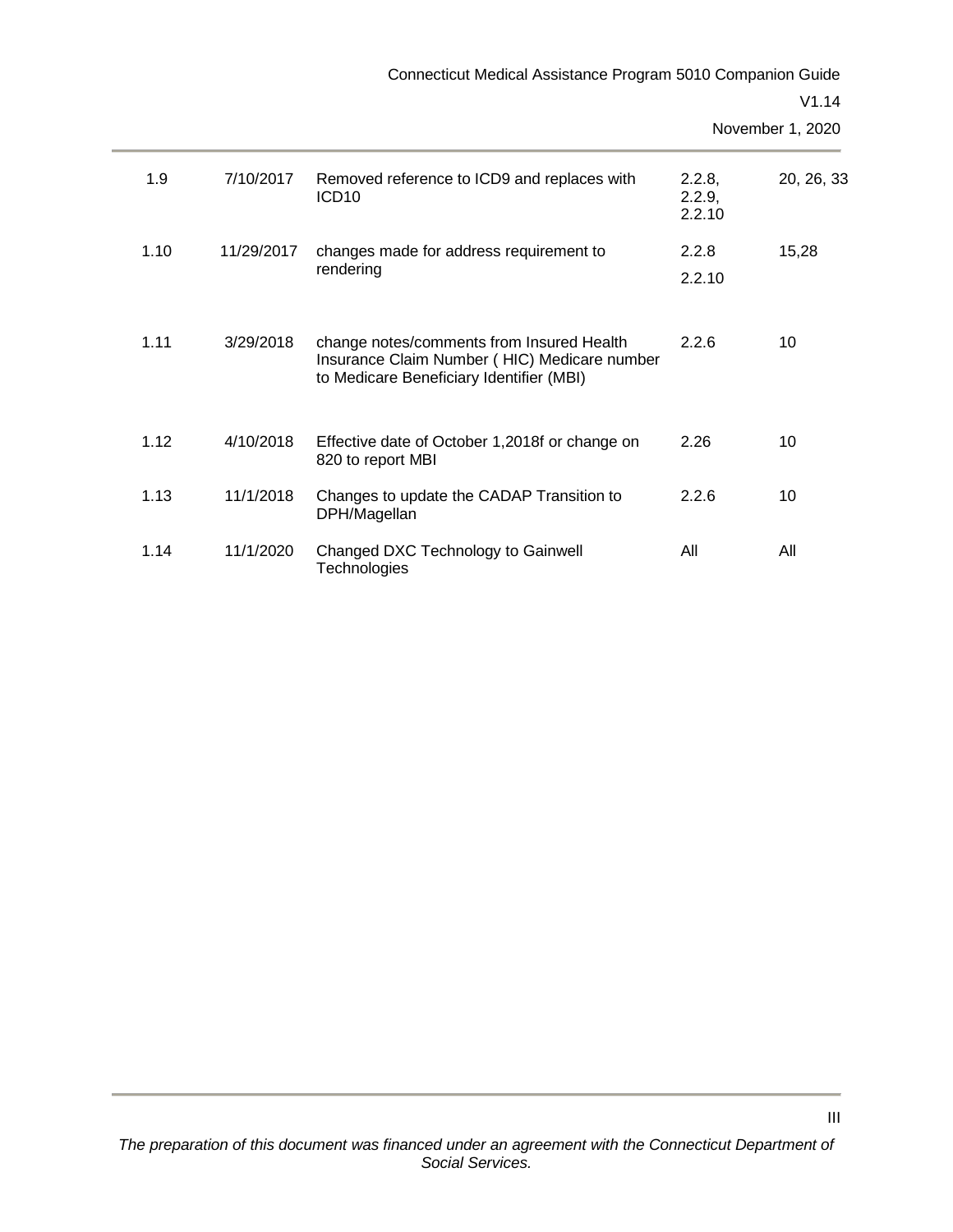### **1.11 Table of Contents**

| 1                                                                                                                                                                                                                                                                                                                                                                                                                       |    |
|-------------------------------------------------------------------------------------------------------------------------------------------------------------------------------------------------------------------------------------------------------------------------------------------------------------------------------------------------------------------------------------------------------------------------|----|
| 1.1                                                                                                                                                                                                                                                                                                                                                                                                                     |    |
| 1.2                                                                                                                                                                                                                                                                                                                                                                                                                     |    |
| $\mathbf{2}$                                                                                                                                                                                                                                                                                                                                                                                                            |    |
| 2.1                                                                                                                                                                                                                                                                                                                                                                                                                     |    |
| 2.2<br>2.2.1<br>2.2.2<br>2.2.3<br>ASC X12N/005010X279A1 Health Care Eligibility Benefit Inquiry and Response (270/271) - See<br>2.2.4<br>ASC X12N/005010X212 Health Care Claim Status Request and Response - See separate Companion<br>2.2.5<br>ASC X12N/005010X218 Payroll Deducted and Other Group Premium Payment for Insurance Products<br>2.2.6<br>9<br>(820)<br>2.2.7<br>2.2.8<br>2.2.9<br>2.2.10<br>2.3<br>2.3.1 |    |
| 2.4                                                                                                                                                                                                                                                                                                                                                                                                                     |    |
| 2.5                                                                                                                                                                                                                                                                                                                                                                                                                     |    |
| 2.6                                                                                                                                                                                                                                                                                                                                                                                                                     |    |
| 3                                                                                                                                                                                                                                                                                                                                                                                                                       |    |
|                                                                                                                                                                                                                                                                                                                                                                                                                         | 37 |
| 3.2                                                                                                                                                                                                                                                                                                                                                                                                                     |    |
| 3.3                                                                                                                                                                                                                                                                                                                                                                                                                     |    |
| 3.4                                                                                                                                                                                                                                                                                                                                                                                                                     |    |
| 4                                                                                                                                                                                                                                                                                                                                                                                                                       |    |

IV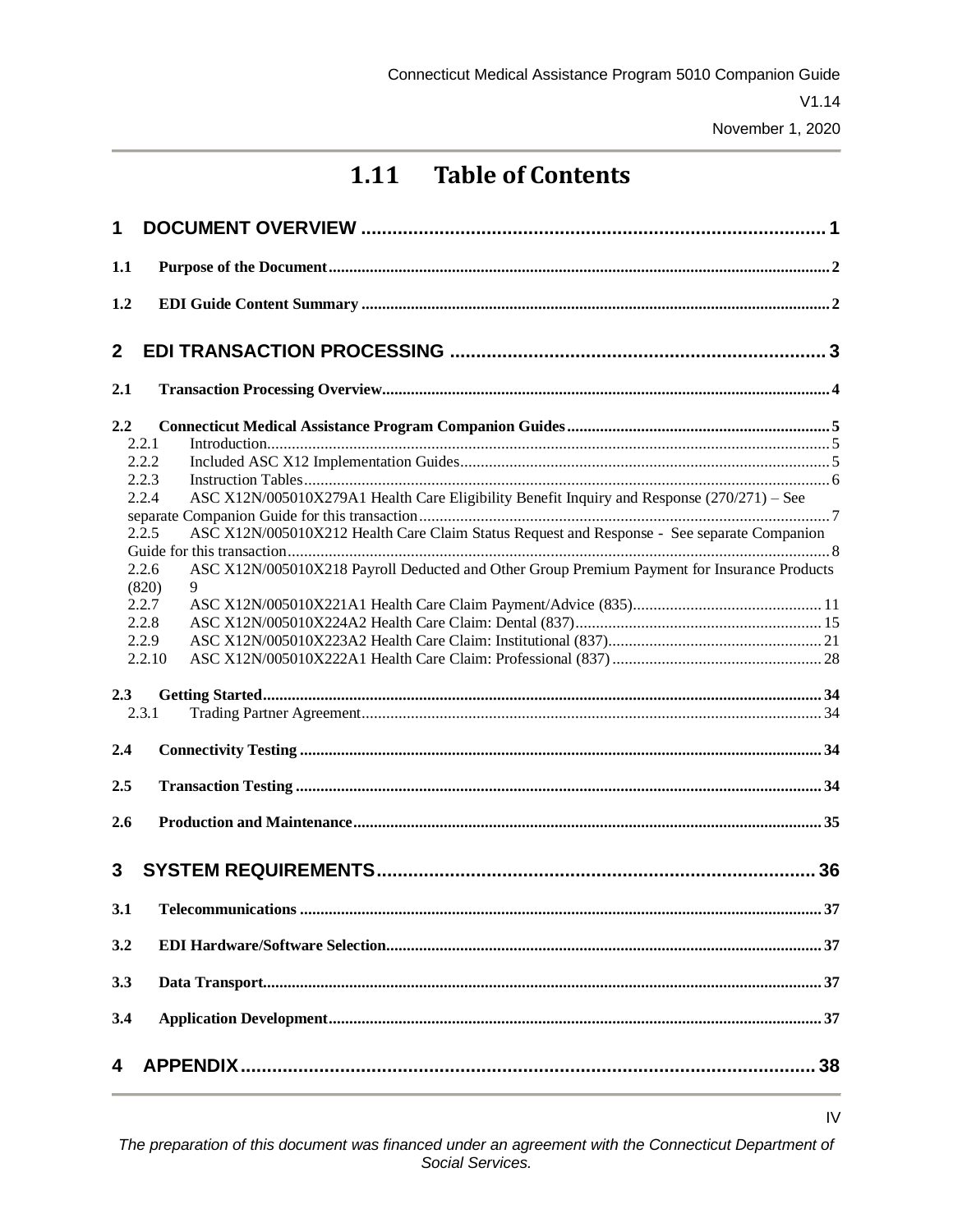|     | Connecticut Medical Assistance Program 5010 Companion Guide |
|-----|-------------------------------------------------------------|
|     | V1.14                                                       |
|     | November 1, 2020                                            |
| 4.1 |                                                             |
| 4.2 |                                                             |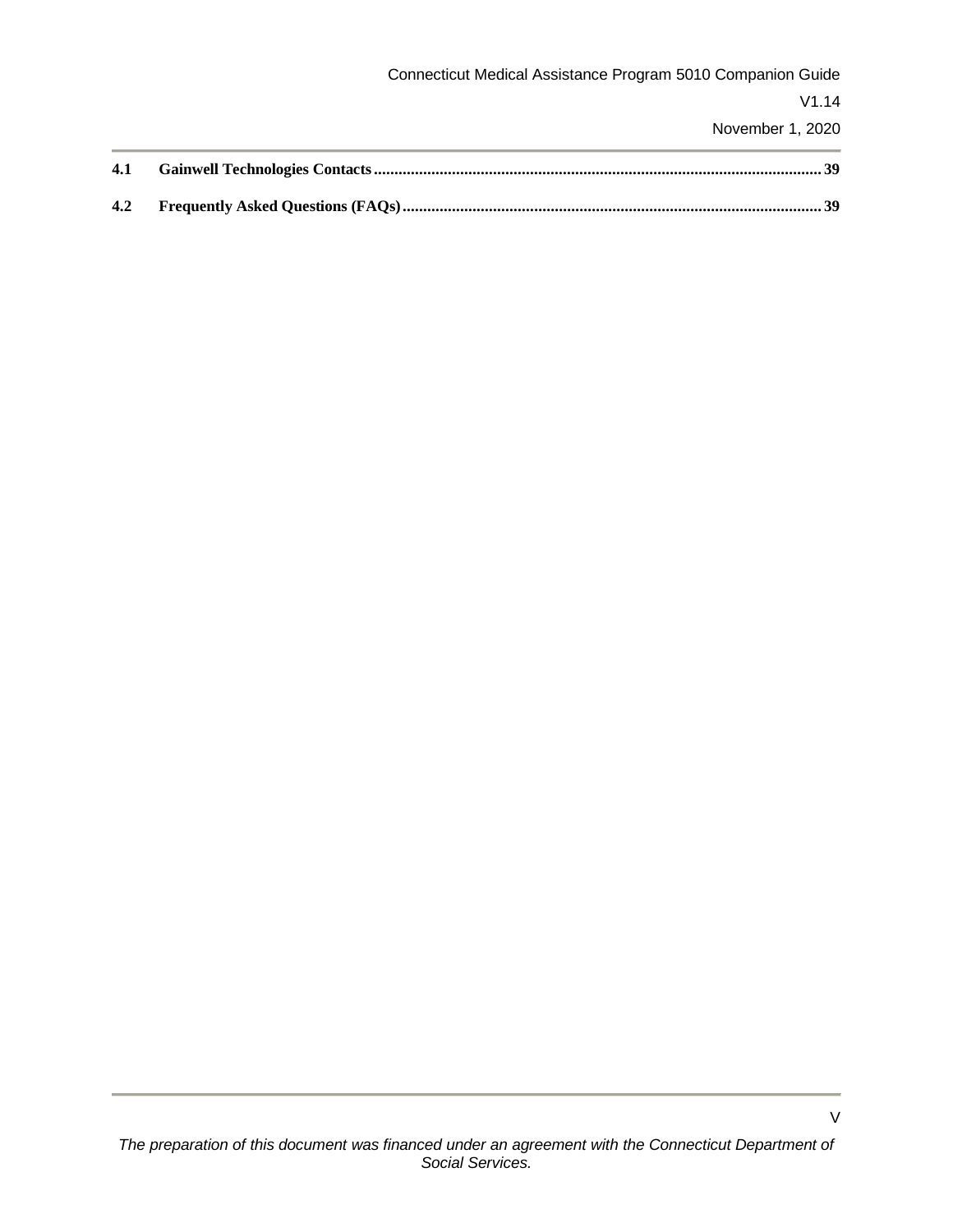<span id="page-5-0"></span>**1 Document Overview**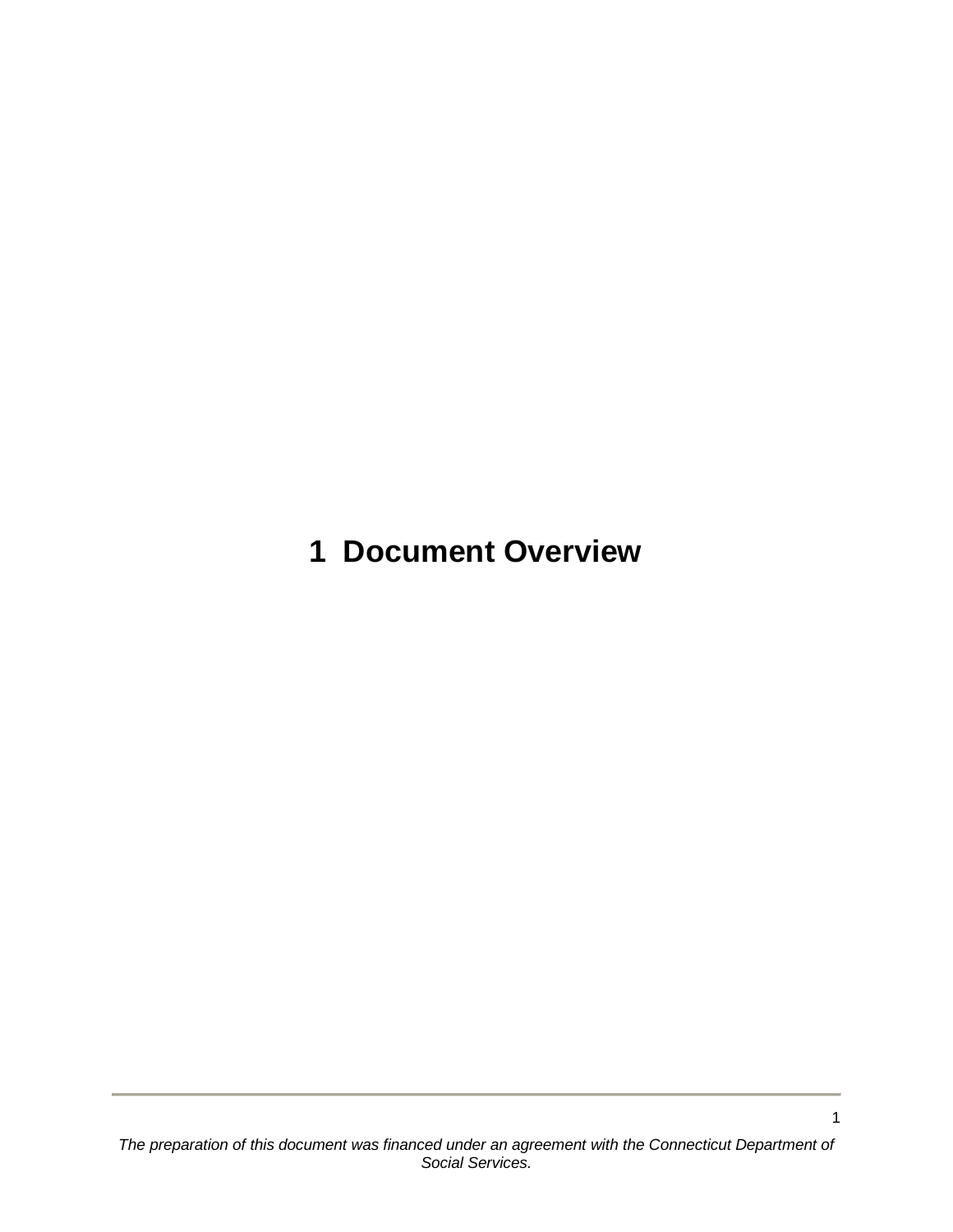### <span id="page-6-0"></span>**1.1 Purpose of the Document**

The Connecticut Department of Social Services (DSS) and its fiscal agent, Gainwell Technologies are responsible for processing electronic transactions for the Connecticut Medical Assistance Program. This document provides trading partners with a guide that communicates the Connecticut Medical Assistance Program specific information required to successfully exchange transactions electronically with Gainwell Technologies in ASC X12 and NCPDP D.0 standard formats and must be used in conjunction with the HIPAA 5010 Implementation Guides. The information contained in these manuals is for both billing providers and technical staff.

### <span id="page-6-1"></span>**1.2 EDI Guide Content Summary**

A summary of the remaining sections of the Companion Guide is provided below.

#### **Section 1 – Document Overview**

This section describes the purpose and outlines the content of the Connecticut Medical Assistance Program Companion Guide. Electronic submitters should use the Implementation Guides and Companion Guide for format and code set information. In addition to the Implementation Guide and the Companion Guide, electronic submitters should use Chapter 8 of the Provider Manual for specific Connecticut Medical Assistance Program claim submission instructions and policy guidelines. Chapter 8 can be found at the following link:

<https://www.ctdssmap.com/CTPortal/Information/Publications/tabid/40/Default.aspx>

#### **Section 2 – EDI Transaction Processing**

This section describes the EDI process that supports the Connecticut Medical Assistance Program and provides a description of Connecticut-specific requirements for each of the transaction sets currently supported by the Connecticut Medical Assistance Program.

#### **Section 3 –Trading Partner Enrollment**

This section provides trading partner enrollment information that includes a step-by-step description of the activities each trading partner must complete to successfully exchange electronic transactions in the EDI environment. Upon completion of these activities, each trading partner receives a "Production Ready" status with the Connecticut Medical Assistance Program and its fiscal agent, Gainwell Technologies, and may begin submitting transactions.

#### **Section 4 – System Requirements**

This section provides a brief description of the system requirements for the transactions and provides links to documents that contain more detailed information, as well as links to required forms.

#### **Section 5 – Appendix**

This section contains links to answers for frequently asked questions, as well as Gainwell Technologies contact information.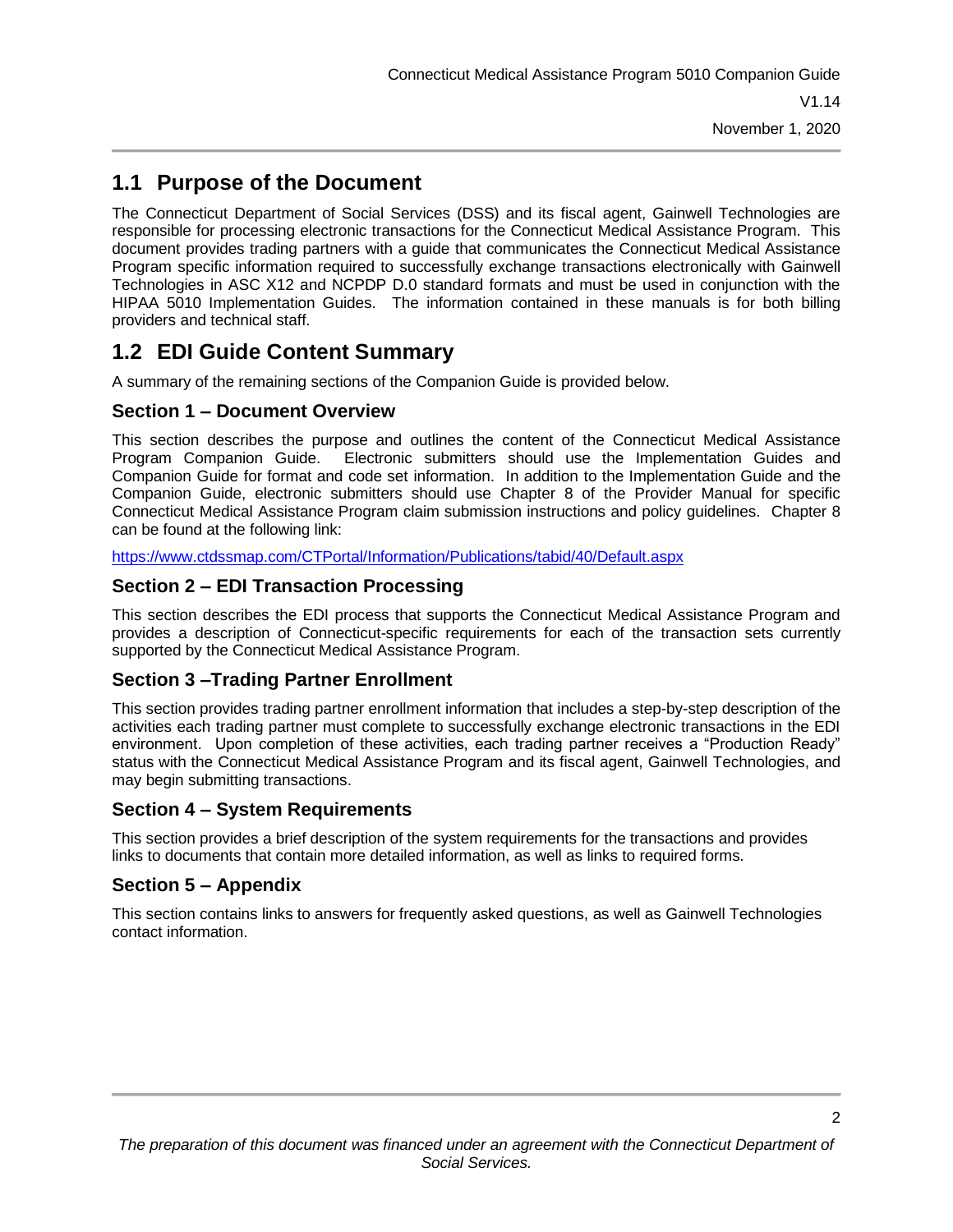## <span id="page-7-0"></span>**2 EDI Transaction Processing**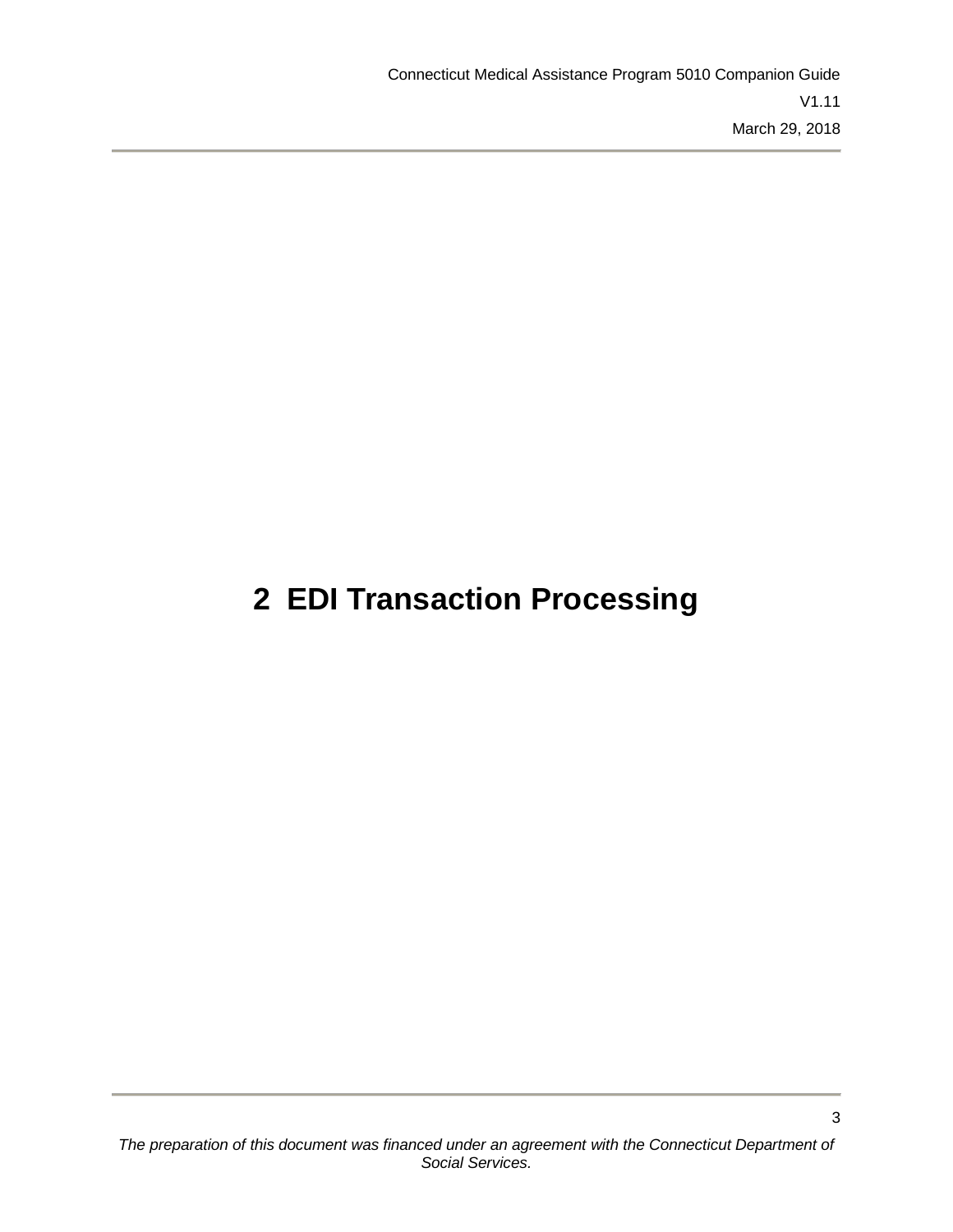### <span id="page-8-0"></span>**2.1 Transaction Processing Overview**

Trading Partners exchange batch and interactive transactions with the Connecticut Medical Assistance Program. Batch X12 transactions are uploaded and downloaded via a Web-based application. A Functional Acknowledgement is created for batch claim transactions once the syntactical analysis is complete. Generally, all batches are processed within 24 hours of receipt and Functional Acknowledgements are available for download during that time. Interactive X12 and NCPDP transactions are processed real-time through a Value Added Network rather than directly submitting to the Connecticut Medical Assistance Program. The following table indicates the transactions that are available and the method of delivery.

| <b>Transaction</b>                                                       | <b>Method of Delivery</b> |
|--------------------------------------------------------------------------|---------------------------|
| ASC X12N 270/271 Health Care Eligibility<br>Benefit Inquiry and Response | Batch/Interactive         |
| ASC X12N 276/277 Health Care Claim<br><b>Status Request and Response</b> | Batch/Interactive         |
| ASC X12N 835 Health Care Claim<br>Payment/Advice                         | <b>Batch</b>              |
| ASC X12N 837 Health Care Claim:<br>Institutional                         | <b>Batch</b>              |
| ASC X12N 837 Health Care Claim: Dental                                   | <b>Batch</b>              |
| ASC X12N 837 Health Care Claim:<br>Professional                          | <b>Batch</b>              |
| ASC X12N 999 Acknowledgement for<br><b>Health Care Insurance</b>         | <b>Batch</b>              |
| NCPDP Telecommunication Standard<br>Format Version D.0                   | Interactive               |
| ASC X12N 278 Health Care Services<br>Review: Request and Response        | Batch/Interactive         |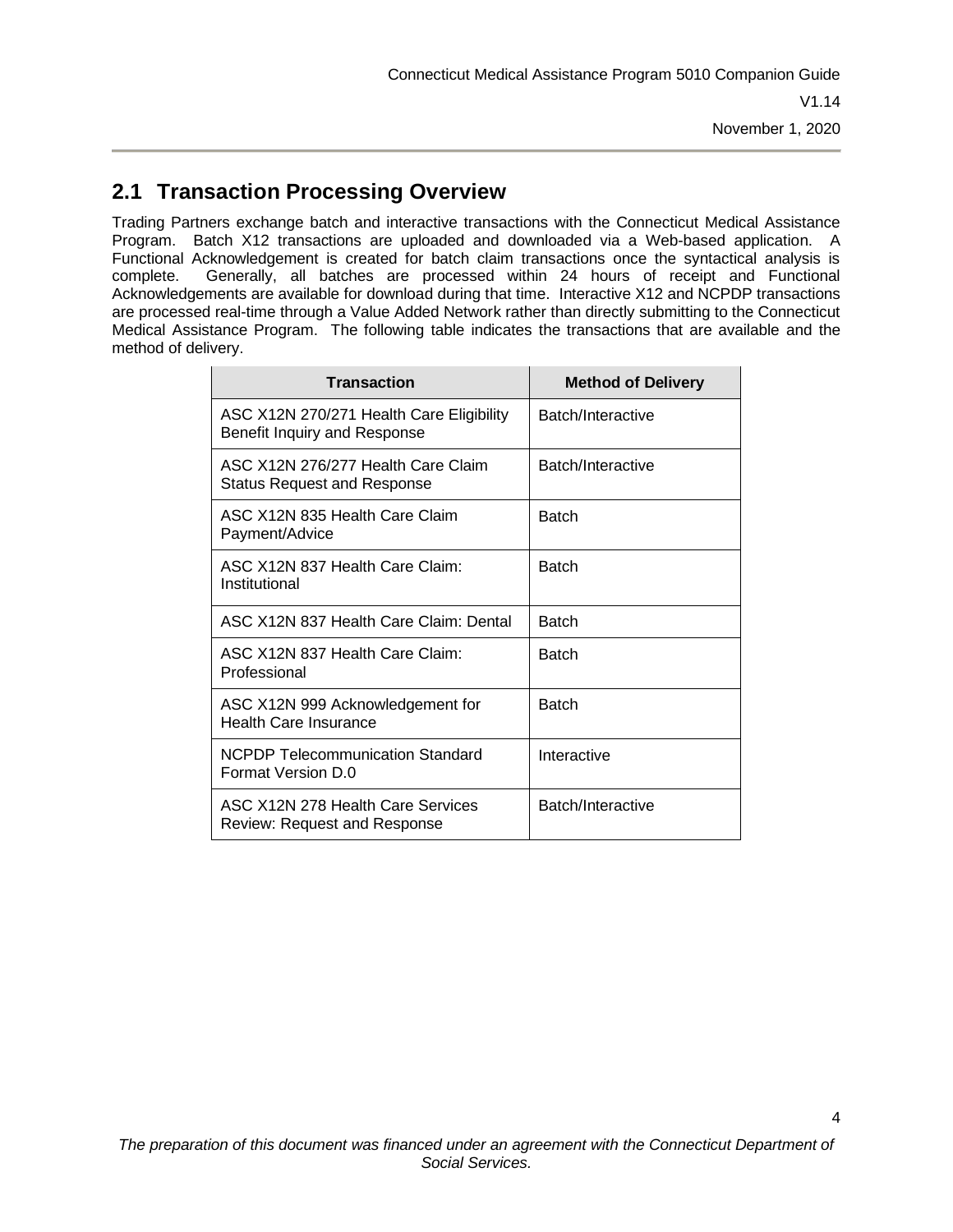### <span id="page-9-0"></span>**2.2 Connecticut Medical Assistance Program Companion Guides**

#### <span id="page-9-1"></span>**2.2.1 Introduction**

The Health Insurance Portability and Accountability Act (HIPAA) requires that all health insurance payers in the United States comply with the electronic data interchange standards for health care as established by the Department of Health and Human Services. The ASC X12N and NCPDP implementation guides have been established as the standards for compliance. The ASC X12 TR3s that detail the full requirements for these transactions are available at http://store.x12.org/store/The NCPDP implementation guide is available at [http://www.ncpdp.org/.](http://www.ncpdp.org/)

The following information is intended to serve solely as companion documents to the ASC X12 and NCPDP transactions. The use of these documents is only for the purpose of clarification allowed within the HIPAA transaction sets.

Electronic submitters should use the Implementation Guide and Companion Guide for format and code set information. In addition to the Implementation Guide and Companion Guide, electronic submitters should use Chapter 8 of the Provider Manual for specific Connecticut Medical Assistance Program claim submission instructions and policy guidelines.

These documents are subject to change as new information is available. Please check the Connecticut Medical Assistance Program Web site at [www.ctdssmap.com](http://www.ctdssmap.com/) regularly for updated information.

#### <span id="page-9-2"></span>**2.2.2 Included ASC X12 Implementation Guides**

This table lists the X12N Implementation Guides for which specific transaction Instructions apply and which are included in Section 2 of this document.

| <b>Unique ID</b> | <b>Name</b>                                                    |
|------------------|----------------------------------------------------------------|
| 005010X279A1     | Health Care Eligibility Benefit Inquiry and Response (270/271) |
| 005010X212       | Health Care Claim Status Request and Response (276/277)        |
| 005010X218       | Payment Order / Remittance Advice                              |
|                  |                                                                |
| 005010X221A1     | Health Care Claim Payment/ Advice (835)                        |
| 005010X224A2     | Health Care Claim: Dental (837)                                |
| 005010X223A2     | Health Care Claim: Institutional (837)                         |
| 005010X222A1     | Health Care Claim: Professional (837)                          |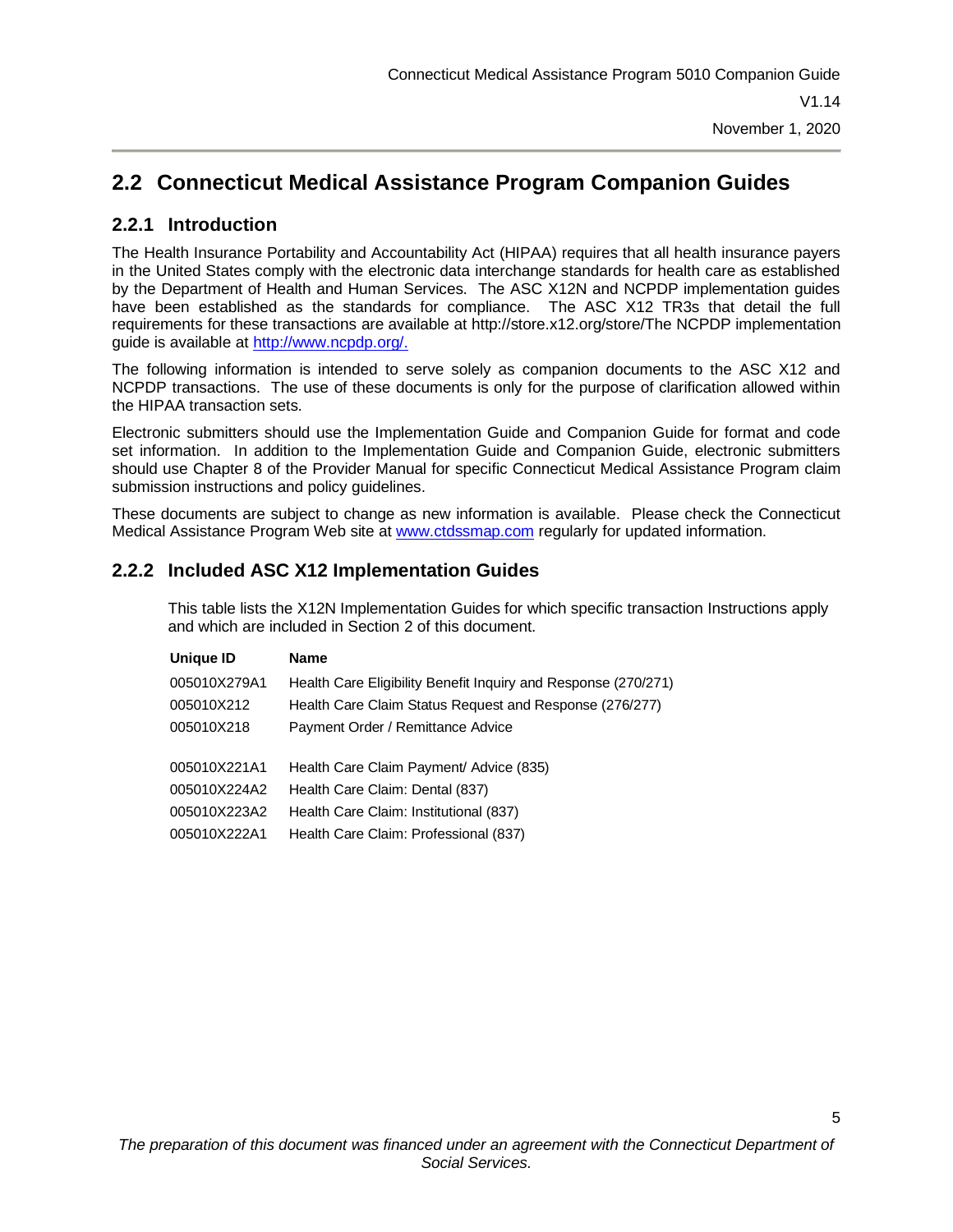#### <span id="page-10-0"></span>**2.2.3 Instruction Tables**

These tables contain one or more rows for each segment for which supplemental instruction is needed.

#### **Legend**

SHADED rows represent "segments" in the X12N implementation guide.

NON-SHADED rows represent "data elements" in the X12N implementation guide.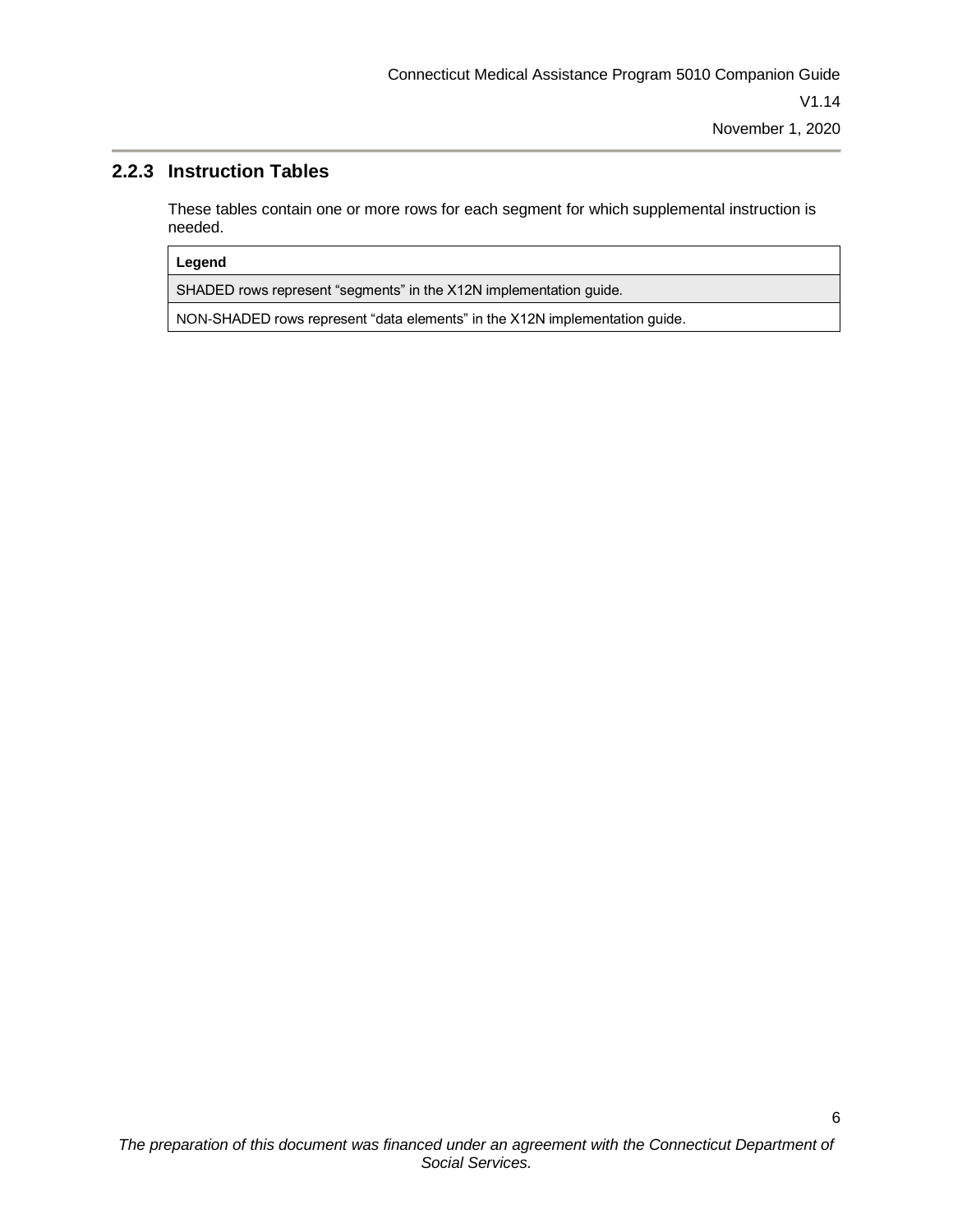#### <span id="page-11-0"></span>**2.2.4 ASC X12N/005010X279A1 Health Care Eligibility Benefit Inquiry and Response (270/271) – See separate Companion Guide for this transaction**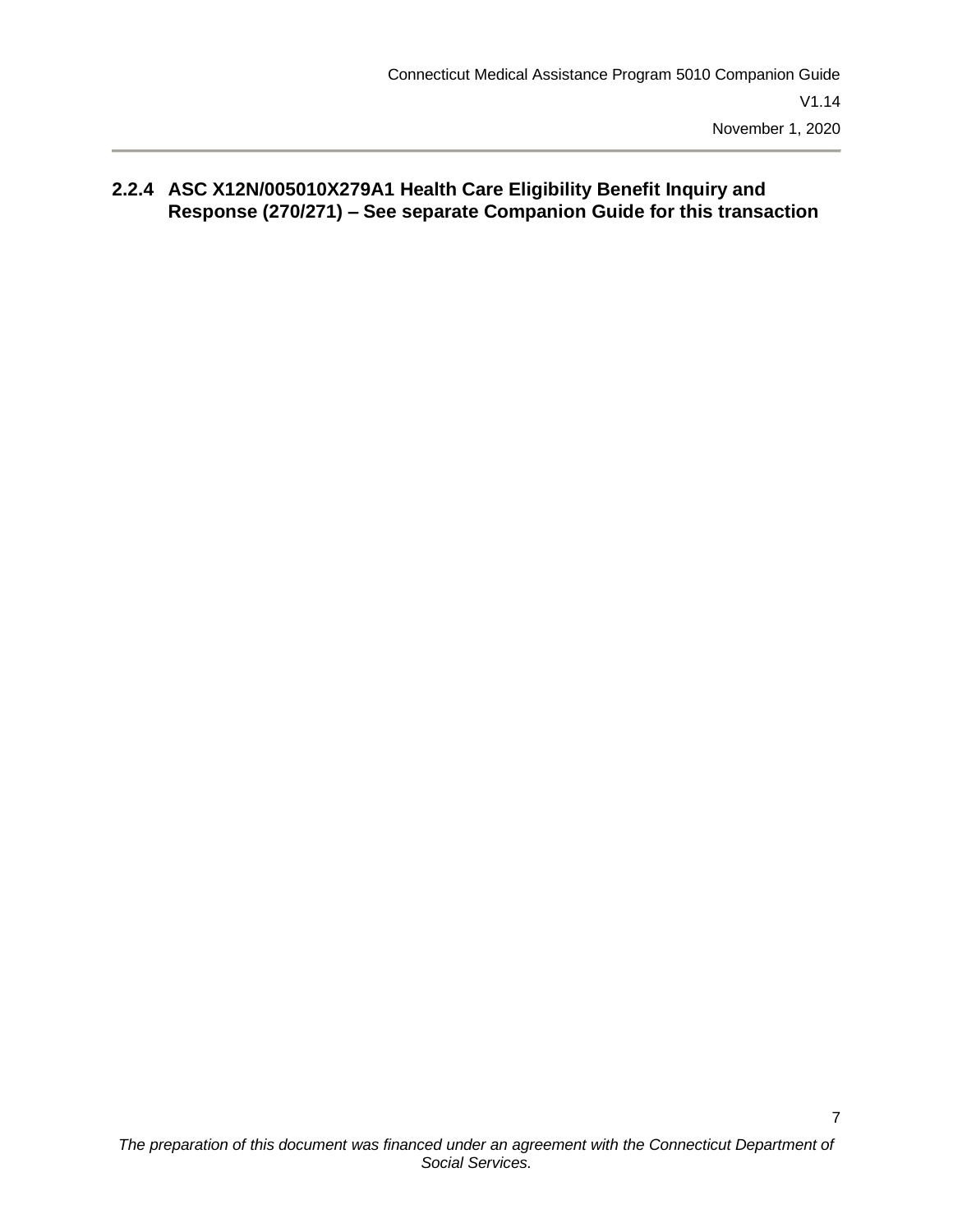#### <span id="page-12-0"></span>**2.2.5 ASC X12N/005010X212 Health Care Claim Status Request and Response - See separate Companion Guide for this transaction**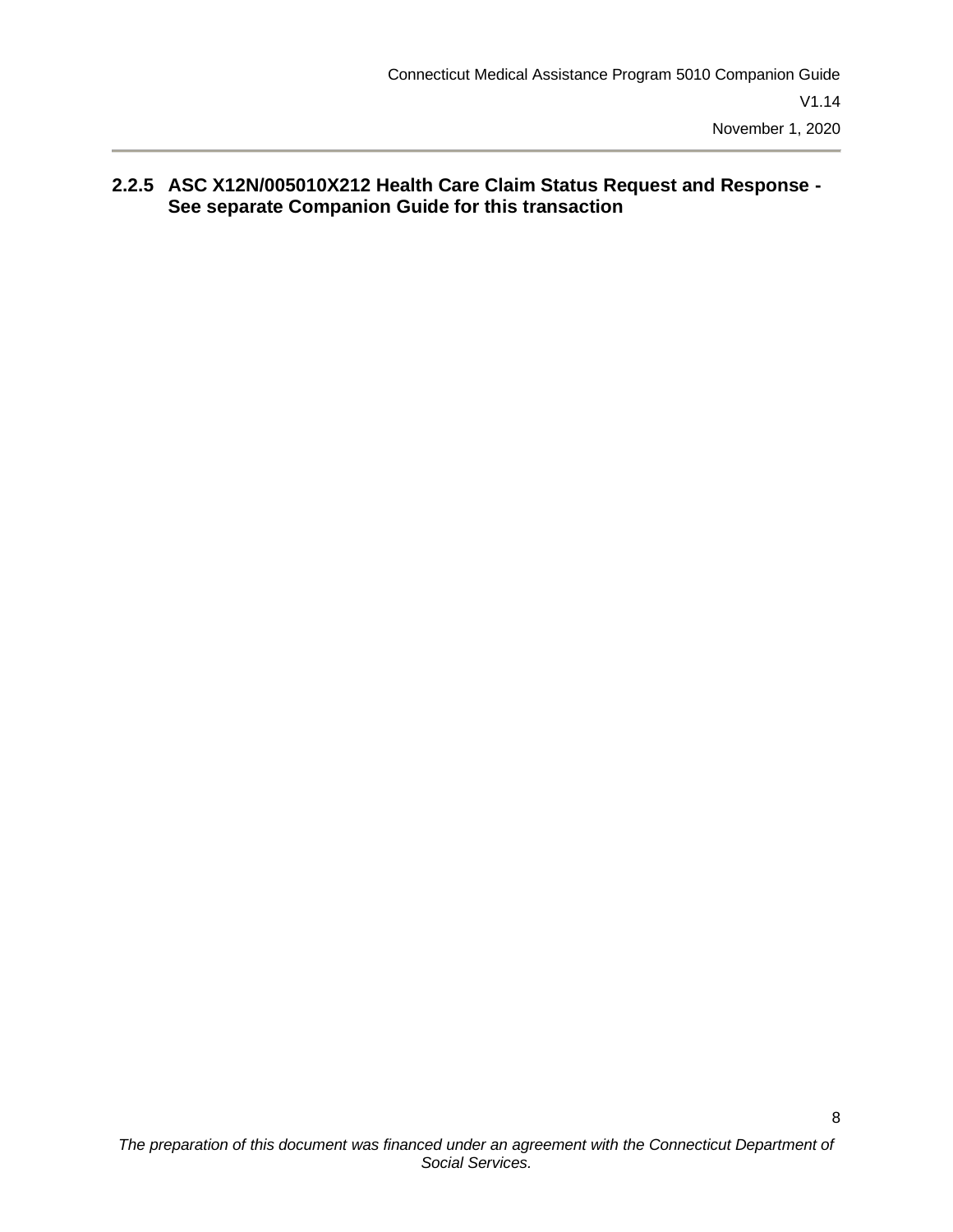#### <span id="page-13-0"></span>**2.2.6 ASC X12N/005010X218 Payroll Deducted and Other Group Premium Payment for Insurance Products (820)**

Effective end date is 12/31/2013. The 820 Payment Order/Remittance Advice file is sent to PDP entities for premium payments. The following companion document provides data clarification for the 820 Payment Order/Remittance Advice (005010X218) transaction.

| Loop ID | <b>Reference</b>  | <b>Name</b>                                           | Codes                    | <b>Notes/Comments</b>                                       |
|---------|-------------------|-------------------------------------------------------|--------------------------|-------------------------------------------------------------|
|         | <b>ISA</b>        | Interchange Control<br>Header                         |                          |                                                             |
|         | ISA <sub>11</sub> | <b>Repetition Separator</b>                           | $((\wedge$ <sup>33</sup> | CT will use carrot sign.                                    |
|         | <b>BPR</b>        | Financial Information                                 |                          |                                                             |
|         | BPR01             | <b>Transaction Handling</b><br>Code                   | C, D, I, P, U, X         | Always "I" = Remit only                                     |
|         | BPR <sub>03</sub> | Credit/Debit Flag Code                                |                          | Always "C" = Credit                                         |
|         | BPR <sub>04</sub> | Payment Method Code                                   |                          | Always "NON" = Non payment                                  |
|         | <b>TRN</b>        | REASSOCIATION TRACE<br><b>NUMBER</b>                  |                          |                                                             |
|         | TRN <sub>01</sub> | Trace Type Code                                       | 1, 3                     | Always "3" = Financial<br><b>Reassociation Trace Number</b> |
|         | TRN <sub>02</sub> | Reference Identification                              |                          | Check number is reported<br>here                            |
|         | <b>REF</b>        | <b>Premium Receivers</b><br><b>Identification Key</b> |                          |                                                             |
|         | REF01             | Reference ID Qualifier                                |                          | "18"=Plan's Number.                                         |
|         | REF02             | <b>Identification Code</b>                            |                          | If REF01 = 18 then, 5 digit<br>plan's number                |

#### **005010X218 Payment Order Remittance Advice**

| Loop ID | <b>Reference</b> | <b>Name</b>                             | <b>Codes</b>        | <b>Notes/Comments</b>                                                       |
|---------|------------------|-----------------------------------------|---------------------|-----------------------------------------------------------------------------|
| 1000A   | N1               | <b>Premium Receivers</b><br><b>Name</b> |                     |                                                                             |
| 1000A   | N <sub>103</sub> | <b>Identification Code</b><br>Qualifier | 1, 9, EQ, FI,<br>XV | Always "EQ" = Insurance<br>Company Assigned<br><b>Identification Number</b> |
| 1000A   | N <sub>104</sub> | <b>Identification Code</b>              |                     | Plan's Number                                                               |
| 1000B   | N <sub>1</sub>   | Premium Payers Name                     |                     |                                                                             |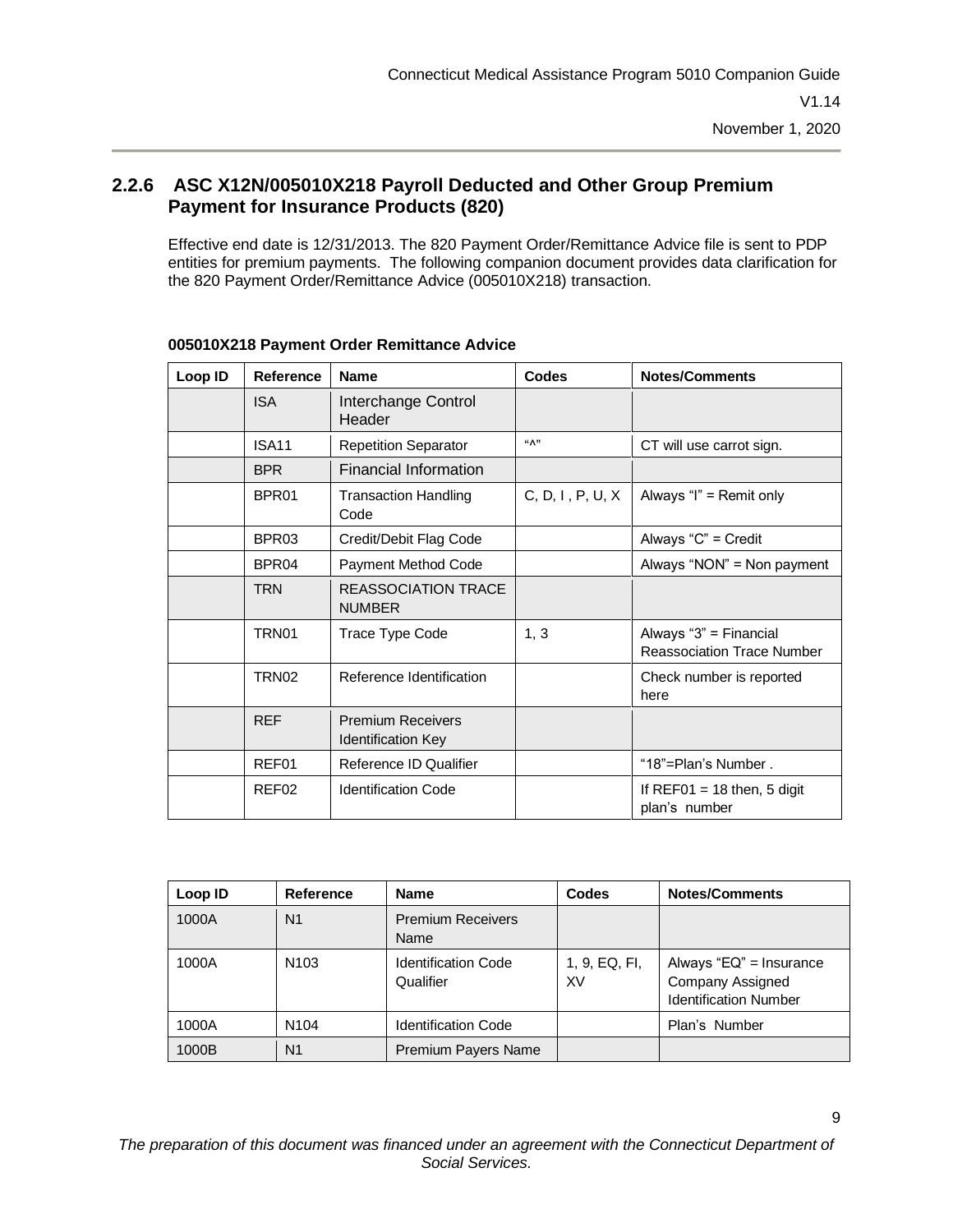10

| Loop ID | Reference         | <b>Name</b>                             | <b>Codes</b>                                    | <b>Notes/Comments</b>                                                                                                                                                                                                          |
|---------|-------------------|-----------------------------------------|-------------------------------------------------|--------------------------------------------------------------------------------------------------------------------------------------------------------------------------------------------------------------------------------|
| 1000B   | N <sub>103</sub>  | <b>Identification Code</b><br>Qualifier | 1, 9, 24, 75,<br>EQ, FI, PI                     | Always "Fl" = Federal<br>Taxpayer's Identification<br>Number                                                                                                                                                                   |
|         | N <sub>104</sub>  | <b>Identification Code</b>              |                                                 | Always "061274678" CT<br><b>DSS</b>                                                                                                                                                                                            |
| 2000B   | <b>ENT</b>        | <b>Individual Remittance</b>            |                                                 |                                                                                                                                                                                                                                |
| 2000B   | ENT <sub>03</sub> | <b>Identification Code</b><br>Qualifier | 34, EI, II                                      | Always "34" = Social<br><b>Security Number</b>                                                                                                                                                                                 |
| 2100B   | NM <sub>1</sub>   | <b>Individual Name</b>                  |                                                 |                                                                                                                                                                                                                                |
| 2100B   | <b>NM101</b>      | <b>Entity Identifier Code</b>           | DO, EY, QE,<br>IL                               | Always "IL" = Insured or<br>Subscriber                                                                                                                                                                                         |
| 2000B   | <b>NM108</b>      | <b>Identification Code</b><br>Qualifier | 34, EI, N                                       | Always "N" Insured's<br>Unique Identification<br>Number                                                                                                                                                                        |
|         | NM109             | <b>Identification Code</b>              |                                                 | Medicare Beneficiary<br>Identifier (MBI) Effective<br>10/1/2018                                                                                                                                                                |
| 2300B   | <b>RMR</b>        | <b>INDIVIDUAL PREMIUM</b>               |                                                 |                                                                                                                                                                                                                                |
|         |                   | REMITTANCE DETAIL                       |                                                 |                                                                                                                                                                                                                                |
| 2300B   | RMR01             | Reference Identification<br>Qualifier   | 11, 9J, AZ,<br><b>B7, CT, ID,</b><br>IJ, IK, KW | Always "AZ" = Health<br>Insurance Policy Number                                                                                                                                                                                |
| 2300B   | RMR <sub>02</sub> | Reference Identification                |                                                 | For PDP will be 3-digit plan<br>code plus "C" for CADAP or<br>"D" for Dual.<br>** Effective for dates of<br>service November 1,<br>2018 and forward the<br><b>CADAP</b> plan has<br>transitioned to Magellan<br>Rx Management. |
| 2300B   | <b>REF</b>        | INDIVIDUAL PREMIUM<br>REMITTANCE DETAIL |                                                 |                                                                                                                                                                                                                                |
| 2300B   | REF01             | Reference Identification<br>Qualifier   | 14, 18, 2F,<br>38, E9, LU,<br>ZZ                | Always "ZZ" = Mutually<br>Defined                                                                                                                                                                                              |
| 2300B   | REF02             | Reference Identification                |                                                 | Client's Connecticut<br>Medicaid number                                                                                                                                                                                        |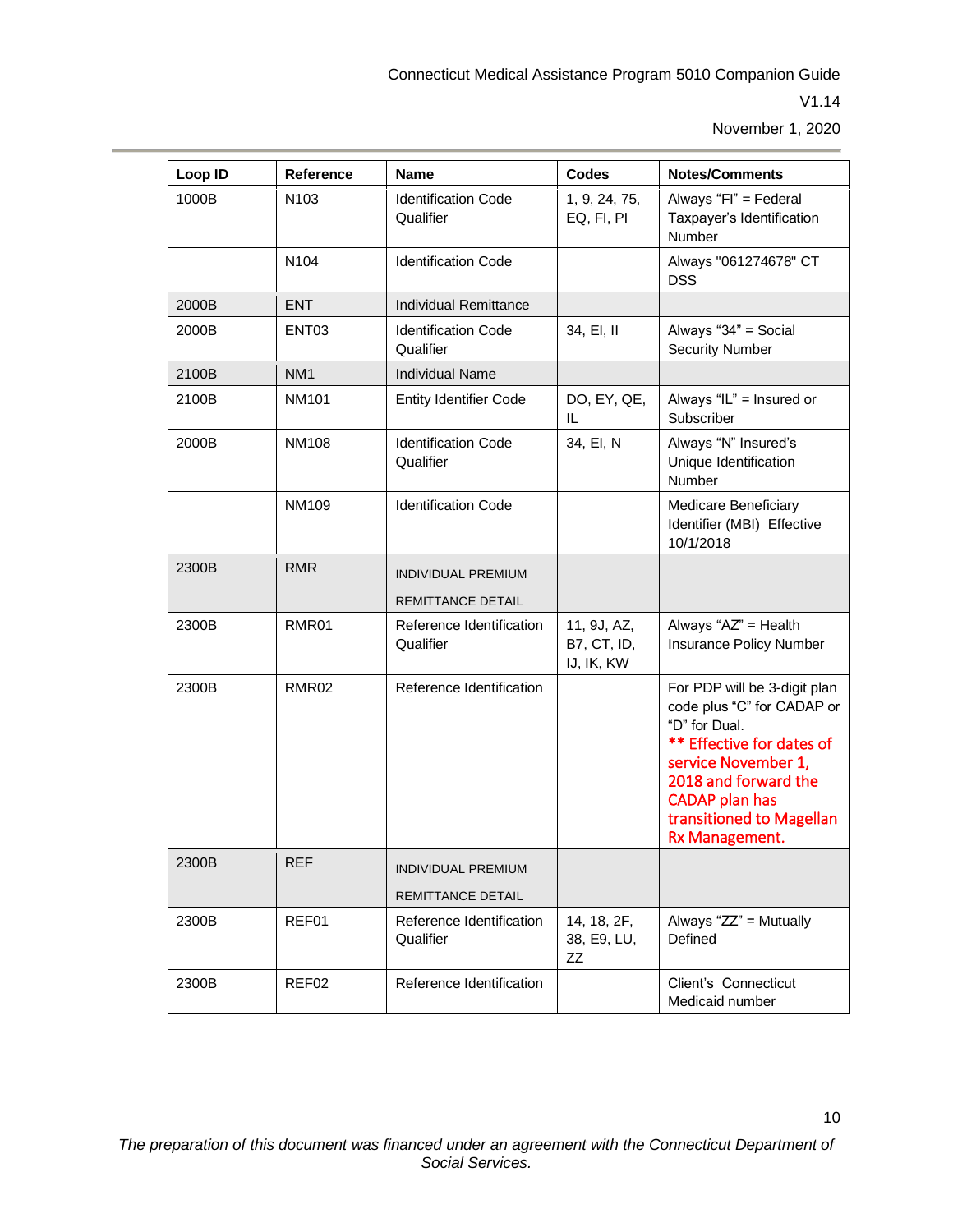#### **2.2.7 ASC X12N/005010X221A1 Health Care Claim Payment/Advice (835)**

<span id="page-15-0"></span>The 835 Health Care Payment/Advice Transaction is used to provide health care providers with remittance and payment information regarding claims submitted to the Connecticut Medical Assistance Program. The 835 Health Care Claim Payment/Advice transactions will supply remittance advice information only. Pending claim information is excluded from the 835 Health Care Claim Payment/Advice transactions. The sort order for the 835 Health Care Claim Payment/Advice transactions will follow the current paper RA sort order. These transactions will only be available via a Web download to Connecticut Medical Assistance Program Trading Partners requesting electronic remittance advice information.

The following companion document provides data clarification for the 835 Health Care Payment/Advice (005010X221A1) transaction set.

#### **Special Notes – Applicable to Entire Transaction**

#### **Subscriber, Insured, and Member = Client in Connecticut Environment**

The Connecticut Medical Assistance Program does not allow for dependents to be enrolled under a primary subscriber, rather all clients are primary subscribers within each program.

#### **Provider Identification = National Provider Identifier (NPI) or Non-medical provider identifier**

The Connecticut Medical Assistance Program will use the National Provider ID or Provider Tax ID in N104 in the 1000B (Payee Identification).

#### **Connecticut Medicaid Health Plan ID = Connecticut Federal Tax ID**

The Connecticut Medical Assistance program will use the Federal Tax ID in all instances requiring a Health Plan ID. At such a time as the National Health Plan ID is approved and available, that ID will be used.

| Loop ID | Reference         | <b>Name</b>                    | <b>Codes</b> | <b>Notes/Comments</b>      |
|---------|-------------------|--------------------------------|--------------|----------------------------|
|         | <b>ST</b>         | <b>Transaction Set Header</b>  |              |                            |
|         | ST <sub>02</sub>  | <b>Transaction Set Control</b> |              | Connecticut's remittance   |
|         |                   | <b>Number</b>                  |              | advice number.             |
|         | <b>BPR</b>        | Financial Information          |              |                            |
|         | BPR <sub>01</sub> | <b>Transaction Handling</b>    |              | Always "I" = Remittance    |
|         |                   | Code                           |              | Information Only           |
|         | BPR03             | Credit/Debit Flag Code         |              | Always "C" = Credit        |
|         | BPR <sub>04</sub> | Payment Method Code            |              | "ACH" = Automated Clearing |
|         |                   |                                |              | House (ACH)                |
|         |                   |                                |              | "CHK" = $Check$            |
|         |                   |                                |              | "NON" = $No$ Payment       |

#### **005010X221A1 835 Health Care Claim Payment/Advice**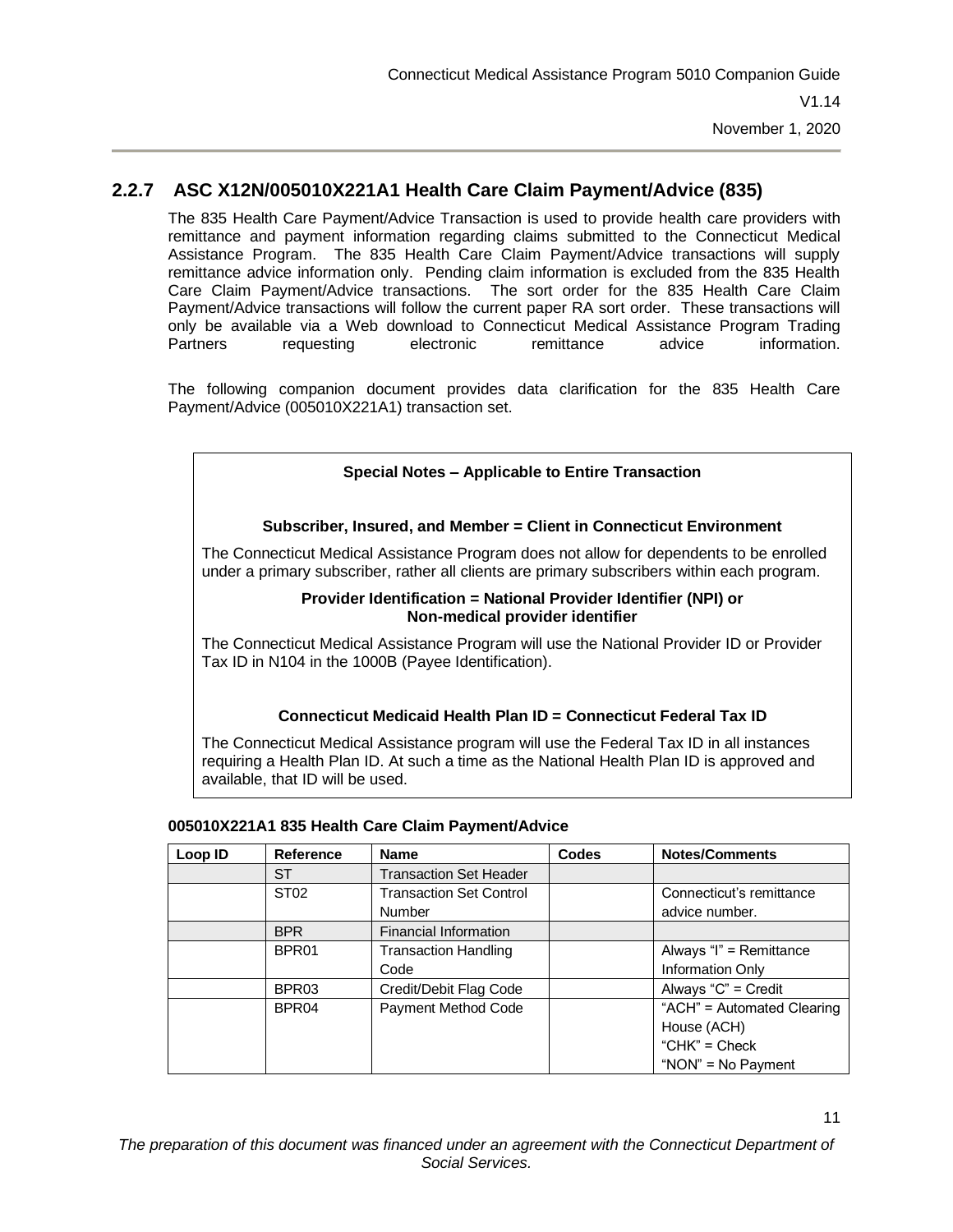| Reference         | <b>Name</b>                                                                                               | Codes     | <b>Notes/Comments</b>                                                                                                                                      |
|-------------------|-----------------------------------------------------------------------------------------------------------|-----------|------------------------------------------------------------------------------------------------------------------------------------------------------------|
|                   |                                                                                                           |           | (applicable for State<br>Transfers of funds between<br>State Agencies)                                                                                     |
| BPR07             | (DFI) Identification<br>Number                                                                            |           | When $BPR06 = "01"$ value in<br>BPR07 is ABA Routing<br>Number "011900571"                                                                                 |
| <b>TRN</b>        | <b>Reassociation Trace</b><br>Number                                                                      |           |                                                                                                                                                            |
| <b>TRN02</b>      | Reference Identification                                                                                  |           | Check Number or EFT<br><b>Trace Number</b>                                                                                                                 |
|                   |                                                                                                           |           | When $BPR04 = ACH$ , the<br>Trace Number will begin<br>with 01190057 plus the<br>payee routing number and a<br>unique trace number for the<br>transaction. |
| <b>TRN03</b>      | <b>Originating Company</b><br>Identifier                                                                  |           | <b>Connecticut's Federal Tax</b><br>ID preceded by "1" =<br>"061274678"                                                                                    |
| N <sub>1</sub>    | Payer Identification                                                                                      |           |                                                                                                                                                            |
| N102              | Name                                                                                                      |           | "CT DSS MMIS CONTRACT<br>ADMINISTRATOR"<br>All caps                                                                                                        |
| <b>PER</b>        | Payer Business Contact<br>Information                                                                     |           |                                                                                                                                                            |
| PER <sub>01</sub> | <b>PAYER CONTACT</b><br><b>INFORMATION</b>                                                                | <b>CX</b> |                                                                                                                                                            |
| PER <sub>02</sub> | Name                                                                                                      |           | "HPE PROVIDER<br><b>ASSISTANCE CENTER"</b>                                                                                                                 |
| PER <sub>03</sub> | <b>Communication Number</b><br>Qualifier                                                                  | <b>TE</b> | Always "TE" = Telephone                                                                                                                                    |
| PER <sub>04</sub> | <b>Communication Number</b>                                                                               |           | <b>Connecticut Provider</b><br>Assistance Center phone<br>number for issues related to<br>the Remittance/Payment<br>Advice. (8008428440)                   |
| <b>PER</b>        | <b>PAYER BUSINESS</b><br><b>CONTACT</b><br><b>INFORMATION</b><br>(Payer Technical Contact<br>Information) |           |                                                                                                                                                            |
| PER01             | Payer Technical Contact<br>Information)                                                                   | <b>BL</b> | <b>Connecticut EDI Help Desk</b><br>phone number for file and<br>technical issues related to<br>the 835                                                    |
| PER <sub>02</sub> | Name                                                                                                      |           | EDI HELP DESK                                                                                                                                              |
|                   |                                                                                                           |           |                                                                                                                                                            |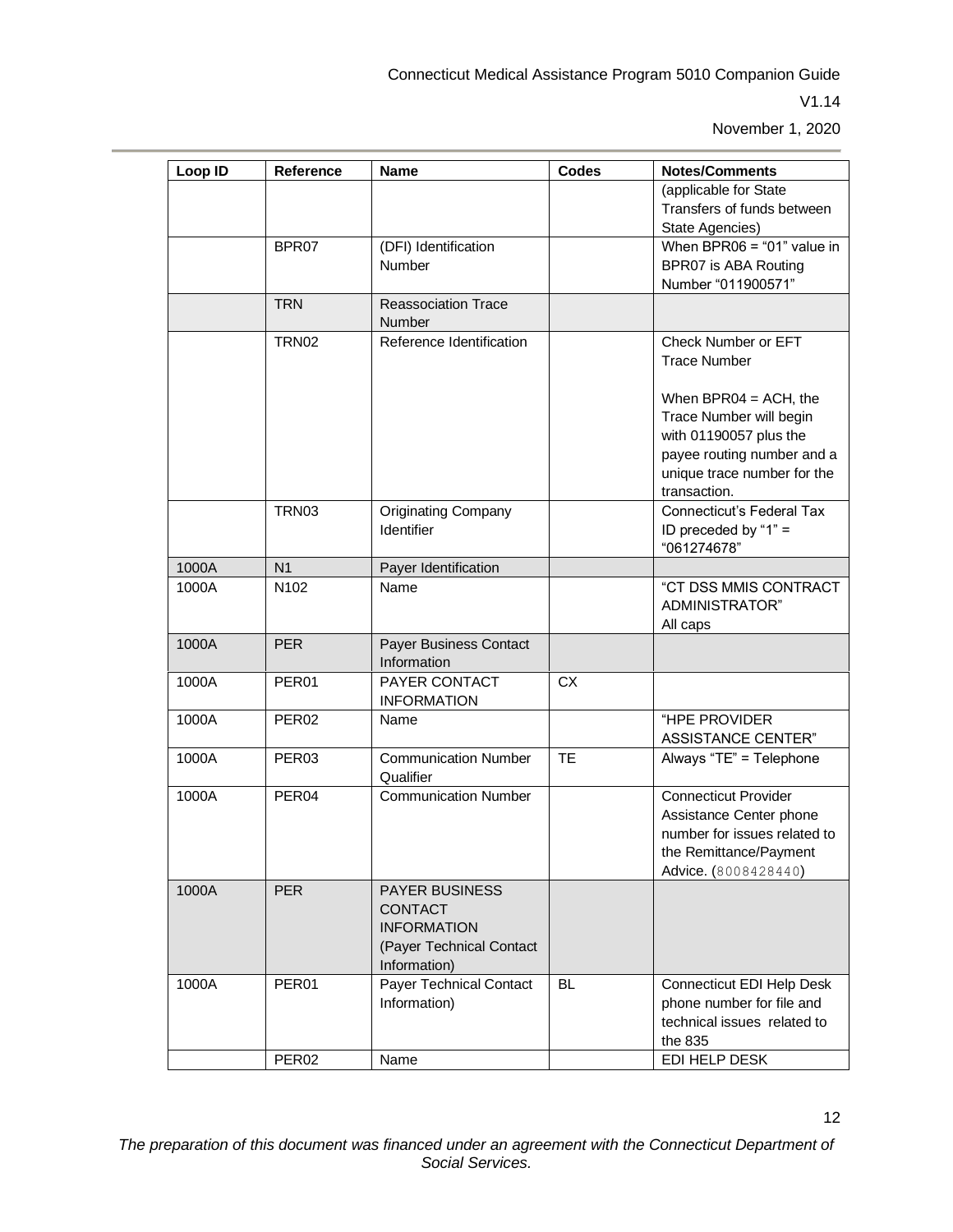| Loop ID | Reference         | <b>Name</b>                              | <b>Codes</b> | <b>Notes/Comments</b>                                                                                                                                                                                                         |
|---------|-------------------|------------------------------------------|--------------|-------------------------------------------------------------------------------------------------------------------------------------------------------------------------------------------------------------------------------|
|         | PER <sub>03</sub> | <b>Communication Number</b><br>Qualifier | <b>TE</b>    | Always "TE" = Telephone                                                                                                                                                                                                       |
|         | PER <sub>04</sub> | <b>Communication Number</b>              |              | 8006880503                                                                                                                                                                                                                    |
| 1000B   | N <sub>1</sub>    | Payee Identification                     |              |                                                                                                                                                                                                                               |
| 1000B   | N <sub>103</sub>  | <b>Identification Code</b><br>Qualifier  |              | "Fl" - Federal Taxpayer's<br><b>Identification Number</b><br>"XX" - Centers for Medicare<br>& Medicaid Services (CMS)<br>National Provider Identifier.                                                                        |
| 1000B   | N <sub>104</sub>  | <b>Identification Code</b>               |              | Value based on qualifier<br>from N103.                                                                                                                                                                                        |
| 1000B   | <b>REF</b>        | Payee Additional<br>Identification       |              |                                                                                                                                                                                                                               |
| 1000B   | REF01             | Reference Identification<br>Qualifier    |              | "PQ" - Payee Identification                                                                                                                                                                                                   |
| 1000B   | REF <sub>02</sub> | Reference Identification                 |              | The taxonomy code (10<br>digits) followed by a comma<br>(,) followed by zip code of 5<br>or 9 digits. Total field length<br>of 20.                                                                                            |
| 1000B   | REF01             | Reference Identification<br>Qualifier    |              | "TJ" - Federal Taxpayer's<br><b>Identification Number is</b><br>populated in this 2nd REF<br>segment, when a qualifier<br>of XX is present in N103 and<br>the NPI in N104, if<br>supplied on the incoming<br>837 transaction. |
| 1000B   | REF <sub>02</sub> | Reference Identification                 |              | Federal Taxpayer's<br><b>Identification Number is</b><br>populated in this 2nd REF<br>segment, when a qualifier<br>of XX is present in N103<br>and the NPI is in N104, if<br>supplied on the incoming<br>837 transaction.     |
| 2100    | <b>CLP</b>        | <b>Claim Payment</b><br>Information      |              |                                                                                                                                                                                                                               |
| 2100    | CLP05             | Monetary Amount                          |              | Patient Liability Amount on<br>Nursing Home claims or<br><b>Patient Responsibility</b><br>Amount for Cost Share.                                                                                                              |
| 2100    | CLP06             | Claim Filing Indicator<br>Code           |              | "MC"=Medicaid                                                                                                                                                                                                                 |
| 2100    | CLP07             | Reference Identification                 |              | Will contain the 13-character<br>ICN (Internal Control<br>Number) of Claim -                                                                                                                                                  |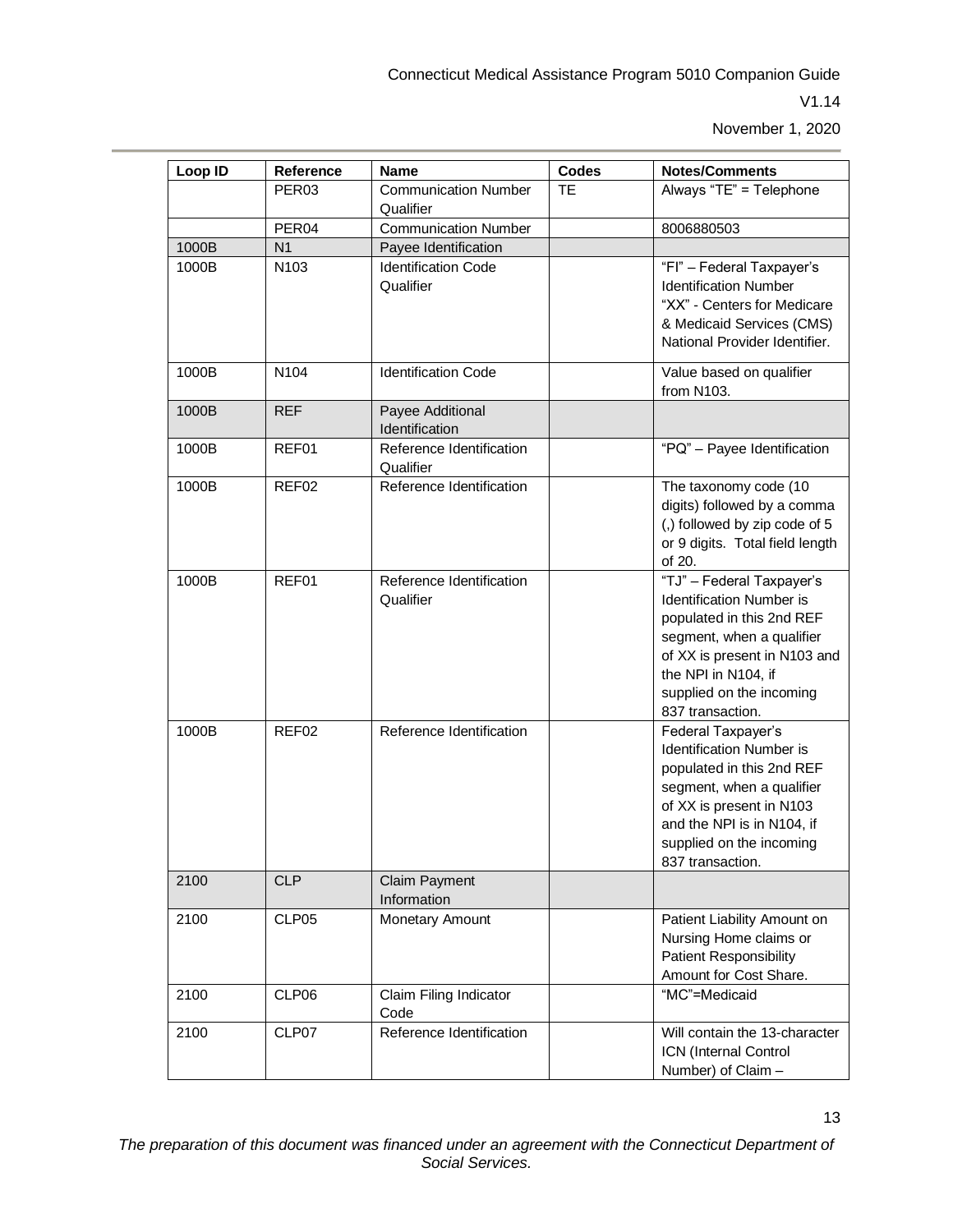| Loop ID | <b>Reference</b> | <b>Name</b>                                  | <b>Codes</b> | <b>Notes/Comments</b>                                                                                                                                                                                                      |
|---------|------------------|----------------------------------------------|--------------|----------------------------------------------------------------------------------------------------------------------------------------------------------------------------------------------------------------------------|
|         |                  |                                              |              | Important for all inquiries on<br>claim status and<br>adjustments to original<br>claims                                                                                                                                    |
| 2100    | NM <sub>1</sub>  | <b>Patient Name</b>                          |              |                                                                                                                                                                                                                            |
| 2100    | <b>NM108</b>     | <b>Identification Code</b><br>Qualifier      |              | "MC" - Non-medical<br>Provider Identifier<br>"XX" - Centers for Medicare<br>& Medicaid Services (CMS)<br>National Provider Identifier                                                                                      |
| 2100    | NM109            | <b>Identification Code</b>                   |              | Value based on qualifier<br>from NM108                                                                                                                                                                                     |
| 2100    | NM <sub>1</sub>  | Service Provider Name                        |              |                                                                                                                                                                                                                            |
| 2100    | <b>NM108</b>     | <b>Identification Code</b><br>Qualifier      |              | "MC" - Non-medical<br>Provider Identifier<br>"XX" - Centers for Medicare<br>& Medicaid Services (CMS)<br>National Provider Identifier                                                                                      |
| 2100    | NM109            | <b>Identification Code</b>                   |              | Value based on qualifier<br>from NM108.                                                                                                                                                                                    |
| 2100    | <b>REF</b>       | <b>Other Claim Related</b><br>Identification |              |                                                                                                                                                                                                                            |
| 2100    | REF01            | Reference Identification<br>Qualifier        |              | "EA" - Medical Record<br>Identification Number or<br>"SY" = Social Security<br>Number<br>(Only provided if submitted<br>on original claim)<br>Format not to include "-<br>characters. (e.g. 000000000<br>not 000-00-0000). |
| 2100    | REF02            | Reference Identification                     |              | <b>Medical Record</b><br>Identification Number or<br>Social Security Number as<br>indicated from REF01<br>qualifier.<br>(Only provided if submitted<br>on original claim)                                                  |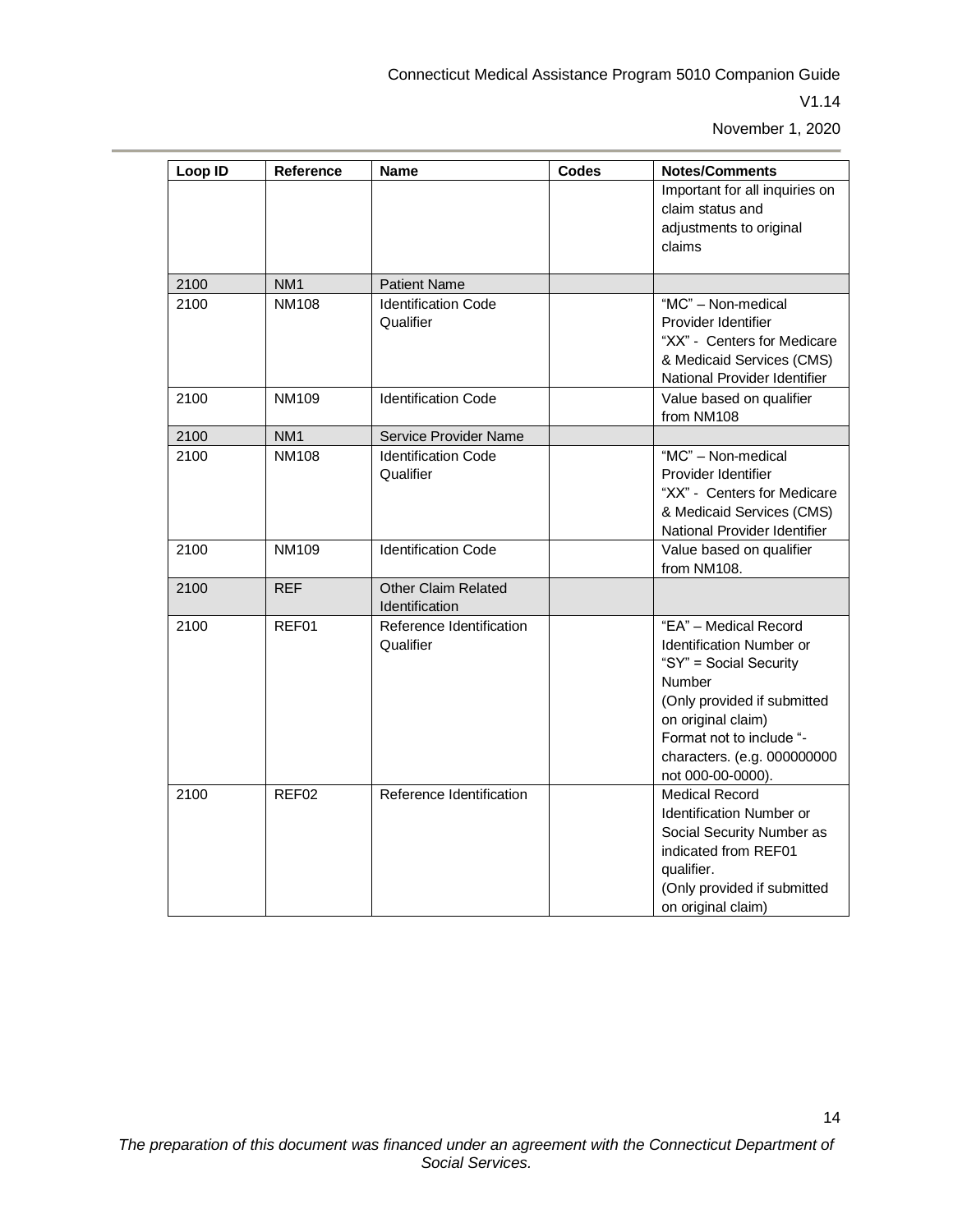#### **2.2.8 ASC X12N/005010X224A2 Health Care Claim: Dental (837)**

<span id="page-19-0"></span>The 837 Dental Transaction is used to submit health care claims and encounter data to a payer for payment. The following companion document provides data clarification for the 837 Health Care Claim: Dental (005010X224A2 transaction set). (Addenda dated June 2010)

| Special Notes - Applicable to Entire Transaction                                                                                                                                                                                                                                                                                                                                                                                                                                                                                                            |  |  |  |  |
|-------------------------------------------------------------------------------------------------------------------------------------------------------------------------------------------------------------------------------------------------------------------------------------------------------------------------------------------------------------------------------------------------------------------------------------------------------------------------------------------------------------------------------------------------------------|--|--|--|--|
|                                                                                                                                                                                                                                                                                                                                                                                                                                                                                                                                                             |  |  |  |  |
| <b>Provider Identification = National Provider Identifier (NPI)</b>                                                                                                                                                                                                                                                                                                                                                                                                                                                                                         |  |  |  |  |
| With the implementation of 5010, files submitted with invalid NPI will reject and claims<br>will not be processed.                                                                                                                                                                                                                                                                                                                                                                                                                                          |  |  |  |  |
| For all providers with NPI, the provider NPI, Taxonomy Code and /or Zip Code+4 must<br>be received in the appropriate loops. The loops are:                                                                                                                                                                                                                                                                                                                                                                                                                 |  |  |  |  |
| 2000A Billing/Pay to Provider Specialty Information(Taxonomy)<br>$\circ$<br>2010AA Billing Provider (NPI and Zip Code+4)<br>$\circ$<br>2310B Rendering Provider (NPI and Taxonomy)<br>$\circ$<br>2420A Rendering Provider (NPI and Taxonomy)<br>$\Omega$                                                                                                                                                                                                                                                                                                    |  |  |  |  |
| The NPI will be sent in the NM109 where NM108 equals XX. The Taxonomy Code<br>will be sent in the PRV03 where PRV02 equals PXC and the Zip Code+4 must be sent<br>in N403. All zip codes must be numeric, no hyphens, length of 9. Please note that the<br>combination of NPI, Taxonomy Code, and Zip Code+4 is used in determining the<br>correct Automated Voice Response System (AVRS) Provider Number under which a<br>claim is to be processed. Claims lacking this information may deny if a match cannot<br>be made to a valid AVRS Provider Number. |  |  |  |  |
| Connecticut Medical Assistance Program Health Plan ID = Connecticut Federal Tax ID                                                                                                                                                                                                                                                                                                                                                                                                                                                                          |  |  |  |  |
| The Connecticut Medical Assistance Program will use the CT Federal Tax ID in all instances<br>requiring a Health Plan ID. At such a time as the National Health Plan ID is approved and<br>available, that ID will be used.                                                                                                                                                                                                                                                                                                                                 |  |  |  |  |
|                                                                                                                                                                                                                                                                                                                                                                                                                                                                                                                                                             |  |  |  |  |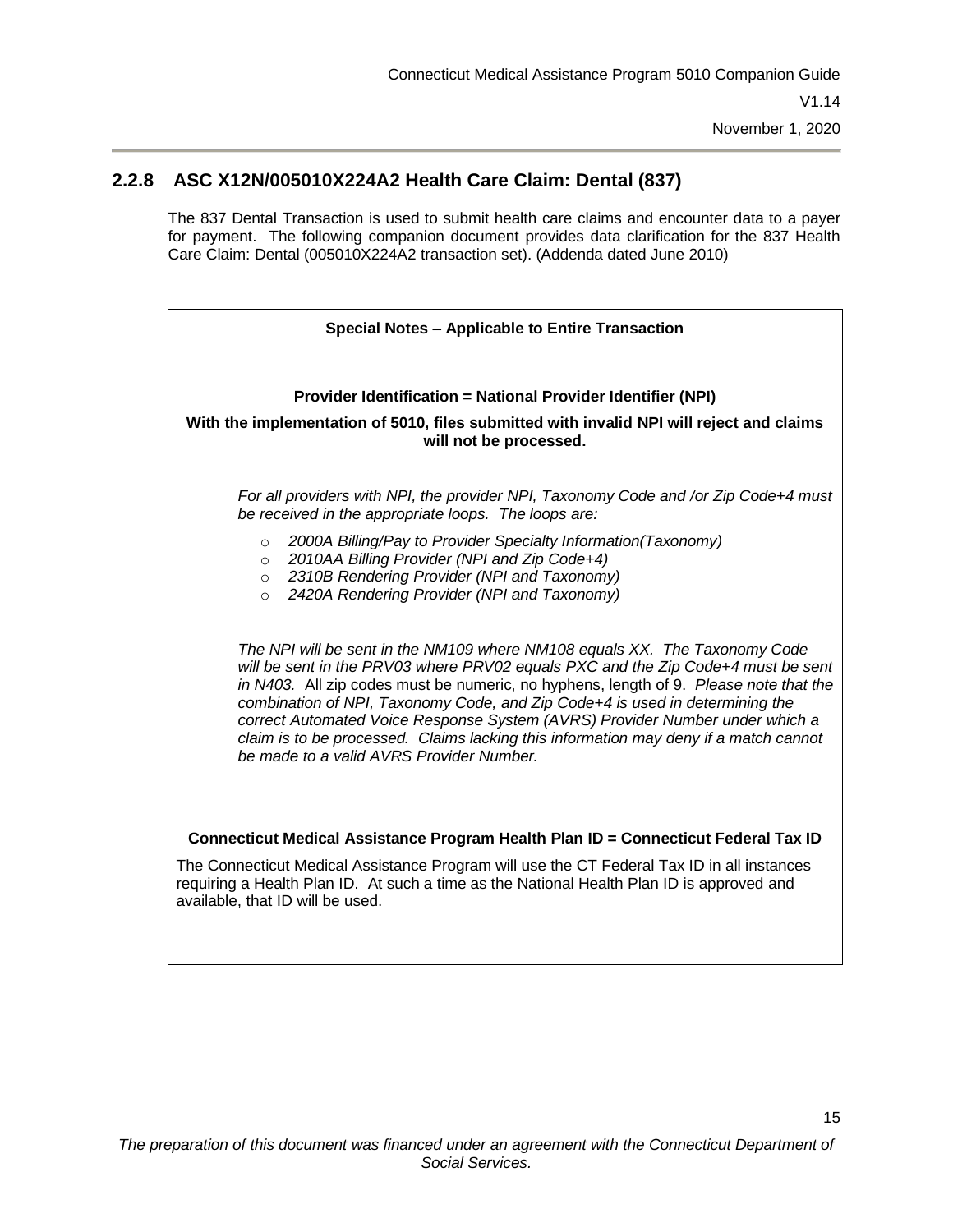| <b>Item</b><br><b>Number</b> | <b>Connecticut Medical Assistance Program Specifications</b>                                                                                                                                               |
|------------------------------|------------------------------------------------------------------------------------------------------------------------------------------------------------------------------------------------------------|
| 1                            | A transmission with multiple GS-GE's within one ISA-IEA will be<br>accepted.                                                                                                                               |
| $\overline{2}$               | A transmission will be rejected if an invalid<br>Version/Release/Industry Identifier Code is submitted in GS08.<br>Dental claims should be submitted with '005010X224A2' in GS08.                          |
| 3                            | Dollar amounts in excess of 9,999,999.99, while accepted, will<br>result in non-payment.                                                                                                                   |
| $\overline{4}$               | Negative values submitted in amount fields, while accepted, will<br>result in non-payment.                                                                                                                 |
| 5                            | A transmission may be rejected if an invalid carrier code is<br>submitted in the ISA08 Interchange Receiver ID. The<br>Connecticut Medical Assistance Program carrier code is<br>'445498161'               |
| 6                            | Dental and other transactions cannot be mixed within the same<br>ST-SE envelope.                                                                                                                           |
| $\overline{7}$               | Billing information is to be entered in Loop 2010AA Billing<br>Provider.                                                                                                                                   |
| 8                            | Dependent Loops of transactions will not be processed with the<br>exception of Third Party Claims where the Connecticut Medical<br>Assistance Program client is a dependent on other primary<br>insurance. |
| 9                            | A maximum of 50 details per claim will be processed. Details in<br>excess of 50 on any one claim will fail HIPAA compliance.                                                                               |

**Overall 837 Health Care Claim Dental Formatting**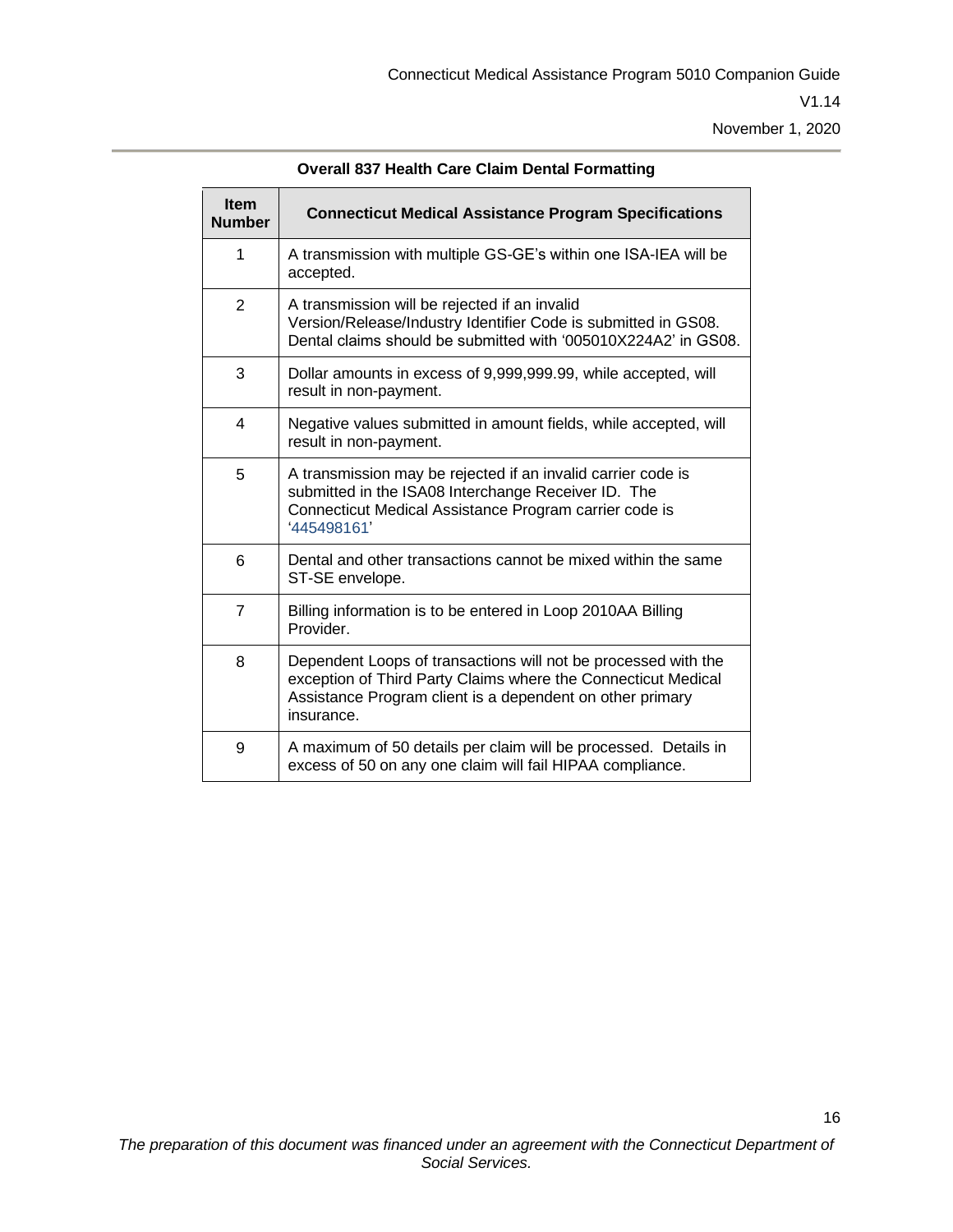| Loop ID | Reference       | <b>Name</b>                                 | <b>Codes</b> | <b>Notes/Comments</b>                                                                                                                                                                                                                                                                                         |
|---------|-----------------|---------------------------------------------|--------------|---------------------------------------------------------------------------------------------------------------------------------------------------------------------------------------------------------------------------------------------------------------------------------------------------------------|
|         | <b>ISA</b>      | Interchange Control<br>Header               |              |                                                                                                                                                                                                                                                                                                               |
|         | <b>ISA08</b>    | Interchange Receiver ID                     |              | Always "445498161"                                                                                                                                                                                                                                                                                            |
|         |                 | Beginning of<br>Hierarchical<br>Transaction |              |                                                                                                                                                                                                                                                                                                               |
|         | BHT02           | <b>Transaction Set Purpose</b><br>Code      | 00, 18       | "00" - Original                                                                                                                                                                                                                                                                                               |
|         | BHT06           | <b>Transaction Type Code</b>                | 31, CH, RP   | Claim or Encounter Indicator<br>"CH" - Chargeable (Use with<br>Dental Health Care Claim)<br>"RP" - Reporting (Use with<br>Dental Health Care Encounter)<br>"31" - Subrogation Demand<br>(Do not use for CT)<br>Claims submitted using "RP"<br>or "31" in BHT06 will process.<br>However, they will be denied. |
| 1000A   | NM <sub>1</sub> | <b>Submitter Name</b>                       |              |                                                                                                                                                                                                                                                                                                               |
| 1000A   | <b>NM109</b>    | <b>Identification Code</b>                  |              | Unique ID assigned by<br><b>DSS/Gainwell Technologies;</b><br>this identification will be<br>assigned once an EMC<br>submitter is authorized to<br>submit claims to Gainwell<br>Technologies. A transmission<br>will be rejected when sent with<br>an unauthorized submitter<br>identification number.        |
| 1000B   | NM <sub>1</sub> | <b>Receiver Name</b>                        |              |                                                                                                                                                                                                                                                                                                               |
| 1000B   | NM103           | Name Last or<br><b>Organization Name</b>    |              | "CT DSS MMIS CONTRACT<br>ADMINISTRATOR"                                                                                                                                                                                                                                                                       |
| 1000B   | NM109           | <b>Identification Code</b>                  |              | "061274678" designates the<br><b>Connecticut Medical</b><br>Assistance Program receiver<br>ID.                                                                                                                                                                                                                |

#### **005010X222 Health Care Claim: Dental**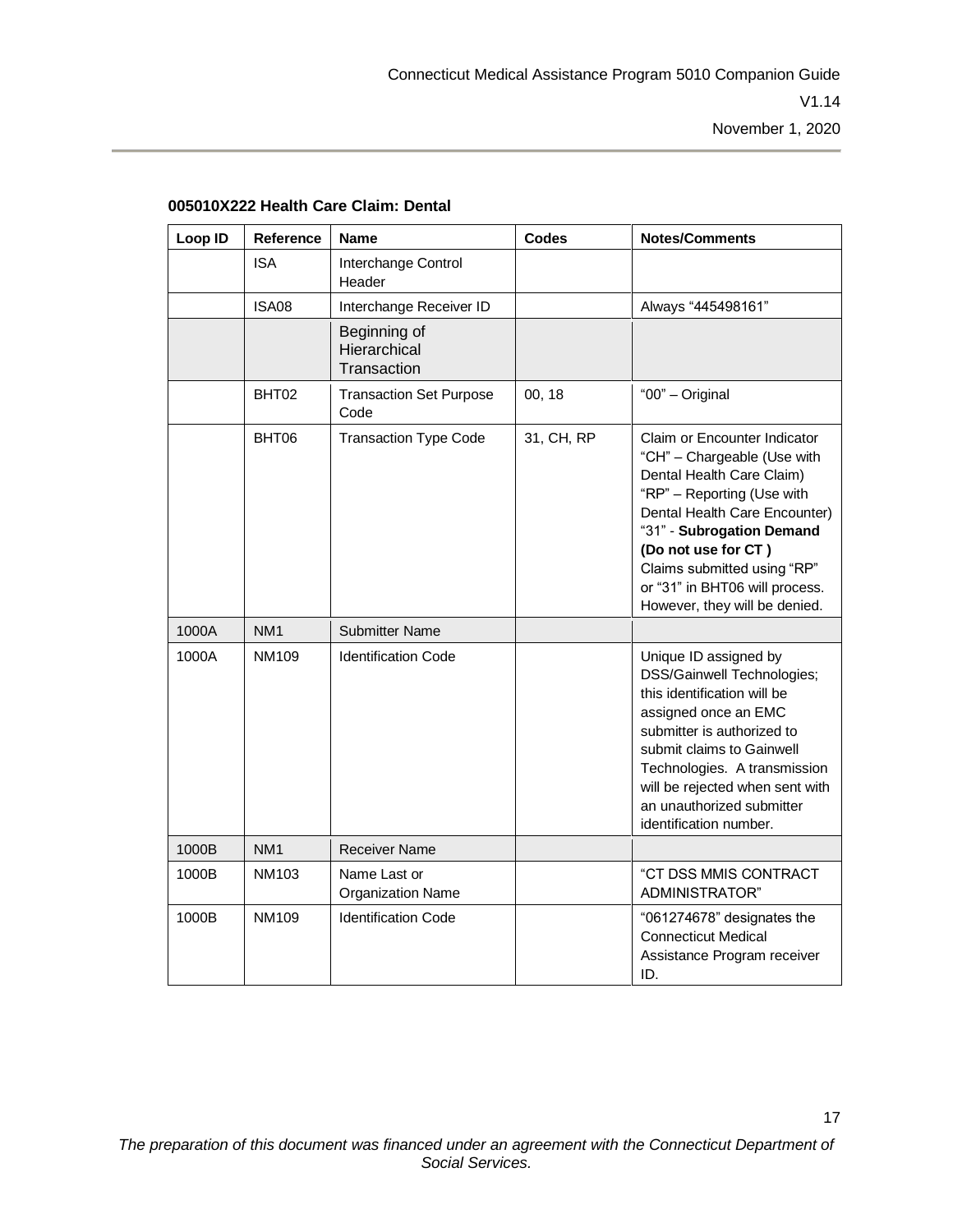18

#### **For All Provider Identification Sections**

#### **For Dental Providers**

NM1 segment should contain the NPI in NM109 with NM108 set to XX for health care providers. The corresponding REF segment, when NM108=XX, must contain REF01 of EI for Employer's Identification Number (EIN) or SY for Social Security Number (SSN). REF02 contains the value for the healthcare provider based on the qualifier used in REF01. The length of EIN must be equal to 10 with hyphen or 9 without. The length of SSN must be equal to 11 with hyphens or 9 without.

#### **Specialty Information**

Under HIPAA guidelines, Provider Specialty Information is situational as to whether it is required for payer processing of the claim. Now that NPI has been implemented, it is recommended that the PRV (Taxonomy Code) information always be sent to further assist in processing the claim since NPI, Taxonomy Code and Zip Code+4 are used to identify a given provider. Claims lacking specialty information will deny if the correct provider cannot be identified.

| Loop ID | <b>Reference</b>  | <b>Name</b>                               | Codes    | <b>Notes/Comments</b>                                                                                                                       |
|---------|-------------------|-------------------------------------------|----------|---------------------------------------------------------------------------------------------------------------------------------------------|
| 2010AA  | NM <sub>1</sub>   | <b>Billing Provider Name</b>              |          |                                                                                                                                             |
| 2010AA  | NM109             | <b>Identification Code</b>                |          | For providers with NPI:<br>Valid 10 digit NPI assigned to<br>the provider when NM108<br>qualifier equals XX.                                |
| 2010AA  | N <sub>4</sub>    | Billing Provider City, State,<br>Zip Code |          |                                                                                                                                             |
| 2010AA  | N403              | Postal Code                               |          | Billing Provider nine digit Zip<br>Code                                                                                                     |
| 2000B   | HL.               | Subscriber Hierarchical<br>Level          |          | Implement with<br>recommendation of maximum<br>of 5000 CLM segments in a<br>single transaction (ST-SE)                                      |
| 2000B   | HL <sub>04</sub>  | Hierarchical Child Code                   | $\Omega$ | Always "0" (zero), for<br><b>Connecticut Medical</b><br>Assistance Program. No<br>Subordinate HL Segment in<br>this Hierarchical Structure. |
| 2000B   | <b>SBR</b>        | Subscriber Information                    |          |                                                                                                                                             |
| 2000B   | SBR <sub>04</sub> | Name (Insured Group<br>Name)              |          | Always "MEDICAID"                                                                                                                           |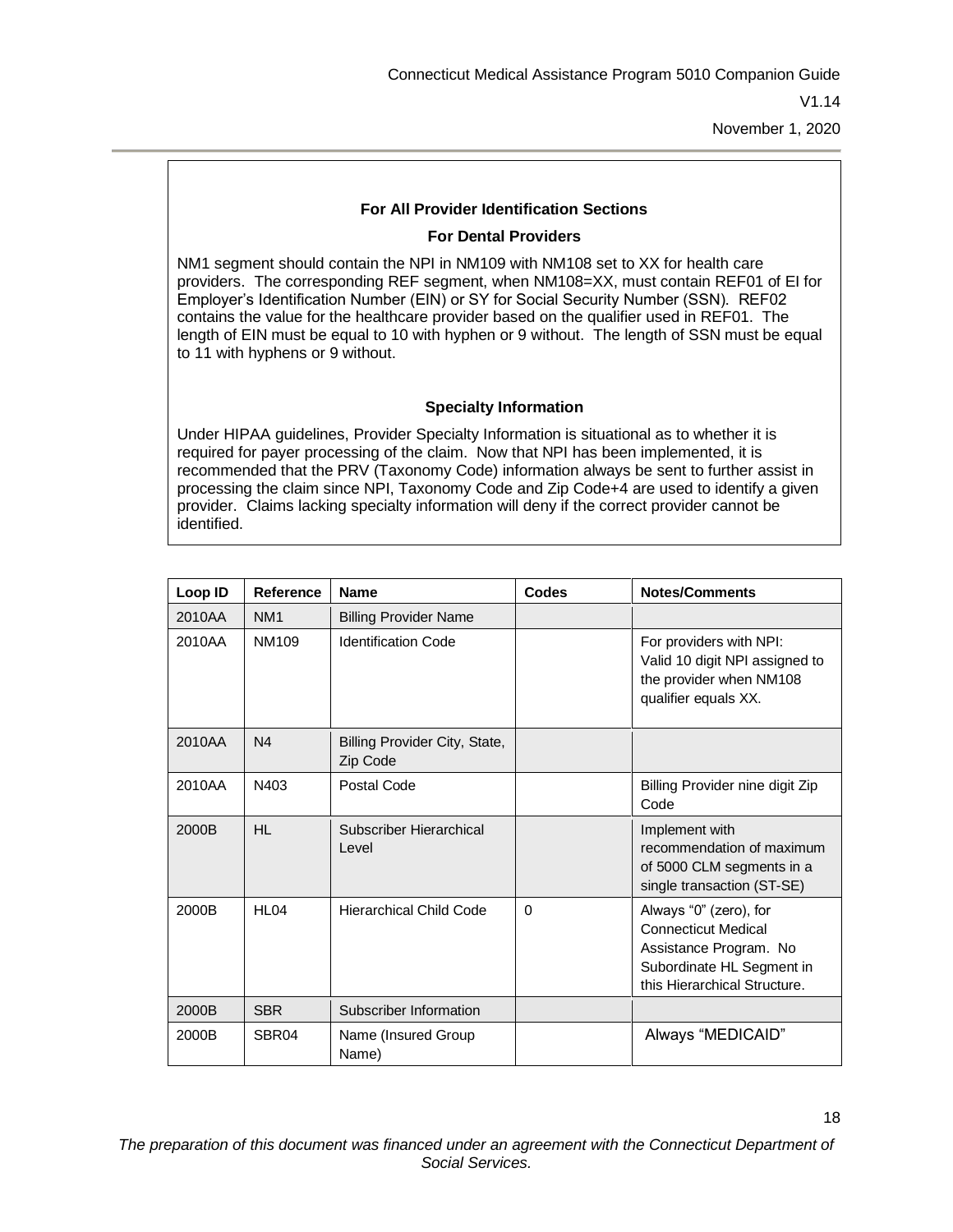| Loop ID | Reference       | <b>Name</b>                               | <b>Codes</b>                                                                                                 | <b>Notes/Comments</b>                                                                                                                                                                                                                                               |
|---------|-----------------|-------------------------------------------|--------------------------------------------------------------------------------------------------------------|---------------------------------------------------------------------------------------------------------------------------------------------------------------------------------------------------------------------------------------------------------------------|
| 2000B   | SBR09           | Claim Filing Indicator<br>Code            | 11, 12, 13, 14,<br>15, 16, 17, AM,<br>BL, CH, CI, DS,<br>FI, HM, LM,<br>MA, MB, MC,<br>OF, TV, VA,<br>WC, ZZ | Always "MC" Medicaid                                                                                                                                                                                                                                                |
| 2010BA  | NM <sub>1</sub> | <b>Subscriber Name</b>                    |                                                                                                              |                                                                                                                                                                                                                                                                     |
| 2010BA  | NM102           | <b>Entity Type Qualifier</b>              | 1, 2                                                                                                         | Always "1", Person                                                                                                                                                                                                                                                  |
| 2010BA  | NM108           | <b>Identification Code</b><br>Qualifier   | MI, II                                                                                                       | Always "MI", Member<br><b>Identification Number</b>                                                                                                                                                                                                                 |
| 2010BA  | <b>NM109</b>    | <b>Subscriber Primary</b><br>Identifier   |                                                                                                              | 9-character Unique Medicaid<br>Client ID assigned by DSS                                                                                                                                                                                                            |
| 2010BB  | NM <sub>1</sub> | Payer Name                                |                                                                                                              |                                                                                                                                                                                                                                                                     |
| 2010BB  | NM103           | Name Last or<br><b>Organization Name</b>  |                                                                                                              | Organization Name, Suggest<br>using "HPE/CTMAP"                                                                                                                                                                                                                     |
| 2010BB  | <b>NM108</b>    | <b>Identification Code</b><br>Qualifier   | PI, XV                                                                                                       | "Pl" - Payer Identification                                                                                                                                                                                                                                         |
| 2010BB  | NM109           | <b>Identification Code</b>                |                                                                                                              | "75-2548221"                                                                                                                                                                                                                                                        |
| 2300    | <b>CLM</b>      | Claim Information                         |                                                                                                              |                                                                                                                                                                                                                                                                     |
| 2300    | CLM01           | Claim Submitter's Identifier              |                                                                                                              | Patient Account Number will<br>accept up to 38 characters.<br>The value received will be<br>returned in the 835<br>transaction.                                                                                                                                     |
| 2300    | <b>CLM05-3</b>  | Claim Filing Indicator<br>Code            | 1, 7, 8,                                                                                                     | The claim frequency type code<br>will indicate Connecticut<br>Medical Assistance Program<br>processing as follows: '7'<br>(Replacement claim), '8' (Void<br>claim). Any other values<br>submitted in this field will<br>cause a claim to process as<br>an original. |
| 2300    | <b>REF</b>      | <b>Original Reference</b><br>Number (ICN) |                                                                                                              |                                                                                                                                                                                                                                                                     |
| 2300    | REF01           | Claim Original Reference<br>Number        | F <sub>8</sub>                                                                                               | Required when submitting a<br>voided or replacement claim<br>as indicated by CLM05-3                                                                                                                                                                                |
| 2300    | REF02           | Reference Identification                  |                                                                                                              | Use the control number<br>assigned to the last approved<br>claim.                                                                                                                                                                                                   |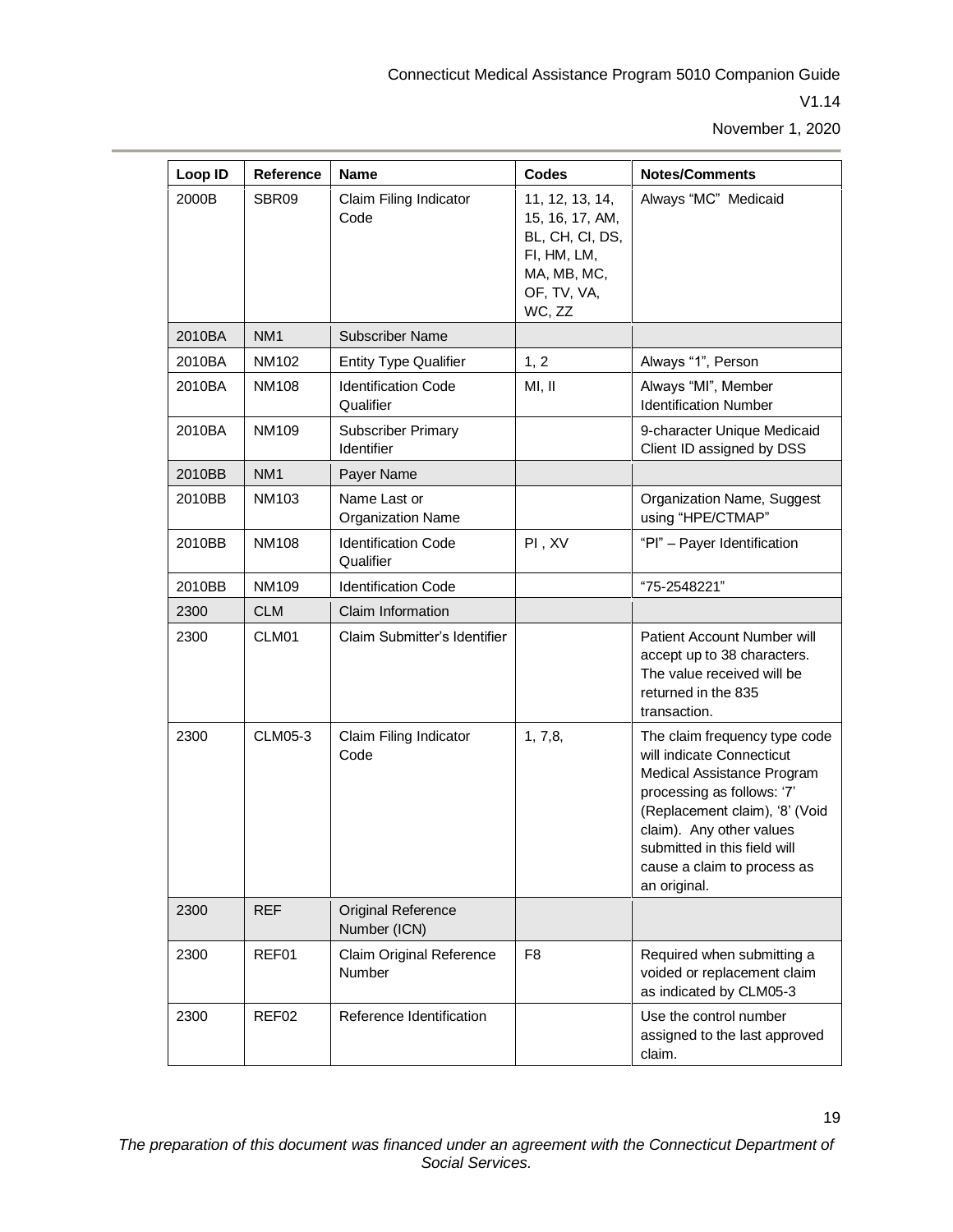| Loop ID | <b>Reference</b>  | <b>Name</b>                          | <b>Codes</b> | <b>Notes/Comments</b>                                                                                                                         |
|---------|-------------------|--------------------------------------|--------------|-----------------------------------------------------------------------------------------------------------------------------------------------|
| 2300    | HI                | <b>Health Care Diagnosis</b><br>Code |              | $3 - 7$ byte ICD10<br>-CM Diagnosis codes, no<br>decimal                                                                                      |
| 2400    | SV <sub>3</sub>   | <b>Dental Services</b>               |              |                                                                                                                                               |
| 2400    | SV302             | Line Item Charge Amount              |              | Total submitted charges<br>should equal the sum of the<br>line item charge amounts.                                                           |
| 2430    | <b>SVD</b>        | Line Adjudication<br>Information     |              |                                                                                                                                               |
| 2430    | SVD <sub>06</sub> | Assigned Number                      |              | If services are bundled,<br>recommend using the<br>corresponding LX1 value of<br>the bundled service line, with<br>up to 3 characters allowed |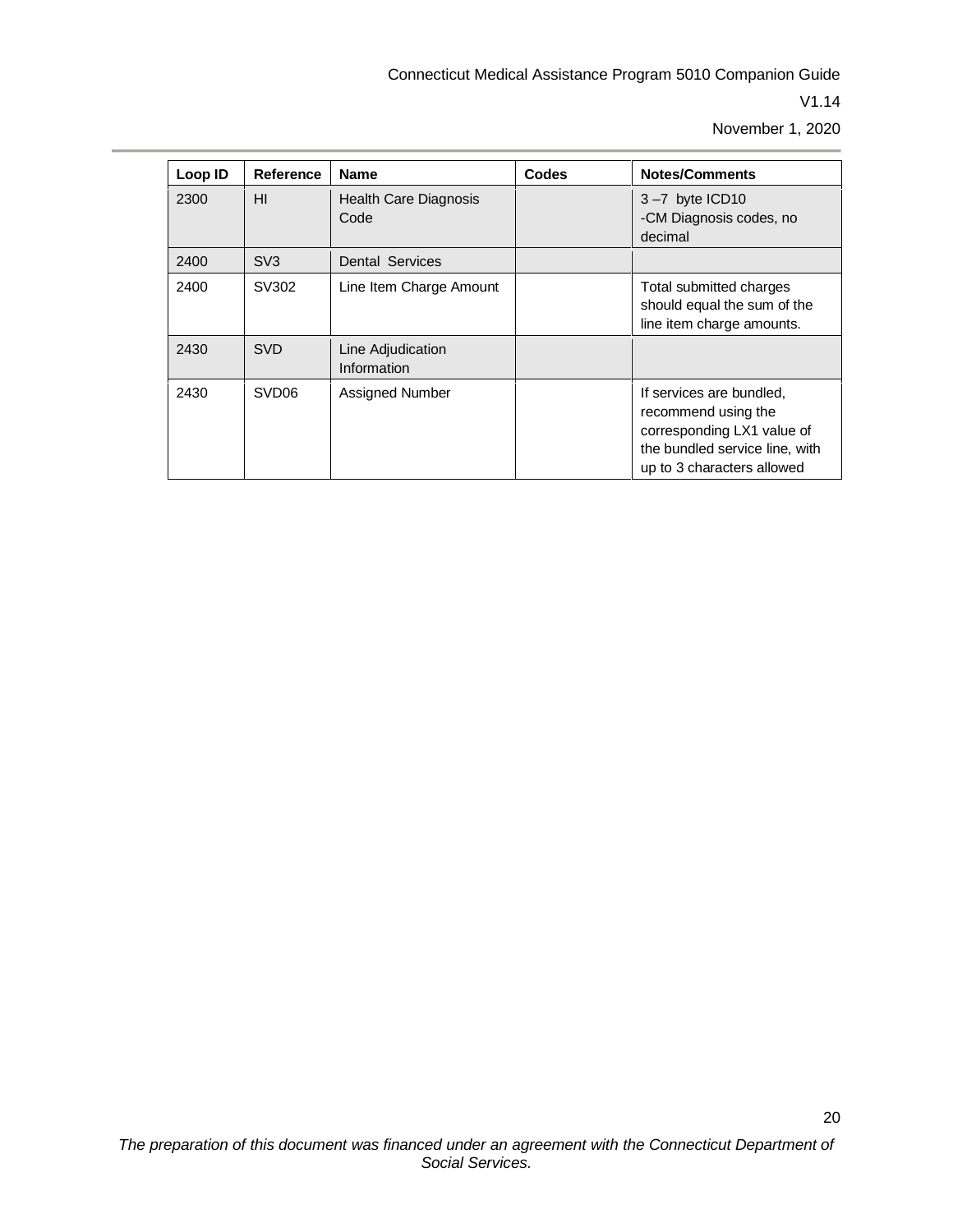#### **2.2.9 ASC X12N/005010X223A2 Health Care Claim: Institutional (837)**

<span id="page-25-0"></span>The 837 Institutional Transaction is used to submit health care claims and encounter data to a payer for payment. This format is used to bill long term care, inpatient, outpatient, and home health claims. The following companion document provides data clarification for the 837 Health Care Claim: Institutional (005010X223A2) transaction set. (Addenda dated April 2010)

| Special Notes - Applicable to Entire Transaction                                                                                                                                                                                                          |  |  |  |  |
|-----------------------------------------------------------------------------------------------------------------------------------------------------------------------------------------------------------------------------------------------------------|--|--|--|--|
| Subscriber, Insured, and Member = Client in the Connecticut Medical Assistance                                                                                                                                                                            |  |  |  |  |
| <b>Program Environment</b>                                                                                                                                                                                                                                |  |  |  |  |
| The Connecticut Medical Assistance Program does not allow for dependents to be enrolled<br>under a primary subscriber, rather all clients are primary subscribers within each program.                                                                    |  |  |  |  |
| Provider Identification = National Provider Identifier (NPI) or<br>Non-medical<br>provider identifier                                                                                                                                                     |  |  |  |  |
| For all covered entities, the provider NPI, Taxonomy Code and Zip Code+4 must be<br>received in the appropriate loops. All zip codes must be numeric, no hyphens, length is<br>9. The loops are:                                                          |  |  |  |  |
| o 2000A Billing/Pay to Provider Specialty Information (Taxonomy)<br>o 2010AA Billing Provider (NPI and Zip Code+4)                                                                                                                                        |  |  |  |  |
| The NPI will be sent in the NM109 where NM108 equals XX. The Taxonomy Code will<br>be sent in the PRV03 where PRV02 equals PXC.                                                                                                                           |  |  |  |  |
| For all covered entities, the provider NPI, Taxonomy and Zip Code+4 must be received<br>in the appropriate loops as required by the 5010 standard. The loops are:                                                                                         |  |  |  |  |
| o 2310A Attending Physician - NPI, Taxonomy<br>o 2310B Operating Physician - NPI<br>o 2310C Other Operating Physician - NPI<br>o 2310D Rendering Physician - NPI<br>o 2310E Service Facility Location - NPI, Address<br>o 2310F Referring Physician - NPI |  |  |  |  |
| The NPI will be sent in the NM109 where NM108 equals XX. The Zip Code+4 will be<br>sent in N403. All zip codes must be numeric, no hyphens,<br>length is 5 or 9.                                                                                          |  |  |  |  |
| For all Non-medical providers where an NPI is not assigned, the claim must contain the                                                                                                                                                                    |  |  |  |  |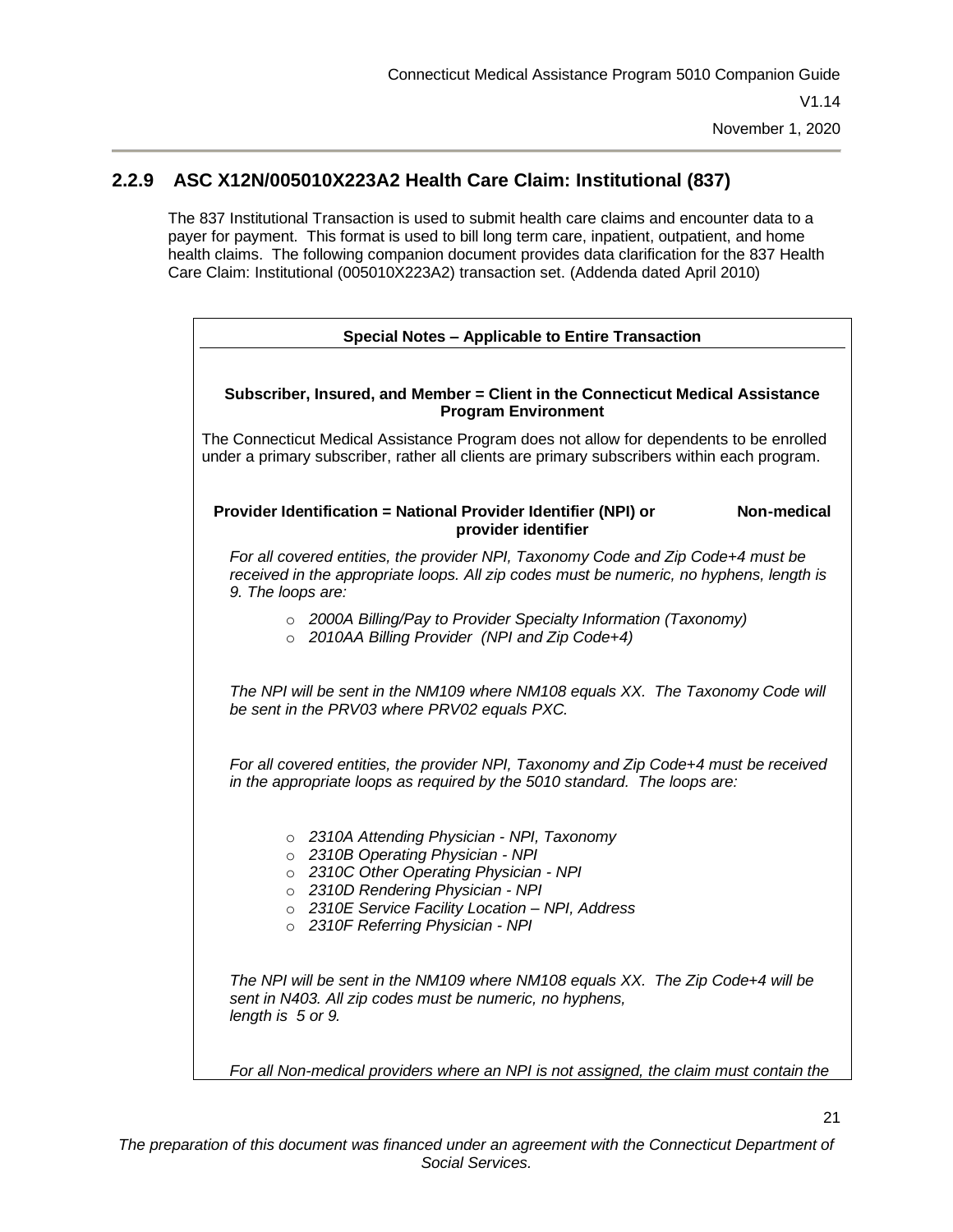*Connecticut Medical Assistance Program Provider ID within the appropriate loops within the REF segment where REF01 equals G2.* 

*Note that the Billing Provider Secondary ID segment which can contain this provider ID is in a new location, Loop 2010 BB.*

**Connecticut Medical Assistance Program Health Plan ID = Connecticut Federal Tax ID**

The Connecticut Medical Assistance Program will use the CT Federal Tax ID in all instances requiring a Health Plan ID. At such a time as the National Health Plan ID is approved and available, that ID will be used.

#### **Overall 837 Health Care Claim Institutional Formatting**

| <b>Item</b><br><b>Number</b> | <b>Connecticut Medical Assistance Program Specifications</b>                                                                                                                                                          |
|------------------------------|-----------------------------------------------------------------------------------------------------------------------------------------------------------------------------------------------------------------------|
| $\mathbf 1$                  | A transmission with multiple GS-GE's within one ISA-IEA will be accepted.                                                                                                                                             |
| $\overline{2}$               | A transmission will be rejected if an invalid Version/Release/Industry Identifier<br>Code is submitted in GS08. Institutional claims should be submitted with<br>'005010X223A2' (dated April 2010) in GS08.           |
| 3                            | Dollar amounts in excess of 9,999,999.99, while accepted, will result in non-<br>payment.                                                                                                                             |
| 4                            | Negative values submitted in amount fields, while accepted, will result in non-<br>payment.                                                                                                                           |
| 5                            | A transmission may be rejected if an invalid receiver ID is submitted in the ISA08<br>Interchange Receiver ID. The Connecticut Medical Assistance Program Receiver<br>ID is '445498161'.                              |
| 6                            | Professional and Institutional transactions cannot be mixed within the same ST-<br>SE envelope.                                                                                                                       |
| $\overline{7}$               | Billing information is to be entered in Loop 2010AA Billing Provider.                                                                                                                                                 |
| 8                            | A maximum of 999 details per claim will be processed. Details in excess of 999<br>on any one claim will fail HIPAA compliance.                                                                                        |
| 9                            | The NPI will be required on all incoming Medicare coinsurance and deductible<br>claims. The trading partner should enter the NPI in Loop 2010AA NM109-Billing<br>Provider Identifier on claims submitted to Medicare. |
| 10                           | The NDC code, N4 Modifier and HCPCS code will be required on outpatient<br>claims in Loop 2410 when certain physician administered drugs are billed.                                                                  |

#### **005010X223 Health Care Claim: Institutional**

| <b>Loop ID</b> | Reference | Name | Codes | <b>Notes/Comments</b> |
|----------------|-----------|------|-------|-----------------------|
|----------------|-----------|------|-------|-----------------------|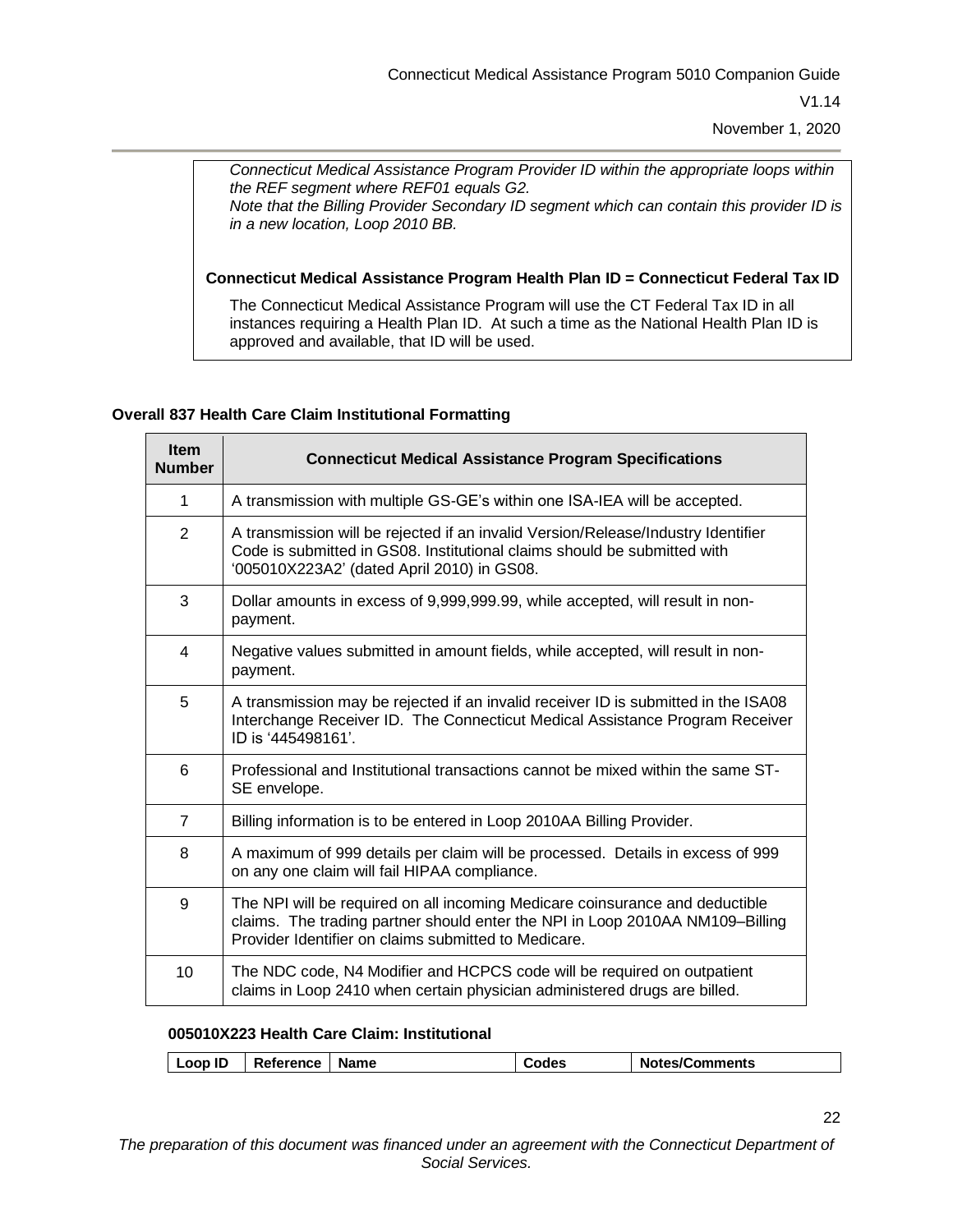23

| Loop ID | Reference       | <b>Name</b>                              | <b>Codes</b> | <b>Notes/Comments</b>                                                                                                                                                                                                                                                                                                                                                                                 |
|---------|-----------------|------------------------------------------|--------------|-------------------------------------------------------------------------------------------------------------------------------------------------------------------------------------------------------------------------------------------------------------------------------------------------------------------------------------------------------------------------------------------------------|
|         | <b>ISA</b>      | Interchange Control                      |              |                                                                                                                                                                                                                                                                                                                                                                                                       |
|         |                 | Header                                   |              |                                                                                                                                                                                                                                                                                                                                                                                                       |
|         | ISA08           | Interchange Receiver ID                  |              | Always "445498161"                                                                                                                                                                                                                                                                                                                                                                                    |
|         | GS              | <b>Functional Group Header</b>           |              |                                                                                                                                                                                                                                                                                                                                                                                                       |
|         | GS03            | Application Receiver's ID                |              | Always "445498161"                                                                                                                                                                                                                                                                                                                                                                                    |
|         | BHT             | Beginning of Hierarchical<br>Transaction |              |                                                                                                                                                                                                                                                                                                                                                                                                       |
|         | BHT02           | <b>Transaction Set Purpose</b><br>Code   | 00, 18       | "00" - Original                                                                                                                                                                                                                                                                                                                                                                                       |
|         | BHT06           | <b>Transaction Type Code</b>             |              | Claim or Encounter Indicator<br>"CH" - Chargeable (Use with<br>Institutional Health Care<br>Claim)<br>"RP" - Reporting (Use with<br>Institutional Health Care<br>Encounter)<br>Claims submitted using 'RP' in<br>BHT06 will process. However,<br>they will be denied unless the<br>submitter is a Connecticut<br>Managed Care Organization.<br>Value '31'(subrogation) is not<br>used by CT Medicaid. |
| 1000A   | NM <sub>1</sub> | <b>Submitter Name</b>                    |              |                                                                                                                                                                                                                                                                                                                                                                                                       |
| 1000A   | NM109           | <b>Identification Code</b>               |              | Unique ID assigned by<br>Gainwell Technologies; this<br>identification will be assigned<br>once an EMC submitter is<br>authorized to submit claims to<br>Gainwell Technologies. A<br>transmission will be rejected<br>when sent with an<br>unauthorized submitter<br>identification number                                                                                                            |
| 1000B   | NM <sub>1</sub> | <b>Receiver Name</b>                     |              |                                                                                                                                                                                                                                                                                                                                                                                                       |
| 1000B   | NM103           | Name Last or Organization<br>Name        |              | "CT DSS MMIS CONTRACT<br>ADMINISTRATOR"<br>All caps                                                                                                                                                                                                                                                                                                                                                   |
| 1000B   | NM109           | <b>Identification Code</b>               |              | "061274678" designates the<br><b>Connecticut Medical</b><br>Assistance Program receiver<br>ID.                                                                                                                                                                                                                                                                                                        |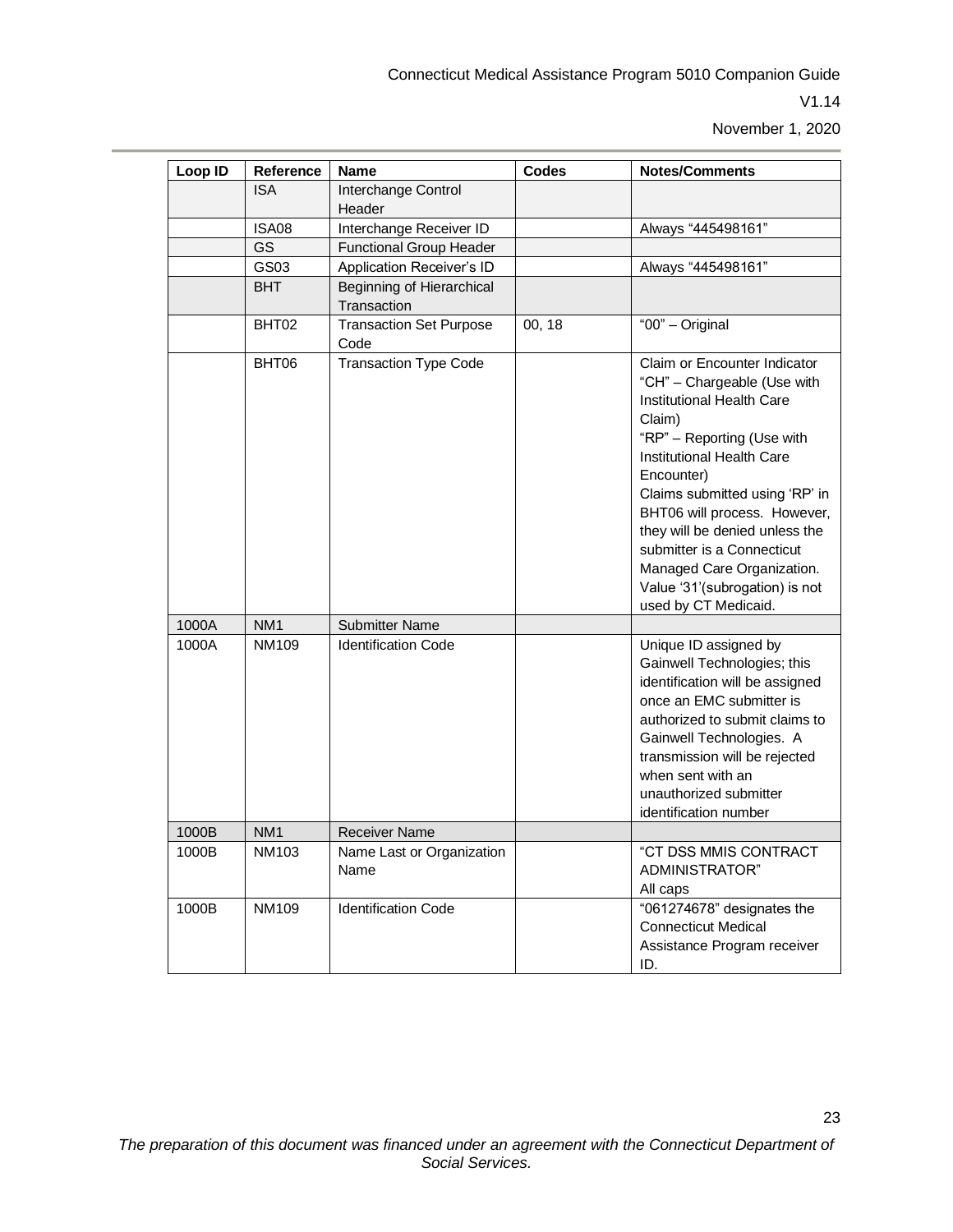#### **For Medical Providers – The following applies to all provider identification sections:**

NM1 segment should contain the NPI in NM109 with NM108 set to XX for health care providers. The corresponding REF segment, when NM108=XX, must contain REF01 of EI for Employer's Identification Number (EIN) or SY for Social Security Number (SSN). REF02 contains the value for the healthcare provider based on the qualifier used in REF01. The length of EIN must be equal to 10 with hyphen or 9 without. The length of SSN must be equal to 11 with hyphens or 9 without.

#### **For Non-Medical Providers – The following applies to all provider identification sections:**

NM108 and NM109 are not populated when the Provider does not have an NPI. The corresponding REF segment, where REF01=G2 should contain the Non-Medical Provider Identifier.

#### **Provider Specialty**

Provider Specialty Information is made situational as to whether it is required for payer processing of the claim. It is recommended that the PRV (Taxonomy Code) information always be sent per Implementation Guide specifications to further assist in processing the claim since NPI, Taxonomy Code, and Zip Code are used to identify a given provider.

| Loop ID | <b>Reference</b>  | <b>Name</b>                    | <b>Codes</b> | <b>Notes/Comments</b>          |
|---------|-------------------|--------------------------------|--------------|--------------------------------|
| 2000B   | HL.               | Subscriber Hierarchical        |              | Implement with                 |
|         |                   | Level                          |              | recommendation of maximum      |
|         |                   |                                |              | of 5000 CLM segments in a      |
|         |                   |                                |              | single transaction (ST-SE)     |
| 2000B   | HL <sub>04</sub>  | <b>Hierarchical Child Code</b> |              | Always "0" (zero), for         |
|         |                   |                                |              | <b>Connecticut Medical</b>     |
|         |                   |                                |              | Assistance Program. No         |
|         |                   |                                |              | Subordinate HL Segment in      |
|         |                   |                                |              | this Hierarchical Structure.   |
| 2000B   | <b>SBR</b>        | Subscriber Information         |              |                                |
| 2000B   | SBR <sub>04</sub> | Name                           |              | When submitting a claim to the |
|         |                   |                                |              | <b>CT Medical Assistance</b>   |
|         |                   |                                |              | Program field should be        |
|         |                   |                                |              | populated with 'Medicaid' CT   |
|         |                   |                                |              | Medical Assistance program     |
|         |                   |                                |              | does not have a group          |
|         |                   |                                |              | number.                        |
| 2000B   | SBR09             | Claim Filing Indicator Code    |              | Should be "MC", Medicaid       |
| 2010BA  | NM <sub>1</sub>   | <b>Subscriber Name</b>         |              |                                |
| 2010BA  | NM102             | <b>Entity Type Qualifier</b>   |              | Always "1", Person             |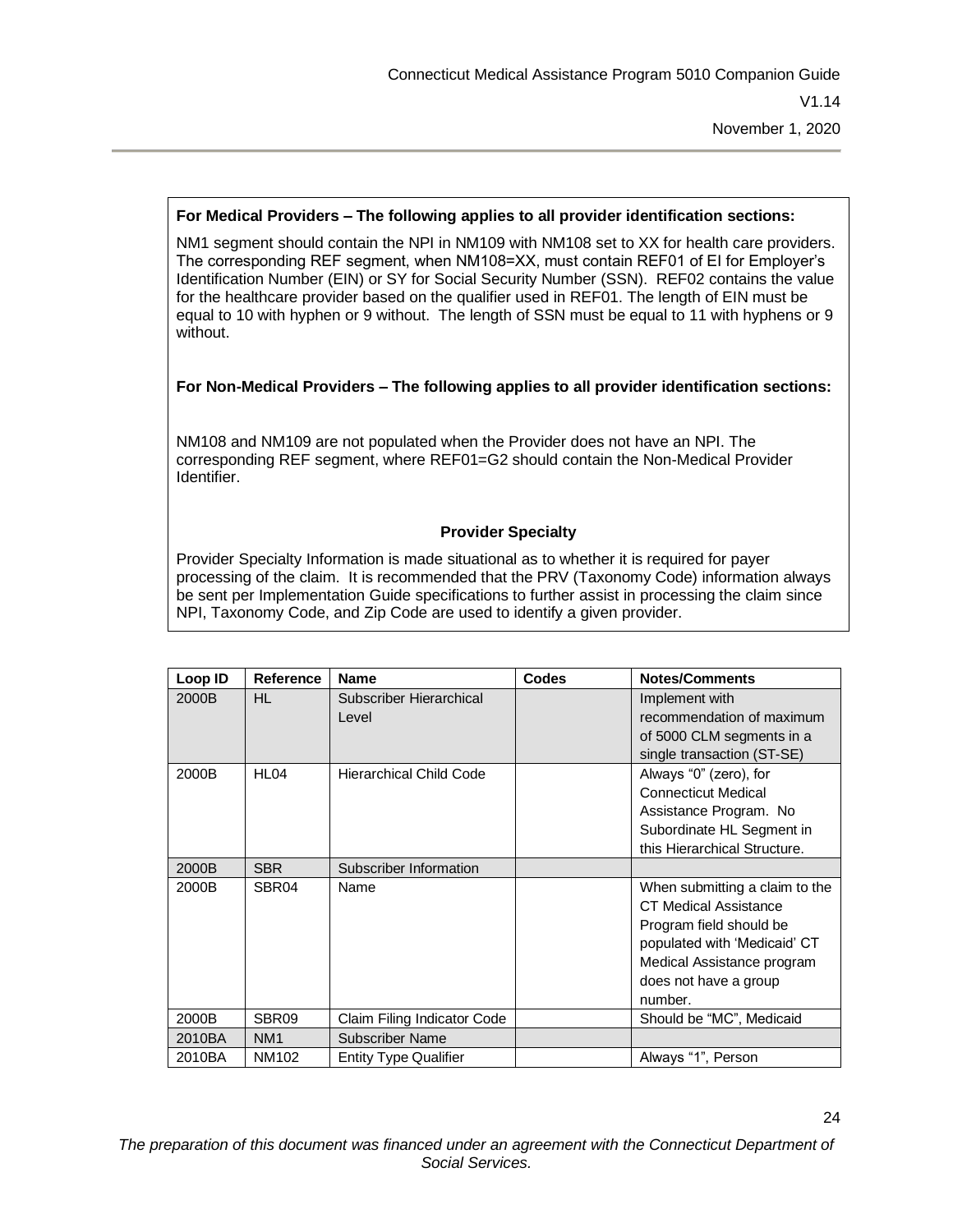| Loop ID | Reference       | <b>Name</b>                                         | <b>Codes</b> | <b>Notes/Comments</b>                                                                                                                                                                                                                                               |
|---------|-----------------|-----------------------------------------------------|--------------|---------------------------------------------------------------------------------------------------------------------------------------------------------------------------------------------------------------------------------------------------------------------|
| 2010BA  | NM108           | <b>Identification Code</b>                          |              | Always "MI", Member                                                                                                                                                                                                                                                 |
|         |                 | Qualifier                                           |              | <b>Identification Number</b>                                                                                                                                                                                                                                        |
| 2010BA  | <b>NM109</b>    | <b>Identification Code</b>                          |              | 9-character Unique Medicaid                                                                                                                                                                                                                                         |
|         |                 |                                                     |              | Client ID assigned by DSS;                                                                                                                                                                                                                                          |
|         |                 |                                                     |              | must be left justified                                                                                                                                                                                                                                              |
| 2010BB  | NM <sub>1</sub> | Payer Name                                          |              |                                                                                                                                                                                                                                                                     |
| 2010BB  | NM103           | Name Last or Organization<br>Name                   |              | Organization Name, Suggest<br>using "HPE/CTMAP"                                                                                                                                                                                                                     |
| 2010BB  | <b>NM108</b>    | <b>Identification Code</b><br>Qualifier             | PI           | "Pl" - Payer Identification                                                                                                                                                                                                                                         |
| 2010BB  | NM109           | <b>Identification Code</b>                          |              | "75-2548221"                                                                                                                                                                                                                                                        |
| 2010BB  | <b>REF</b>      | <b>Billing Provider Secondary</b><br>Identification |              |                                                                                                                                                                                                                                                                     |
| 2010BB  | REF01           | Reference Identification<br>Qualifier               |              | New segment Billing Provider<br>Secondary ID, use qualifier<br>'G2" when the Billing Provider<br>is a Non-Covered Entity.                                                                                                                                           |
| 2010BB  | REF02           | Reference Identification                            |              | New segment Billing Provider<br>Secondary ID, enter 9 digit<br>Provider AVRS ID when the<br>Billing Provider is a Non-<br>Covered Entity.                                                                                                                           |
| 2300    | <b>CLM</b>      | Claim Information                                   |              |                                                                                                                                                                                                                                                                     |
| 2300    | CLM01           | Claim Submitter's Identifier                        |              | Patient Account Number will<br>accept up to 38 characters.<br>The value received will be<br>returned in the 835<br>transaction.                                                                                                                                     |
| 2300    | <b>CLM05-3</b>  | Claim Frequency Type<br>Code                        |              | The claim frequency type code<br>will indicate Connecticut<br>Medical Assistance Program<br>processing as follows: '7'<br>(Replacement claim), '8' (Void<br>claim). Any other values<br>submitted in this field will<br>cause a claim to process as an<br>original. |
| 2300    | <b>REF</b>      | Payer Claim Control<br>Number                       |              |                                                                                                                                                                                                                                                                     |
| 2300    | REF01           | Reference Identification<br>Qualifier               |              | "F8" - Original Reference<br>Number<br>Required when submitting a<br>voided or replacement claim<br>as indicated by CLM05-3.                                                                                                                                        |
| 2300    | REF02           | Reference Identification                            |              | Use the control number<br>assigned to the last approved<br>claim.                                                                                                                                                                                                   |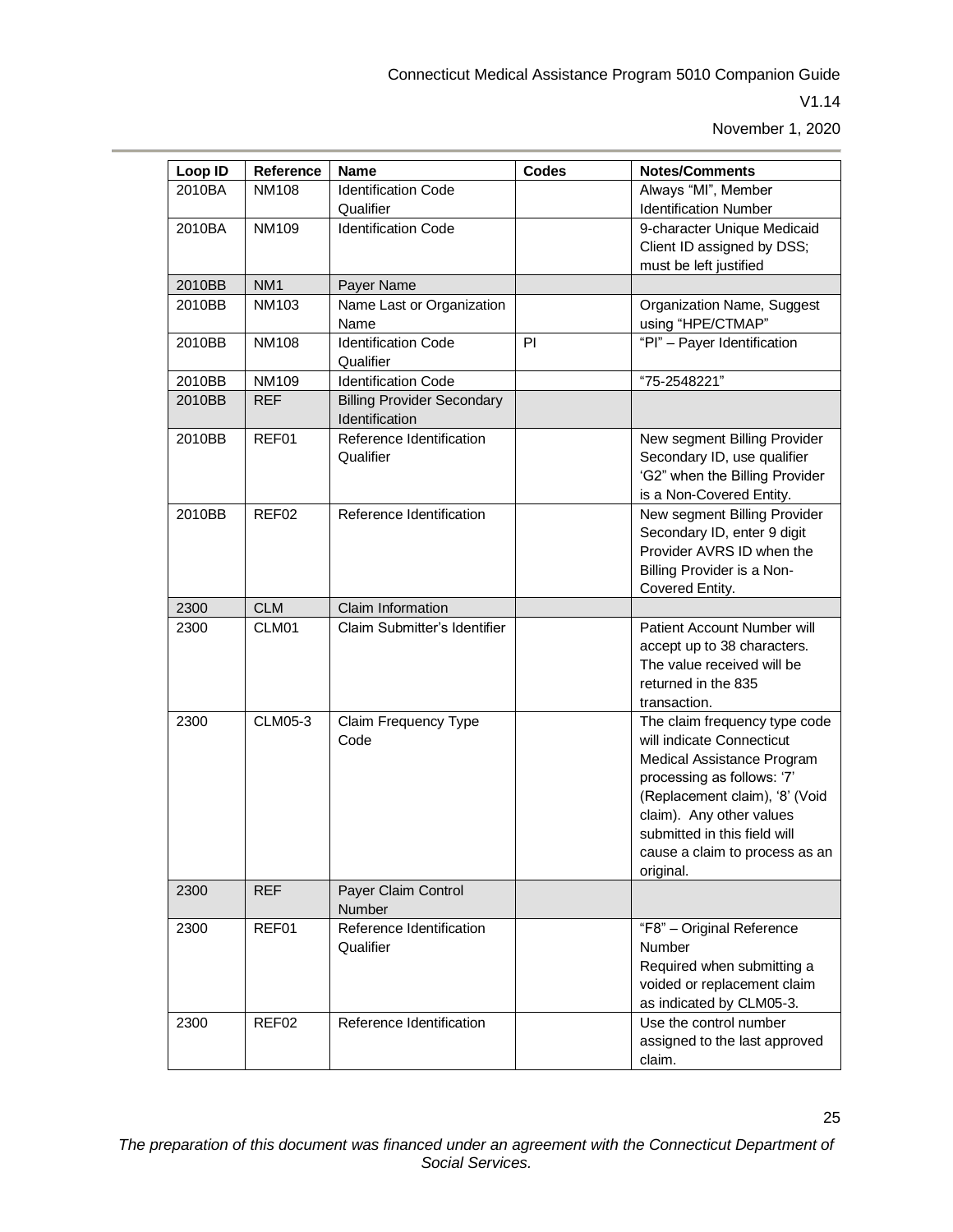| Loop ID | Reference         | <b>Name</b>                                                                                     | <b>Codes</b> | <b>Notes/Comments</b>                                                                                                                                                                            |
|---------|-------------------|-------------------------------------------------------------------------------------------------|--------------|--------------------------------------------------------------------------------------------------------------------------------------------------------------------------------------------------|
| 2300    | HI                | Principal, Admitting,<br>Patient Reason For Visit,<br>E-Code and Other<br>Diagnosis Information |              | Diagnosis codes have a<br>maximum size of five, and<br>decimal points must not be<br>entered.                                                                                                    |
| 2300    | H <sub>II</sub>   | <b>Principal Procedure</b><br>Information                                                       |              | Surgical procedures will be<br>accepted in ICD-10 formats.<br>Not CTXIX specific.                                                                                                                |
| 2300    | HI                | Value Information                                                                               |              | Value codes beyond 12<br>occurrences will be ignored.<br>Value Codes are now used to<br>report Covered Days (HI0x-2<br>= 80) or Non-Covered Days<br>$(H10x-2 = 81)$ , HI0x-7 =<br>number of days |
| 2310A   | <b>REF</b>        | <b>Attending Provider</b><br>Secondary Identification                                           |              |                                                                                                                                                                                                  |
| 2310A   | REF01             | Reference Identification<br>Qualifier                                                           |              | For non-medical providers:<br>"G2" - Provider Commercial<br>Number                                                                                                                               |
| 2310A   | REF02             | Reference Identification                                                                        |              | Please enter the 9 digit AVRS<br>Provider ID with a qualifier of<br>G2 in the REF01.                                                                                                             |
| 2330B   | NM <sub>1</sub>   | Other Payer Name                                                                                |              |                                                                                                                                                                                                  |
| 2330B   | <b>NM109</b>      | <b>Identification Code</b>                                                                      |              | <b>Enter the Connecticut Medical</b><br>Assistance Program Carrier<br>Code. These code values can<br>be found at<br>http://www.ctdssmap.com                                                      |
| 2400    | SV <sub>2</sub>   | Institutional Service Line                                                                      |              |                                                                                                                                                                                                  |
| 2400    | SV202-1           | Product/Service ID<br>Qualifier                                                                 |              | "HC" Required if outpatient<br>billing and revenue codes 250-<br>253, 258-260, 273 or 634-637<br>are billed.                                                                                     |
| 2400    | SV202-2           | Product/Service ID                                                                              |              | HCPCS code required if<br>outpatient billing and revenue<br>codes 250-253, 258-260, 273<br>or 634-637 are billed.                                                                                |
| 2400    | SV105             | Quantity                                                                                        |              | Service unit counts in excess<br>of 9999, while accepted, will<br>result in non-payment.                                                                                                         |
| 2410    | <b>LIN</b>        | Drug Identification                                                                             |              | NDC information for Outpatient<br>transactions will be processed<br>in Loop 2410. Required if<br>billing HCPCS codes in Q, S<br>or J series.                                                     |
| 2410    | LIN <sub>02</sub> | Product/Service ID                                                                              |              | "N4"                                                                                                                                                                                             |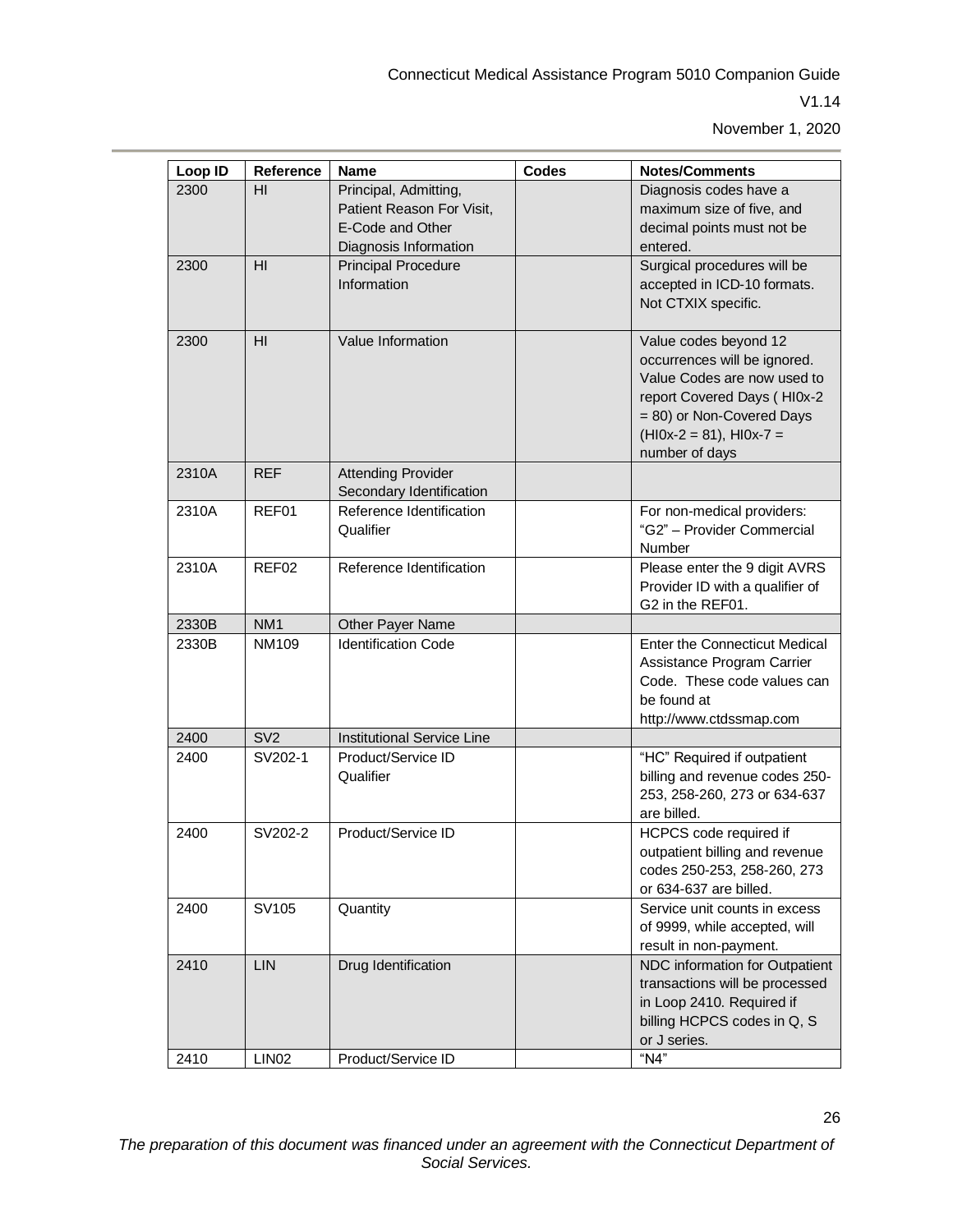| Loop ID | Reference         | <b>Name</b>          | Codes | <b>Notes/Comments</b>                                            |
|---------|-------------------|----------------------|-------|------------------------------------------------------------------|
|         |                   | Qualifier            |       | Outpatient claims must include<br>the NDC data for all physician |
|         |                   |                      |       | administered drugs.                                              |
| 2410    | LIN <sub>03</sub> | Product/Service ID   |       | Enter the NDC code for the                                       |
|         |                   |                      |       | physician administered drug.                                     |
|         |                   |                      |       | Limit one per service                                            |
|         |                   |                      |       | line/detail.                                                     |
| 2410    | <b>CTP</b>        | <b>Drug Quantity</b> |       |                                                                  |
| 2410    | CTP <sub>04</sub> | Quantity             |       | Drug unit count                                                  |
|         |                   |                      |       | Outpatient claims must include                                   |
|         |                   |                      |       | the NDC data for all physician                                   |
|         |                   |                      |       | administered drugs.                                              |
| 2410    | CTP05-1           | Unit or Basis for    |       | $F2 = International Unit$                                        |
|         |                   | Measurement Code     |       | $GR = Gram$                                                      |
|         |                   |                      |       | $ME =$ Milligram                                                 |
|         |                   |                      |       | $ML =$ Milliliter                                                |
|         |                   |                      |       | $UN = Unit$                                                      |
| 2430    | <b>SVD</b>        | Line Adjudication    |       |                                                                  |
|         |                   | Information          |       |                                                                  |
| 2430    | SVD <sub>06</sub> | Assigned Number      |       | If services are bundled,                                         |
|         |                   |                      |       | recommend using the                                              |
|         |                   |                      |       | corresponding LX1 value of                                       |
|         |                   |                      |       | the bundled service line, with                                   |
|         |                   |                      |       | up to 3 characters allowed                                       |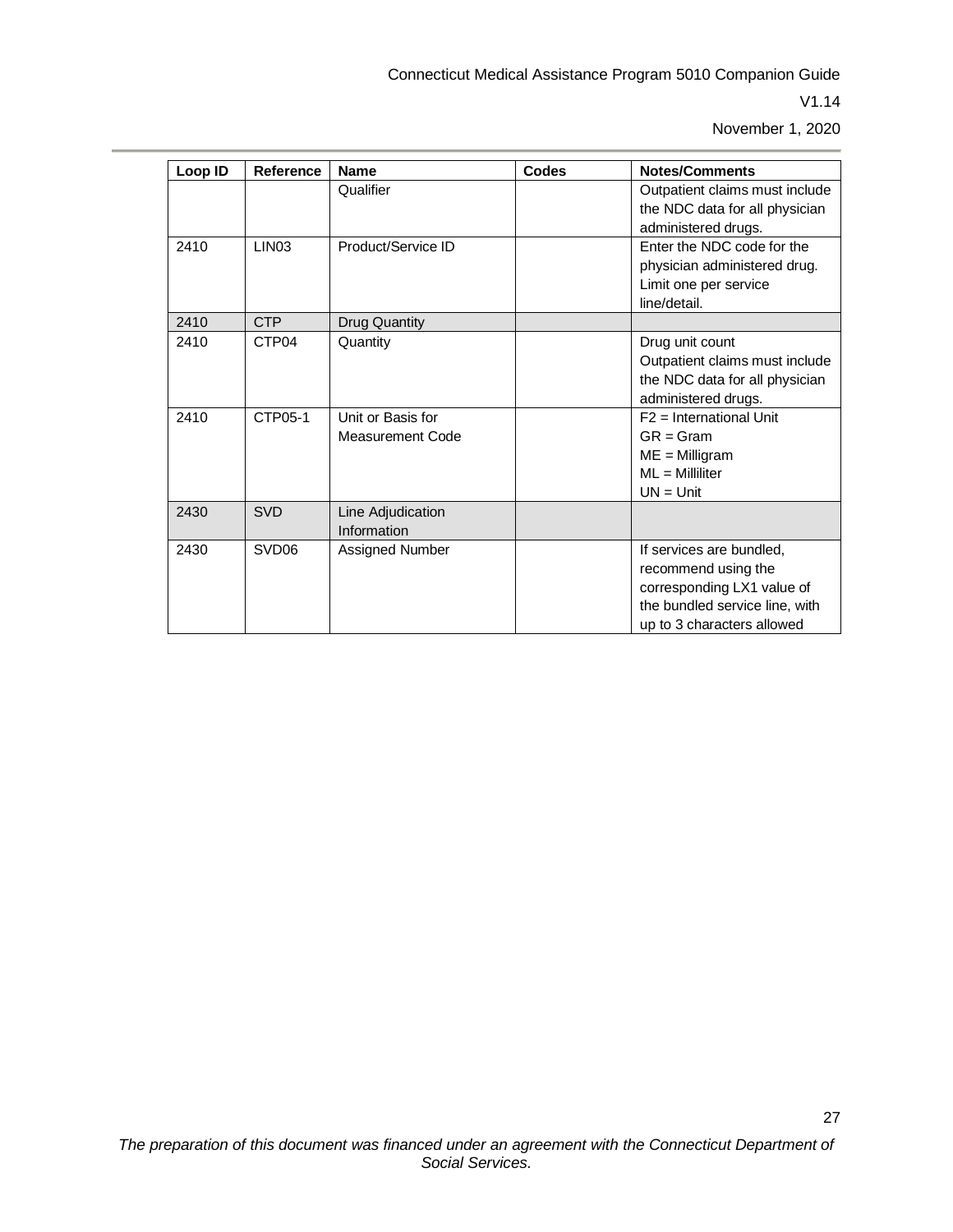#### **2.2.10 ASC X12N/005010X222A1 Health Care Claim: Professional (837)**

<span id="page-32-0"></span>The 837 Professional Transaction is used to submit health care claims and encounter data to a payer for payment. The following companion document provides data clarification for the 837 Health Care Claim: Professional (005010X222A1 transaction set. (Addenda dated June 2010)

| Special Notes - Applicable to Entire Transaction                                                                                                                                                                                                                                                                                                                                                                                                                                                                                                             |  |  |  |  |  |
|--------------------------------------------------------------------------------------------------------------------------------------------------------------------------------------------------------------------------------------------------------------------------------------------------------------------------------------------------------------------------------------------------------------------------------------------------------------------------------------------------------------------------------------------------------------|--|--|--|--|--|
| Provider Identification = National Provider Identifier (NPI) or Atypical provider identifier                                                                                                                                                                                                                                                                                                                                                                                                                                                                 |  |  |  |  |  |
| With the implementation of 5010, files submitted with invalid NPI will reject and claims<br>will not be processed.                                                                                                                                                                                                                                                                                                                                                                                                                                           |  |  |  |  |  |
| For all providers with NPI, the provider NPI, Taxonomy Code and / or Zip Code+4<br>must be received in the appropriate loops. The loops are:                                                                                                                                                                                                                                                                                                                                                                                                                 |  |  |  |  |  |
| 2000A Billing/Pay to Provider Specialty Information(Taxonomy)<br>$\circ$<br>2010AA Billing Provider (NPI and Zip Code+4)                                                                                                                                                                                                                                                                                                                                                                                                                                     |  |  |  |  |  |
| $\circ$<br>2310B Rendering Provider (NPI and Taxonomy)<br>$\circ$                                                                                                                                                                                                                                                                                                                                                                                                                                                                                            |  |  |  |  |  |
| 2420A Rendering Provider (NPI and Taxonomy)<br>$\circ$                                                                                                                                                                                                                                                                                                                                                                                                                                                                                                       |  |  |  |  |  |
| The NPI will be sent in the NM109 where NM108 equals XX. The Taxonomy Code<br>will be sent in the PRV03 where PRV02 equals PXC and the Zip Code+4 must be sent<br>in N403. All zip codes must be numeric, no hyphens, length of 9. Please note that the<br>combination of NPI, Taxonomy Code, and Zip Code+4 is used in determining the<br>correct Automated Voice Response System (ARVS) Provider Number under which a<br>claim is to be processed. Claims lacking this information may deny, if a match cannot<br>be made to a valid AVRS Provider Number. |  |  |  |  |  |
| For all atypical providers where an NPI is not assigned, the claim must contain the<br>Connecticut Medical Assistance Program Provider ID within the appropriate loops<br>within the REF segment where REF01 equals G2. Claims lacking this information<br>may deny, if a match cannot be made to a valid AVRS Provider Number.                                                                                                                                                                                                                              |  |  |  |  |  |
| Connecticut Medical Assistance Program Health Plan ID = Connecticut Federal Tax ID                                                                                                                                                                                                                                                                                                                                                                                                                                                                           |  |  |  |  |  |
| The Connecticut Medical Assistance Program will use the CT Federal Tax ID in all instances                                                                                                                                                                                                                                                                                                                                                                                                                                                                   |  |  |  |  |  |
| requiring a Health Plan ID. At such a time as the National Health Plan ID is approved and<br>available, that ID will be used.                                                                                                                                                                                                                                                                                                                                                                                                                                |  |  |  |  |  |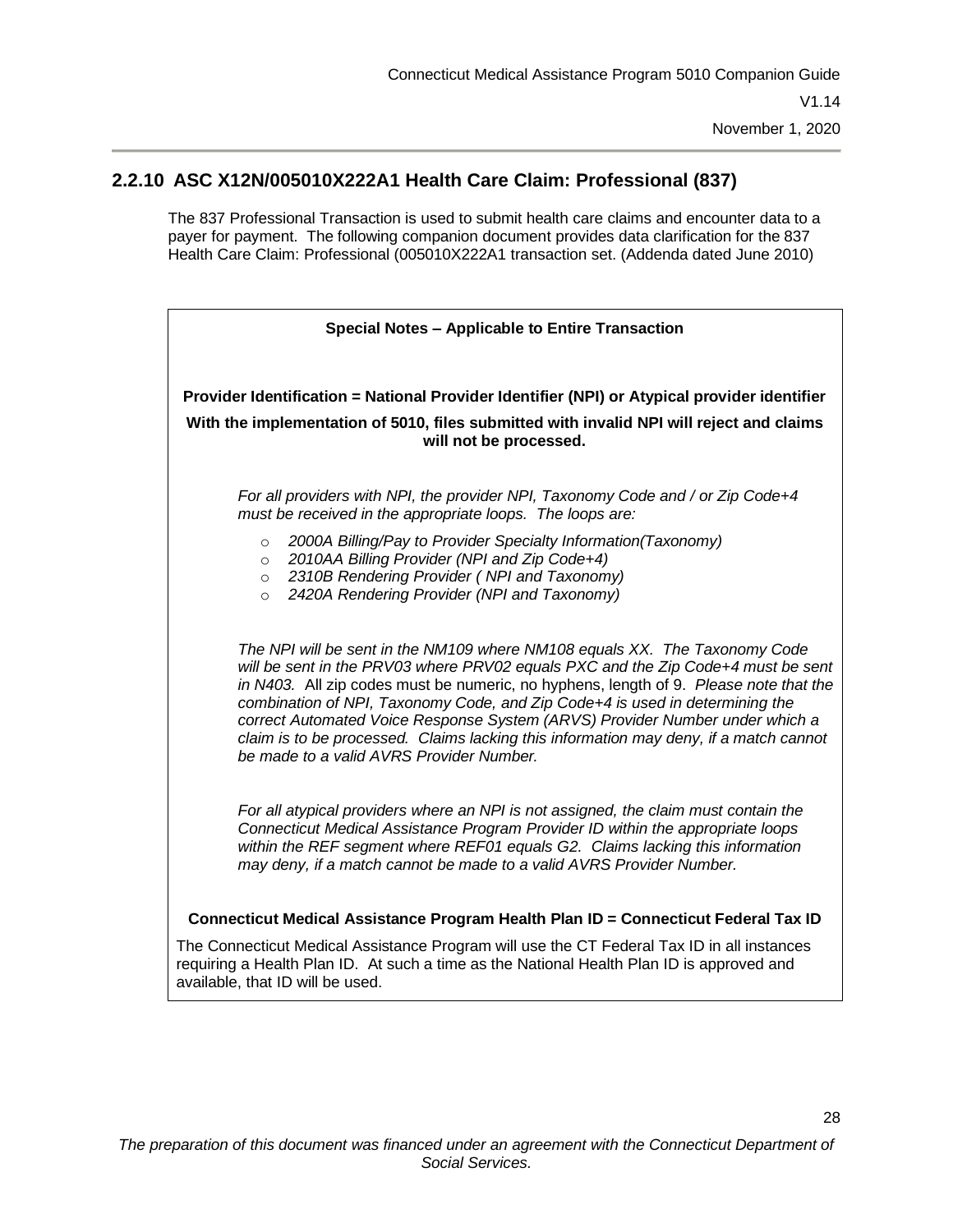29

| <b>Item</b><br><b>Number</b> | <b>Connecticut Medical Assistance Program Specifications</b>                                                                                                                                                             |
|------------------------------|--------------------------------------------------------------------------------------------------------------------------------------------------------------------------------------------------------------------------|
| 1                            | A transmission with multiple GS-GE's within one ISA-IEA will be<br>accepted.                                                                                                                                             |
| $\overline{2}$               | A transmission will be rejected if an invalid<br>Version/Release/Industry Identifier Code is submitted in GS08.<br>Professional claims should be submitted with '005010X222A1' in<br>GS08.                               |
| 3                            | Dollar amounts in excess of 9,999,999.99, while accepted, will<br>result in non-payment.                                                                                                                                 |
| 4                            | Negative values submitted in amount fields, while accepted, will<br>result in non-payment.                                                                                                                               |
| 5                            | A transmission may be rejected if an invalid carrier code is<br>submitted in the ISA08 Interchange Receiver ID. The<br>Connecticut Medical Assistance Program carrier code is<br>'445498161'                             |
| 6                            | Professional and Institutional transactions cannot be mixed within<br>the same ST-SE envelope.                                                                                                                           |
| $\overline{7}$               | Billing information is to be entered in Loop 2010AA Billing<br>Provider. Additional Billing information is to be submitted in Loop<br>2100BB for atypical providers.                                                     |
| 8                            | Dependent Loops of transactions will not be processed with the<br>exception of Third Party Claims where the Connecticut Medical<br>Assistance Program client is a dependent on other primary<br>insurance.               |
| 9                            | A maximum of 50 details per claim will be processed. Details in<br>excess of 50 on any one claim will fail HIPAA compliance.                                                                                             |
| 10                           | The NPI will be required on all incoming Medicare coinsurance<br>and deductible claims. The trading partner should enter the NPI<br>in Loop 2010AA NM109-Billing Provider Identifier on claims<br>submitted to Medicare. |
| 11                           | The NDC and N4 modifier will be required in Loop 2410 when<br>billing S, Q or J series HCPCS codes.                                                                                                                      |

**Overall 837 Health Care Claim Professional Formatting**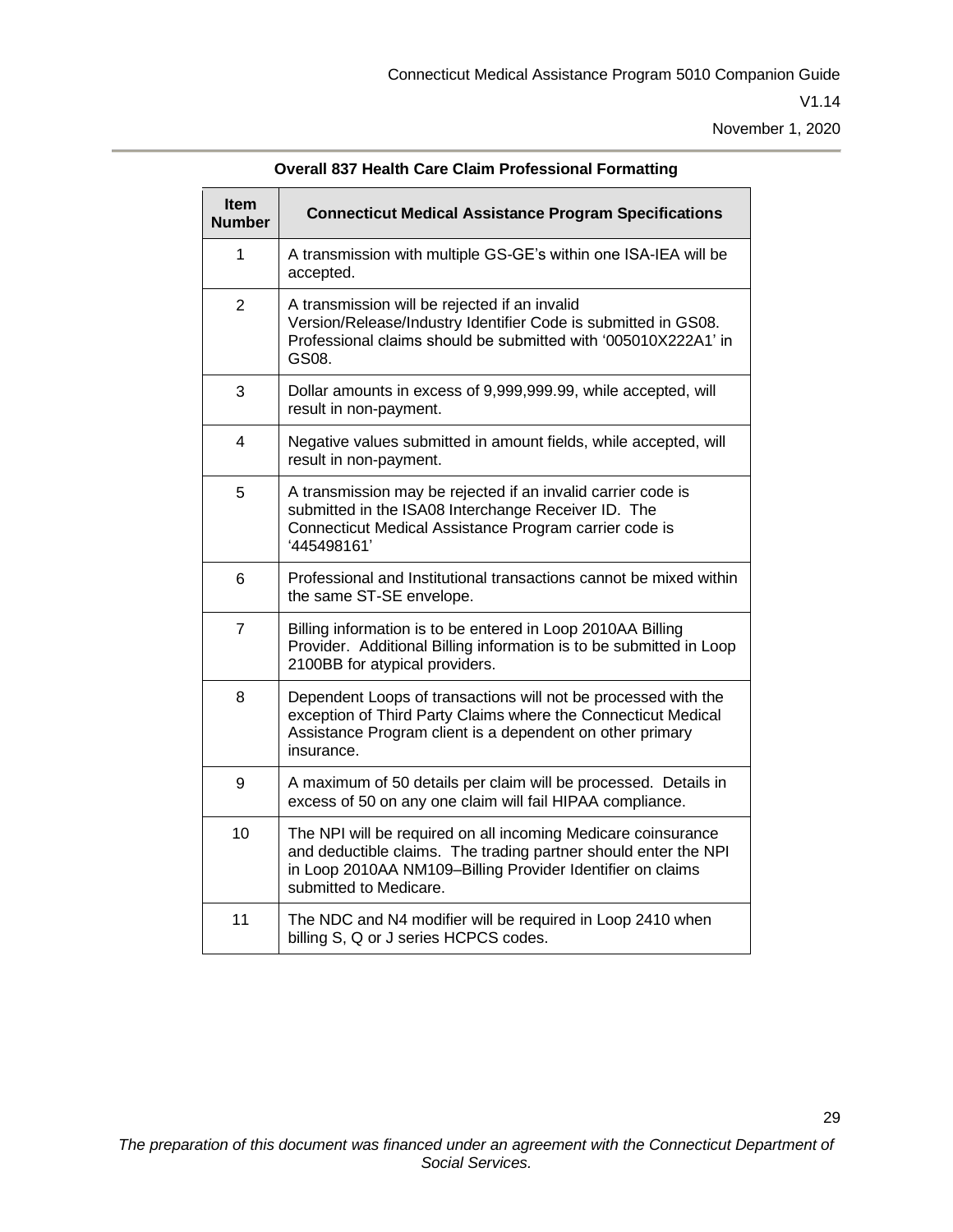| Loop ID | <b>Reference</b> | <b>Name</b>                                 | Codes      | <b>Notes/Comments</b>                                                                                                                                                                                                                                                                           |
|---------|------------------|---------------------------------------------|------------|-------------------------------------------------------------------------------------------------------------------------------------------------------------------------------------------------------------------------------------------------------------------------------------------------|
|         | <b>ISA</b>       | Interchange Control<br>Header               |            |                                                                                                                                                                                                                                                                                                 |
|         | <b>ISA08</b>     | Interchange Receiver ID                     |            | Always "445498161"                                                                                                                                                                                                                                                                              |
|         |                  | Beginning of<br>Hierarchical<br>Transaction |            |                                                                                                                                                                                                                                                                                                 |
|         | BHT02            | <b>Transaction Set Purpose</b><br>Code      | 00, 18     | "00" - Original                                                                                                                                                                                                                                                                                 |
|         | BHT06            | <b>Transaction Type Code</b>                | 31, CH, RP | Claim or Encounter Indicator<br>"CH" - Chargeable (Use with<br>Professional Health Care<br>Claim)<br>"RP" - Reporting (Use with<br>Professional Health Care<br>Encounter)<br>Claims submitted using "RP"<br>in BHT06 will process.<br>However, they will be denied.                             |
| 1000A   | NM <sub>1</sub>  | <b>Submitter Name</b>                       |            |                                                                                                                                                                                                                                                                                                 |
| 1000A   | NM109            | <b>Identification Code</b>                  |            | Unique ID assigned by<br>DSS/Gainwell Technologies;<br>this identification will be<br>assigned once an EMC<br>submitter is authorized to<br>submit claims to Gainwell<br>Technologies. A transmission<br>will be rejected when sent with<br>an unauthorized submitter<br>identification number. |
| 1000B   | NM <sub>1</sub>  | <b>Receiver Name</b>                        |            |                                                                                                                                                                                                                                                                                                 |
| 1000B   | NM103            | Name Last or<br><b>Organization Name</b>    |            | "CT DSS MMIS CONTRACT<br>ADMINISTRATOR"<br>All caps                                                                                                                                                                                                                                             |
| 1000B   | <b>NM109</b>     | <b>Identification Code</b>                  |            | "061274678" designates the<br><b>Connecticut Medical</b><br>Assistance Program receiver<br>ID.                                                                                                                                                                                                  |

**005010X222 Health Care Claim: Professional**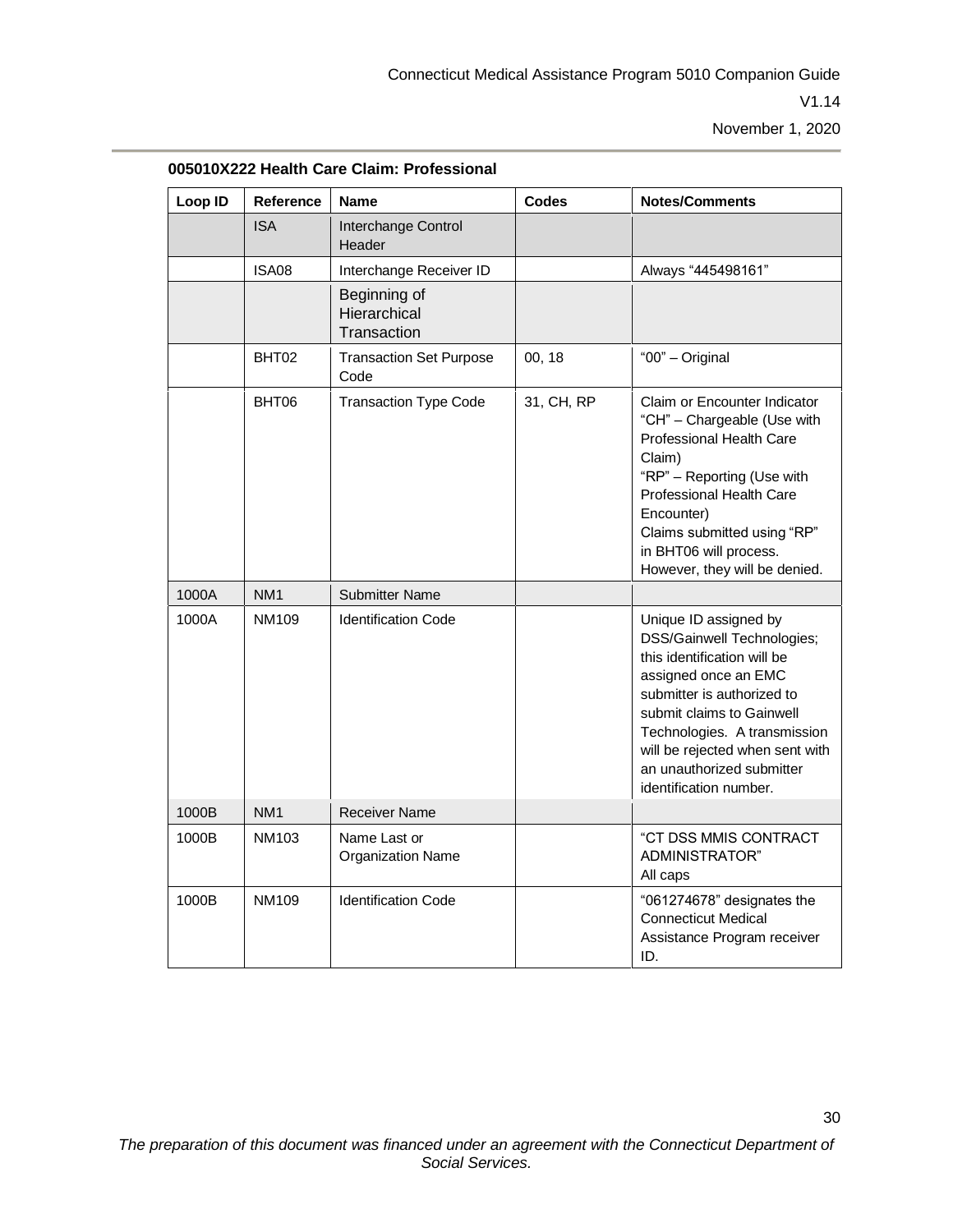31

#### **For All Provider Identification Sections**

#### **For Medical Providers**

NM1 segment should contain the NPI in NM109 with NM108 set to XX for health care providers. The corresponding REF segment, when NM108=XX, must contain REF01 of EI for Employer's Identification Number (EIN) or SY for Social Security Number (SSN). REF02 contains the value for the healthcare provider based on the qualifier used in REF01. The length of EIN must be equal to 10 with hyphen or 9 without. The length of SSN must be equal to 11 with hyphens or 9 without.

#### **For Non-Healthcare Providers**

The corresponding REF segment, where REF01=G2 should contain the AVRS Provider ID

#### **Specialty Information**

Under HIPAA guidelines, Provider Specialty Information is situational as to whether it is required for payer processing of the claim. Now that NPI has been implemented, it is recommended that the PRV (Taxonomy Code) information always be sent to further assist in processing the claim since NPI, Taxonomy Code and Zip Code+4 are used to identify a given provider. Claims lacking specialty information will deny if the correct provider cannot be identified.

| Loop ID | Reference       | <b>Name</b>                               | <b>Codes</b> | <b>Notes/Comments</b>                                                                                                                                                                                                                              |
|---------|-----------------|-------------------------------------------|--------------|----------------------------------------------------------------------------------------------------------------------------------------------------------------------------------------------------------------------------------------------------|
| 2010AA  | NM <sub>1</sub> | <b>Billing Provider Name</b>              |              |                                                                                                                                                                                                                                                    |
| 2010AA  | NM109           | <b>Identification Code</b>                | XX           | For providers with NPI<br>Valid 10 digit NPI assigned to<br>the provider when NM108<br>qualifier equals XX.<br>For atypical providers:<br>NM108 and NM109 at this<br>loop should not be submitted.<br>Send AVRS provider number<br>in 2010BB REF02 |
| 2010AA  | N <sub>4</sub>  | Billing Provider City, State,<br>Zip Code |              |                                                                                                                                                                                                                                                    |
| 2010AA  | N403            | Postal Code                               |              | Billing Provider nine digit Zip<br>Code                                                                                                                                                                                                            |
| 2000B   | HL.             | Subscriber Hierarchical<br>Level          |              | Implement with<br>recommendation of maximum<br>of 5000 CLM segments in a<br>single transaction (ST-SE)                                                                                                                                             |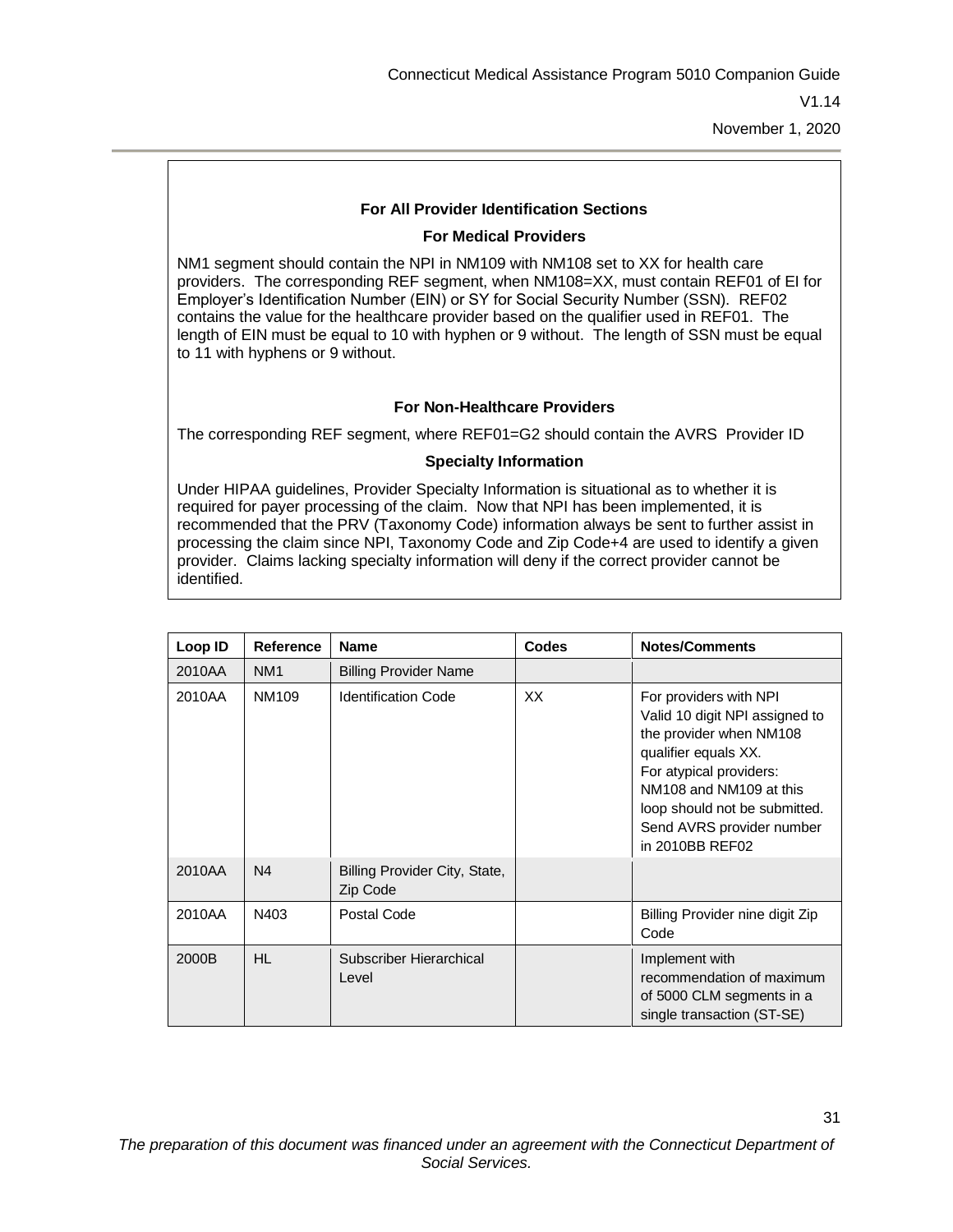| Loop ID | Reference        | <b>Name</b>                              | <b>Codes</b>                                                                                                 | <b>Notes/Comments</b>                                                                                                                       |
|---------|------------------|------------------------------------------|--------------------------------------------------------------------------------------------------------------|---------------------------------------------------------------------------------------------------------------------------------------------|
| 2000B   | HL <sub>04</sub> | <b>Hierarchical Child Code</b>           | 0                                                                                                            | Always "0" (zero), for<br><b>Connecticut Medical</b><br>Assistance Program. No<br>Subordinate HL Segment in<br>this Hierarchical Structure. |
| 2000B   | <b>SBR</b>       | Subscriber Information                   |                                                                                                              |                                                                                                                                             |
| 2000B   | SBR04            | Name (Insured Group<br>Name)             |                                                                                                              | Always 'Medicaid'                                                                                                                           |
| 2000B   | SBR09            | Claim Filing Indicator<br>Code           | 11, 12, 13, 14,<br>15, 16, 17, AM,<br>BL, CH, CI, DS,<br>FI, HM, LM,<br>MA, MB, MC,<br>OF, TV, VA,<br>WC, ZZ | Should be "MC", Medicaid                                                                                                                    |
| 2010BA  | NM <sub>1</sub>  | <b>Subscriber Name</b>                   |                                                                                                              |                                                                                                                                             |
| 2010BA  | <b>NM102</b>     | <b>Entity Type Qualifier</b>             | 1, 2                                                                                                         | Always "1", Person                                                                                                                          |
| 2010BA  | <b>NM108</b>     | <b>Identification Code</b><br>Qualifier  | MI, II                                                                                                       | Always "MI", Member<br><b>Identification Number</b>                                                                                         |
| 2010BA  | NM109            | <b>Subscriber Primary</b><br>Identifier  |                                                                                                              | 9-character Unique Medicaid<br>Client ID assigned by DSS;<br>must be left justified                                                         |
| 2010BB  | NM <sub>1</sub>  | Payer Name                               |                                                                                                              |                                                                                                                                             |
| 2010BB  | <b>NM103</b>     | Name Last or<br><b>Organization Name</b> |                                                                                                              | Organization Name, Suggest<br>using "HPE/CTMAP"                                                                                             |
| 2010BB  | <b>NM108</b>     | <b>Identification Code</b><br>Qualifier  | PI, XV                                                                                                       | "Pl" - Payer Identification                                                                                                                 |
| 2010BB  | <b>NM109</b>     | <b>Identification Code</b>               |                                                                                                              | "75-2548221"                                                                                                                                |
| 2010BB  | <b>REF</b>       | Payer Secondary<br>Identification        |                                                                                                              |                                                                                                                                             |
| 2010BB  | REF01            | Reference Identification<br>Qualifier    | 2U, EI, FY, NF,<br>G <sub>2</sub>                                                                            | 'G2" when the Billing Provider<br>is a atypical                                                                                             |
| 2010BB  | REF02            | Reference Identification                 |                                                                                                              | AVRS id of an atypical<br>provider                                                                                                          |
| 2300    | <b>CLM</b>       | Claim Information                        |                                                                                                              |                                                                                                                                             |
| 2300    | CLM01            | Claim Submitter's Identifier             |                                                                                                              | Patient Account Number will<br>accept up to 38 characters.<br>The value received will be<br>returned in the 835<br>transaction.             |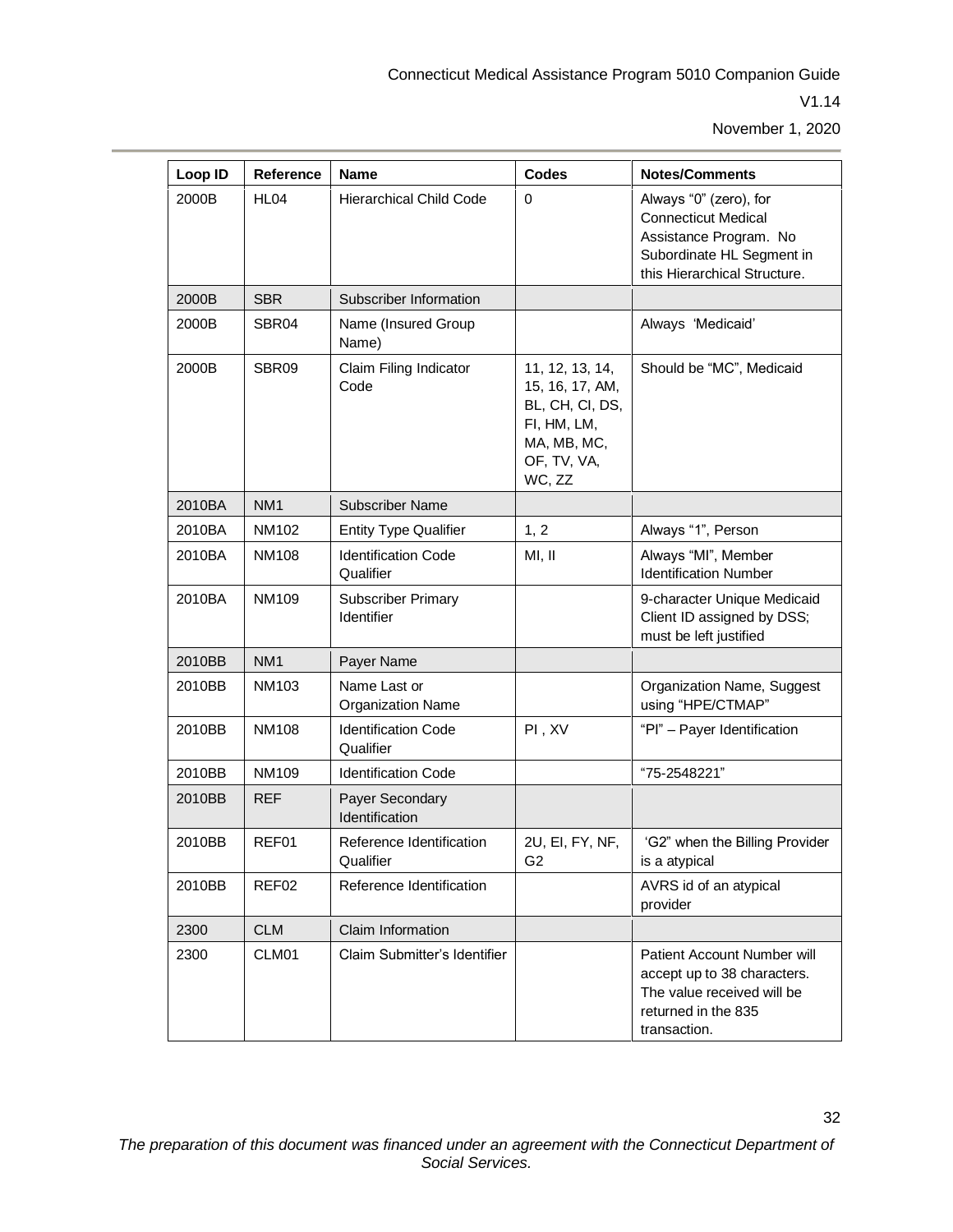| Loop ID | Reference       | <b>Name</b>                                           | <b>Codes</b>   | <b>Notes/Comments</b>                                                                                                                                                                                                                                               |
|---------|-----------------|-------------------------------------------------------|----------------|---------------------------------------------------------------------------------------------------------------------------------------------------------------------------------------------------------------------------------------------------------------------|
| 2300    | <b>CLM05-3</b>  | Claim Filing Indicator<br>Code                        | 1, 7, 8        | The claim frequency type code<br>will indicate Connecticut<br>Medical Assistance Program<br>processing as follows: '7'<br>(Replacement claim), '8' (Void<br>claim). Any other values<br>submitted in this field will<br>cause a claim to process as<br>an original. |
| 2300    | <b>REF</b>      | Original Reference<br>Number (ICN)                    |                |                                                                                                                                                                                                                                                                     |
| 2300    | REF01           | Reference Identification<br>Qualifier                 | F <sub>8</sub> | Required when submitting a<br>voided or replacement claim<br>as indicated by CLM05-3                                                                                                                                                                                |
| 2300    | REF02           | Claim Original Reference<br>Number                    |                | Use the control number<br>assigned to the last approved<br>claim.                                                                                                                                                                                                   |
| 2300    | <b>CRC</b>      | <b>EPSDT Referral</b>                                 |                | <b>EPSDT</b> information must be<br>entered in Loop 2300 if the<br>EPSDT indicator in Loop 2400<br>SV111 equals 'Y'.                                                                                                                                                |
| 2300    | H <sub>II</sub> | <b>Health Care Diagnosis</b><br>Code                  |                | 3-7 byte ICD10 CM Diagnosis<br>codes, no decimal points.                                                                                                                                                                                                            |
| 2310B   | <b>REF</b>      | <b>Rendering Provider</b><br>Secondary Identification |                |                                                                                                                                                                                                                                                                     |
| 2310B   | REF01           | Reference Identification<br>Qualifier                 | OB, 1G, G2     | 'G2" when the Billing Provider<br>is a atypical                                                                                                                                                                                                                     |
| 2310B   | REF02           | Reference Identification                              |                | AVRS id of an atypical<br>provider                                                                                                                                                                                                                                  |
| 2400    | SV <sub>1</sub> | <b>Professional Service</b>                           |                |                                                                                                                                                                                                                                                                     |
| 2400    | SV104           | Quantity                                              |                | Service unit counts in excess<br>of 9999 while accepted, will<br>result in non-payment.                                                                                                                                                                             |
| 2410    | LIN             | Drug Identification                                   |                | NDC information for<br>Professional transactions will<br>be processed in Loop 2410.<br>Required if billing HCPCS<br>codes in Q, S or J series.                                                                                                                      |
| 2410    | <b>CTP</b>      | Drug Pricing                                          |                | NDC information for<br>Professional transactions will<br>be processed in Loop 2410.<br>Required if billing HCPCS<br>codes in Q, S or J series.                                                                                                                      |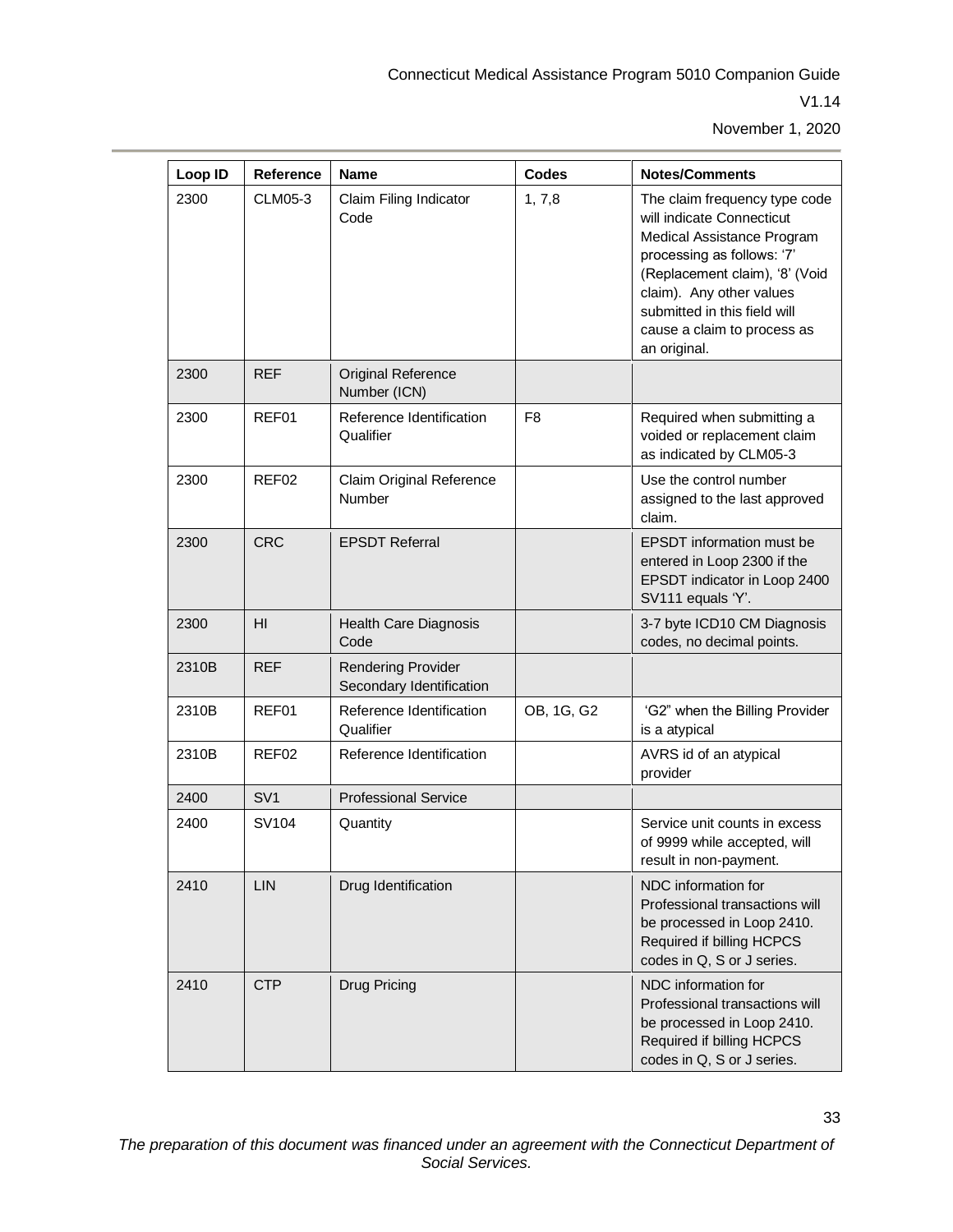| Loop ID | <b>Reference</b>  | <b>Name</b>                                           | <b>Codes</b> | <b>Notes/Comments</b>                                                                                                                         |
|---------|-------------------|-------------------------------------------------------|--------------|-----------------------------------------------------------------------------------------------------------------------------------------------|
| 2420A   | <b>REF</b>        | <b>Rendering Provider</b><br>Secondary Identification |              |                                                                                                                                               |
| 2420A   | REF01             | Reference Identification<br>Qualifier                 | 0B, 1G, G2   | 'G2" when the Billing Provider<br>is a atypical                                                                                               |
| 2420A   | REF02             | Reference Identification                              |              | AVRS id of an atypical<br>provider                                                                                                            |
| 2430    | <b>SVD</b>        | Line Adjudication<br>Information                      |              |                                                                                                                                               |
| 2430    | SVD <sub>06</sub> | <b>Assigned Number</b>                                |              | If services are bundled,<br>recommend using the<br>corresponding LX1 value of<br>the bundled service line, with<br>up to 3 characters allowed |

### <span id="page-38-0"></span>**2.3 Getting Started**

Any entity intent upon becoming a trading partner should review the Connecticut Medical Assistance Program's requirements presented in this document in order to assess any changes required by both their business and technical operations to comply with the state's EDI processing requirements.

### <span id="page-38-1"></span>**2.3.1 Trading Partner Agreement**

The Trading Partner Agreement (TPA) is a contract between parties who have chosen to become electronic business partners. The TPA stipulates the general terms and conditions under which the partners agree to exchange information electronically. The agreement defines participant roles, communication, privacy and security requirements, and identifies the electronic documents to be exchanged. The Trading Partner Agreement is used by all entities that wish to establish an electronic relationship with the Connecticut Medical Assistance Program. However, EDI production transactions will not be allowed until all testing has been successfully completed. A Trading Partner Agreement must be in place with the state's fiscal agent Gainwell Technologies before testing can begin. Gainwell Technologies' EDI team will work with the trading partner's staff to exchange and analyze technical information.

### <span id="page-38-2"></span>**2.4 Connectivity Testing**

Gainwell Technologies and the trading partner will test their communication links. A successful test will occur when transaction sets can be sent and an appropriate response is returned. For example, an ASC X12N 837 Claim submission will be responded to with an ASC X12N 999 Implementation Acknowledgement for Health Care Insurance transaction in return.

### <span id="page-38-3"></span>**2.5 Transaction Testing**

Gainwell Technologies and the trading partner will ensure that all participants in the process are communicating with each other properly. Gainwell Technologies and the trading partner will mutually agree to the test period for this phase. The trading partner cannot begin production transmissions until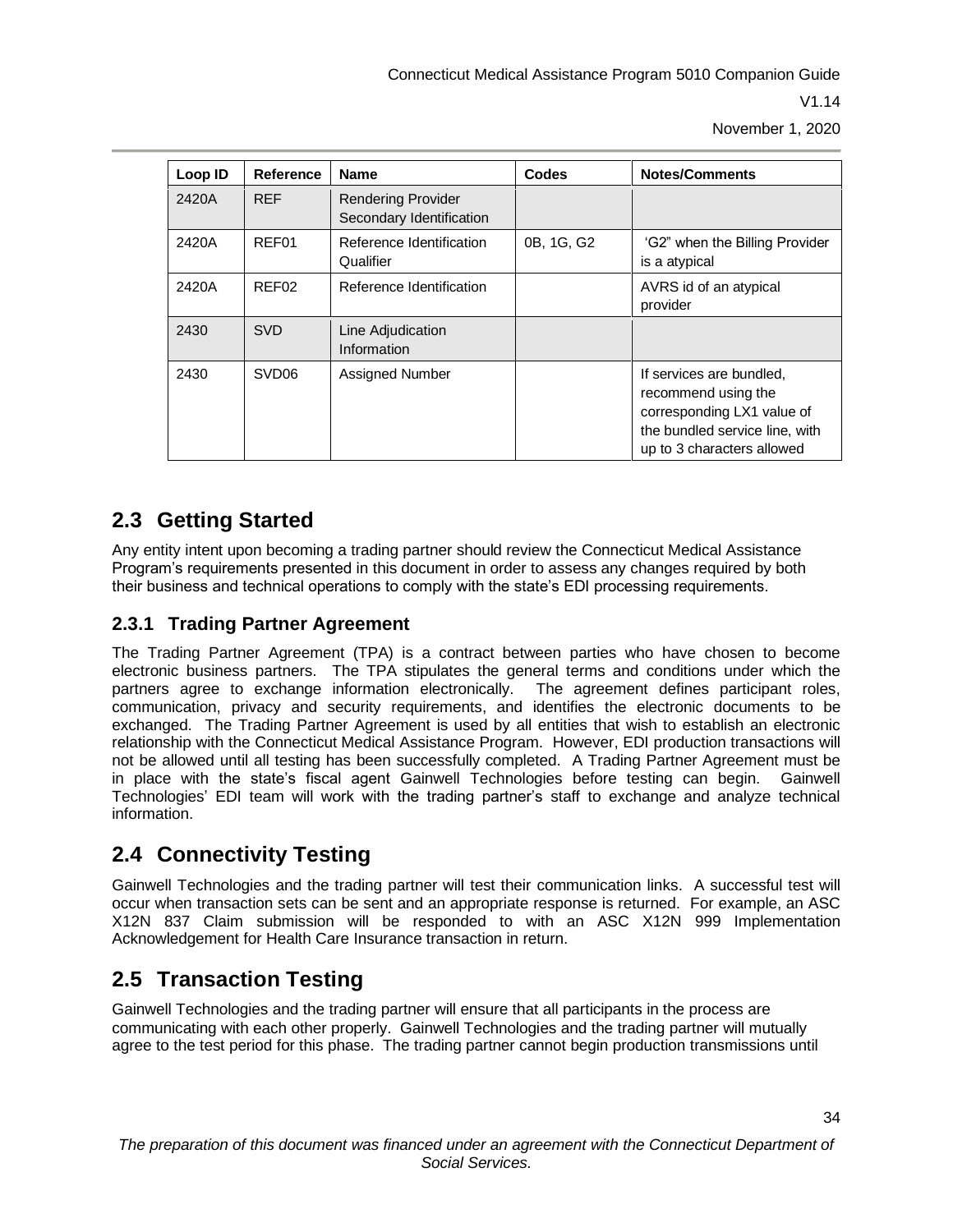transaction testing has been successfully completed. The Trading Partner Agreement must be in place with Gainwell Technologies before testing can begin.

### <span id="page-39-0"></span>**2.6 Production and Maintenance**

Trading partners shall receive advance notice prior to changes being made to any of the transaction sets. Updates may or may not involve software changes. EDI update notification will be sent to the designated trading partner representatives at the specified locations. The state requires notification if there is a change in the trading partner representative or location to which updates are sent.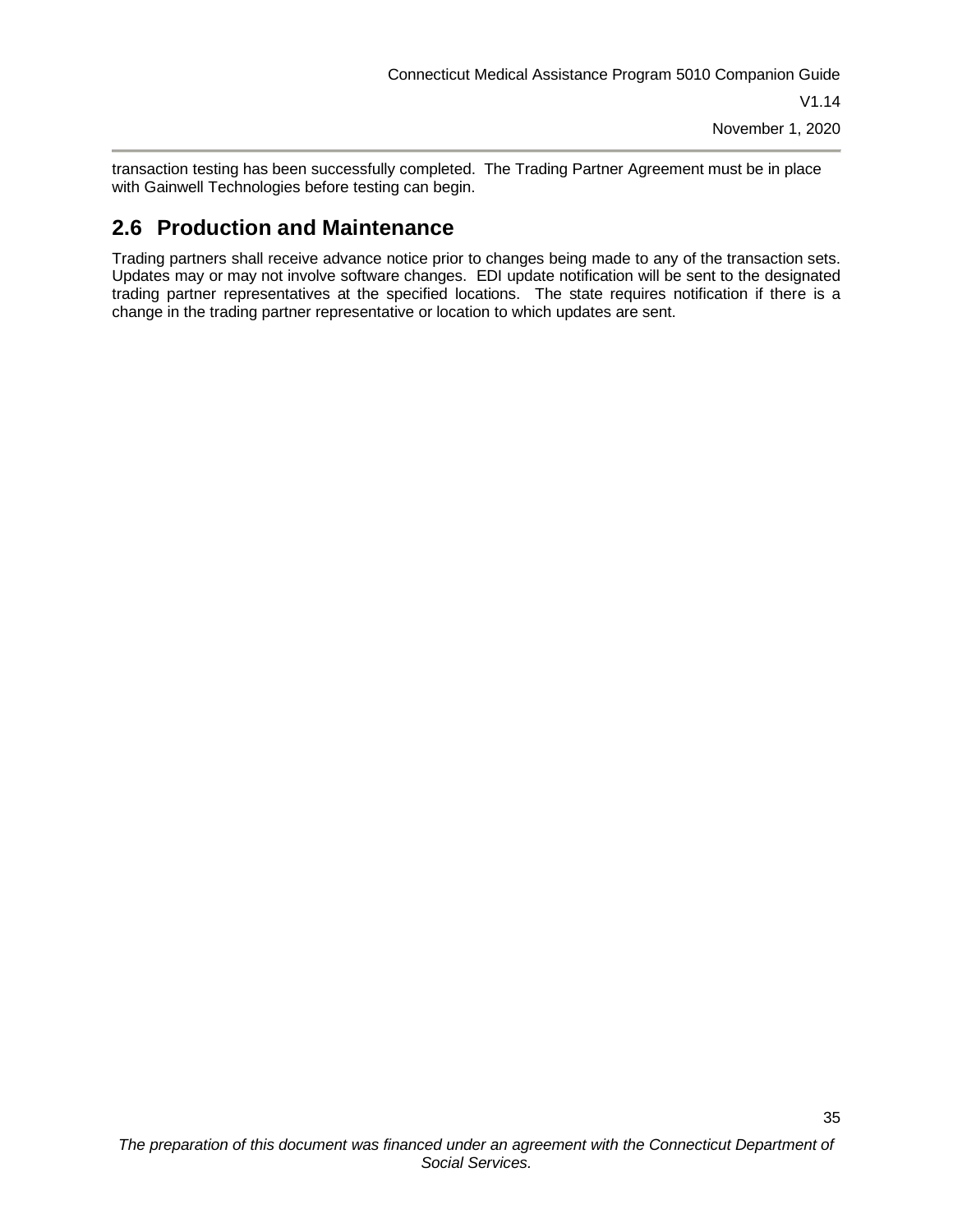## <span id="page-40-0"></span>**3 System Requirements**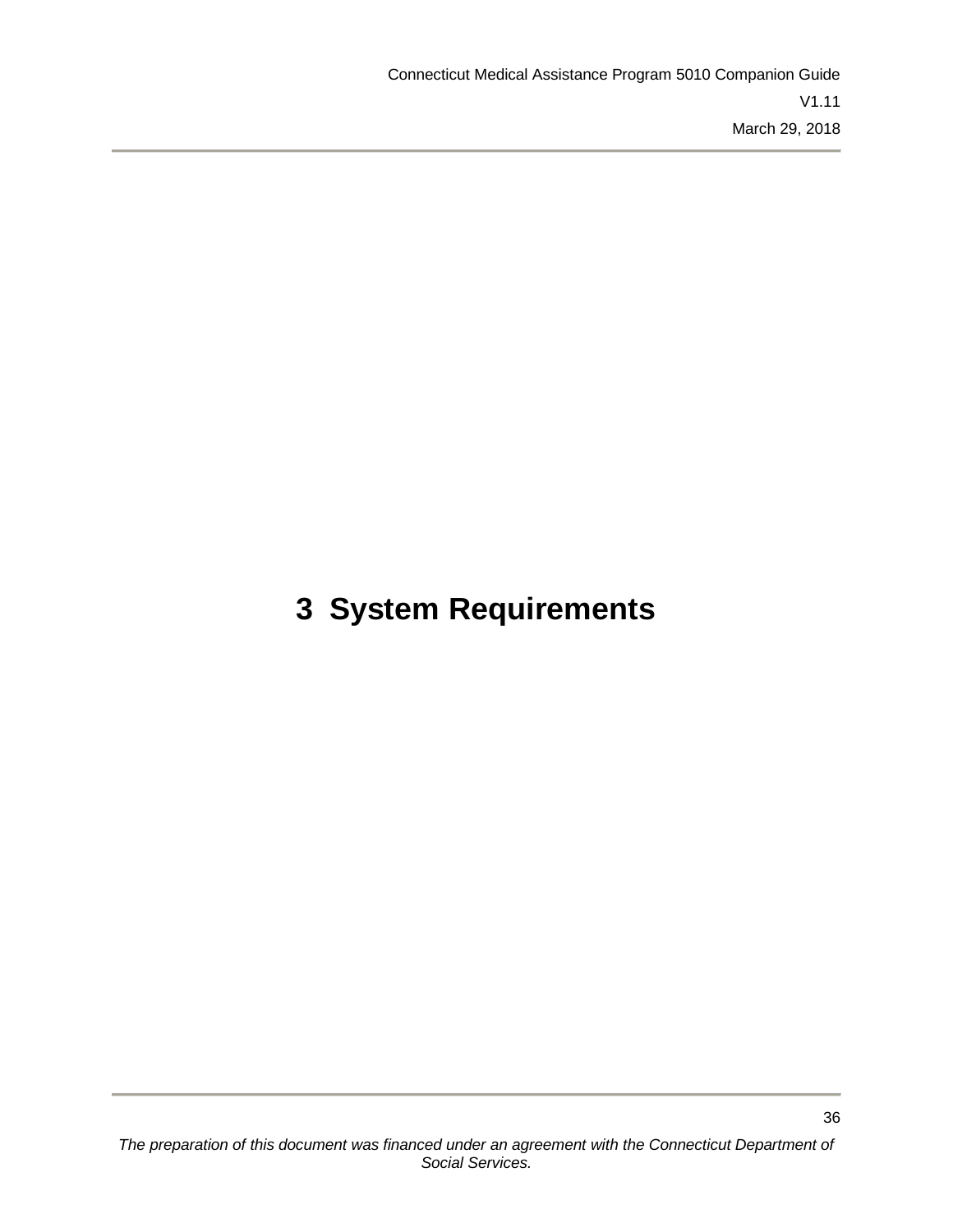### <span id="page-41-0"></span>**3.1 Telecommunications**

The Connecticut Medical Assistance Program currently supports a Web-based connection. To obtain information regarding the telecommunication requirements, please see the Vendor Interface Specification document.

Click here to view the [Vendor Interface Specification](https://www.ctdssmap.com/CTPortal/portals/0/StaticContent/Publications/vendor_interface_specs.pdf) document.

### <span id="page-41-1"></span>**3.2 EDI Hardware/Software Selection**

Each trading partner will determine if any modifications to their technical infrastructure will be needed to perform and support EDI functions. (If the organization is currently EDI-enabled, this step may already be completed.) Assuming that the current platform is adequate to meet our processing requirements, the primary focus for evaluation and selection will be for a software package.

There are a number of commercially available software packages on the market. Trading Partners need to evaluate and select the software package that will meet their needs. Gainwell Technologies offers a free software package named Provider Electronic Solutions, to Connecticut Medical Assistance Program providers.

### <span id="page-41-2"></span>**3.3 Data Transport**

Specific information about what types of transactions are supported and modes of data transportation are included in the [Vendor Interface Specification](https://www.ctdssmap.com/CTPortal/portals/0/StaticContent/Publications/vendor_interface_specs.pdf) document.

### <span id="page-41-3"></span>**3.4 Application Development**

The trading partner will need to modify their business application systems and test their accuracy to ensure that the systems will effectively process all of the required data from transactions received and also provide the data that will ultimately be transmitted in an EDI format.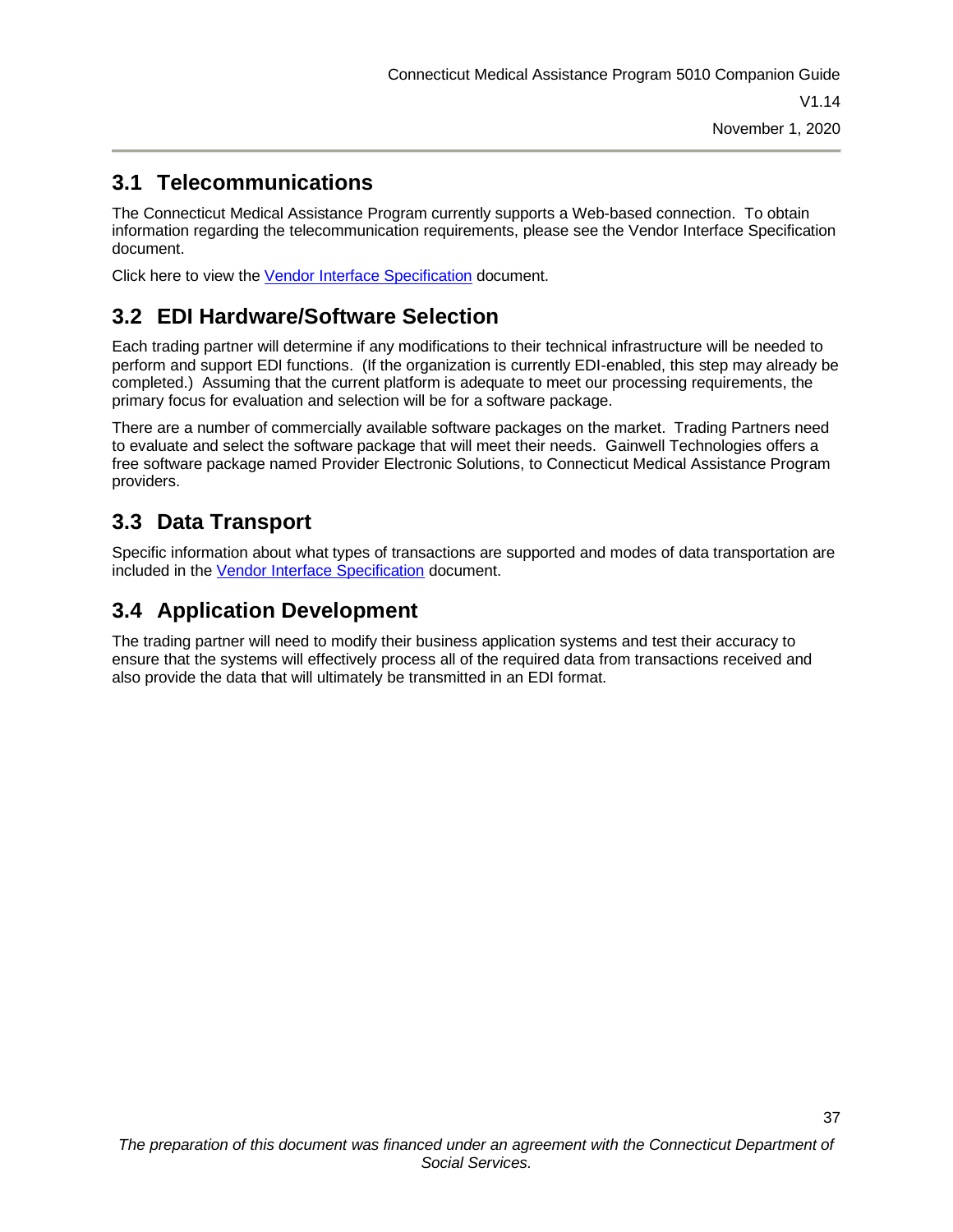## <span id="page-42-0"></span>**4 Appendix**